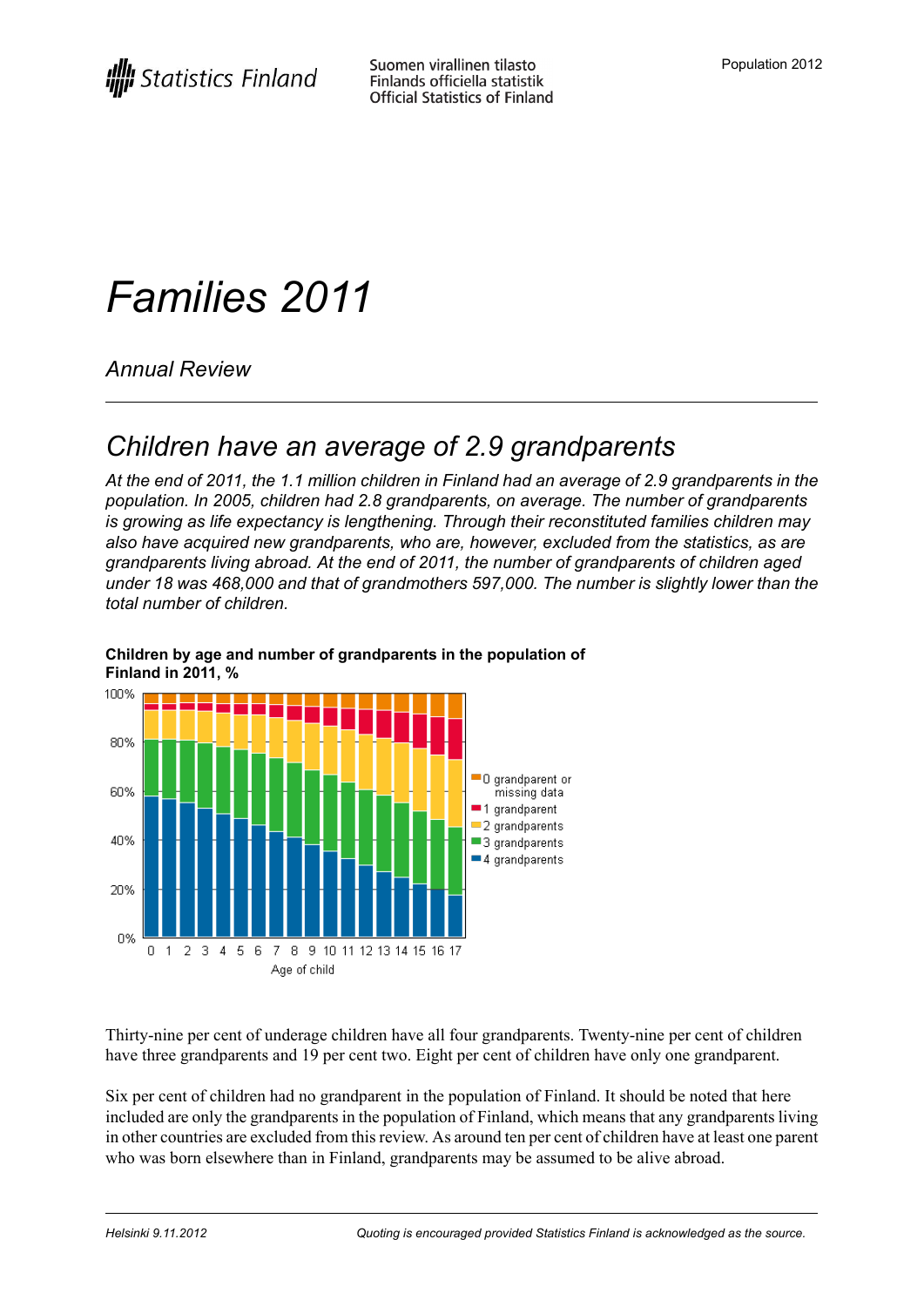During the review period, 58 per cent of children aged under one had all four grandparents in the population, while this is so for only 17 per cent of those aged 17. Correspondingly, four per cent of babies and 11 per cent of 17-year-olds had no grandparent in the population.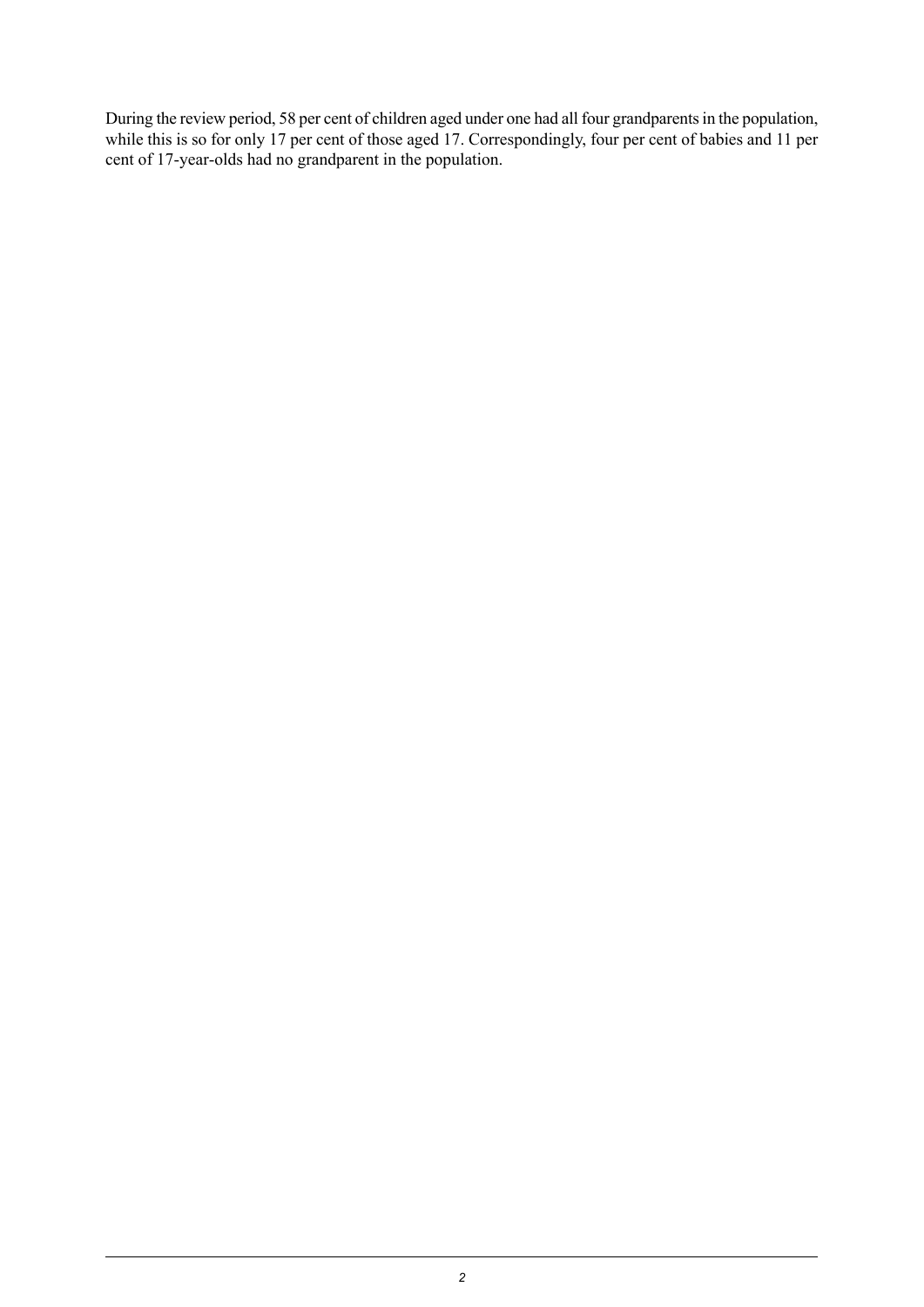## *Contents*

| 3.1 Sixty-one per cent of families with underage children are families of married couples15         |  |
|-----------------------------------------------------------------------------------------------------|--|
|                                                                                                     |  |
|                                                                                                     |  |
|                                                                                                     |  |
|                                                                                                     |  |
| 4.2 Päijät-Häme has highest proportions of one-parent families with children, Ostrobothnia lowest20 |  |
|                                                                                                     |  |
|                                                                                                     |  |
|                                                                                                     |  |
|                                                                                                     |  |
|                                                                                                     |  |
|                                                                                                     |  |
|                                                                                                     |  |
|                                                                                                     |  |

## *Tables*

| Table 3. Marital status of the man/woman/father/mother in a cohabiting partnership and in a one-parent family in |  |
|------------------------------------------------------------------------------------------------------------------|--|
|                                                                                                                  |  |
|                                                                                                                  |  |
|                                                                                                                  |  |
|                                                                                                                  |  |
|                                                                                                                  |  |
|                                                                                                                  |  |
|                                                                                                                  |  |
|                                                                                                                  |  |
| <b>Appendix tables</b>                                                                                           |  |
|                                                                                                                  |  |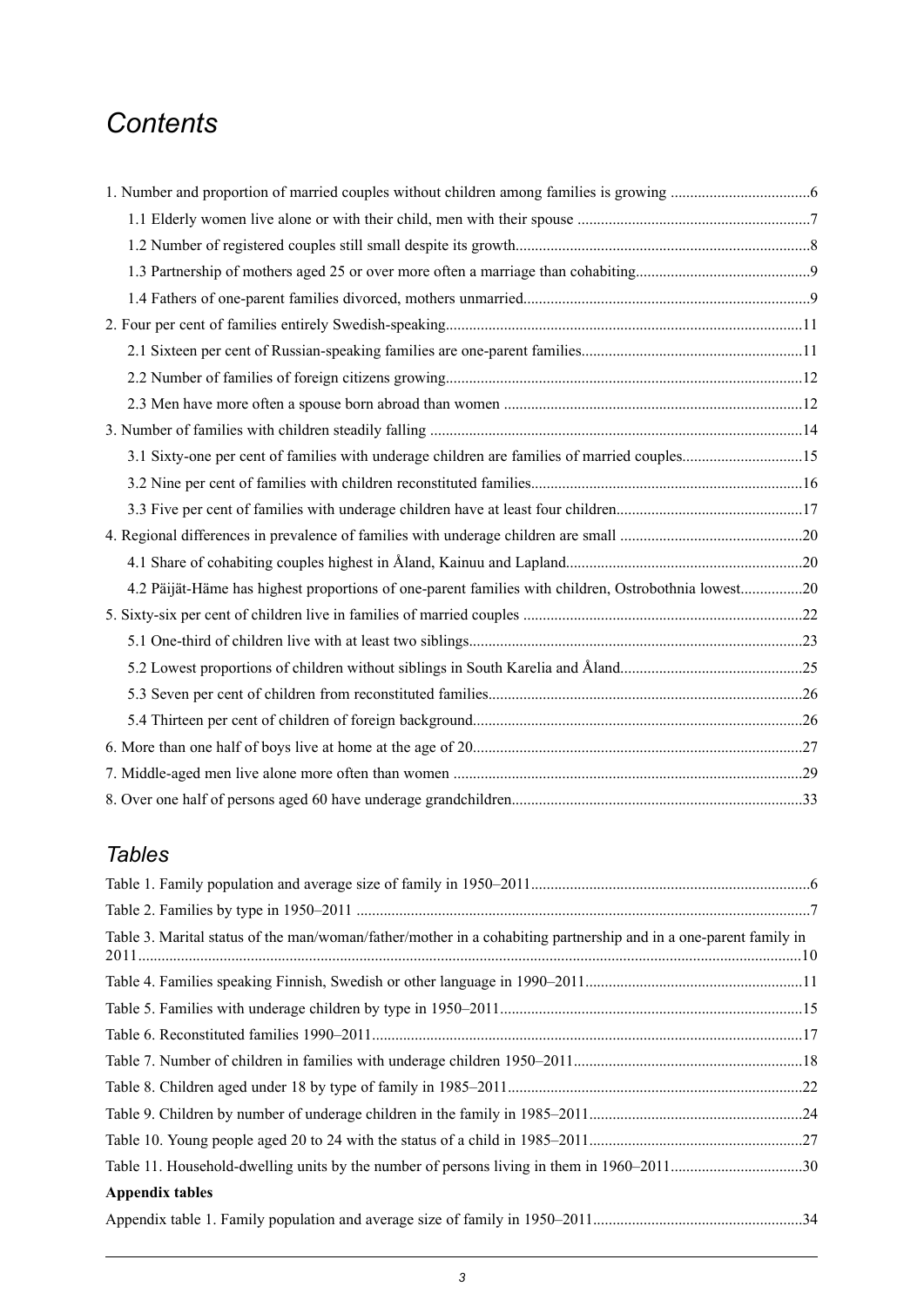## *Figures*

| Figure 1A. Families by type and age of wife/mother in 2011 (families with father and children by age of father)8     |  |
|----------------------------------------------------------------------------------------------------------------------|--|
| Figure 1B. Families by type and age of wife/mother in 2011 (families with father and children by age of father),     |  |
|                                                                                                                      |  |
|                                                                                                                      |  |
|                                                                                                                      |  |
|                                                                                                                      |  |
| Figure 5A. Families with underage children by type of family and age of mother/single carer father in 201116         |  |
| Figure 5B. Families with underage children by type of family and age of mother/single carer father in 2011, relative |  |
| Figure 6. Average number of children in families with underage children by age of mother in 1985, 1995, 2010 and     |  |
| Figur 7. Families of cohabiting couples as a proportions of families with underage children by region in 201120      |  |
| Figure 8. Proportion of single-parent families of all families with underage children by region in 201121            |  |
|                                                                                                                      |  |
|                                                                                                                      |  |
|                                                                                                                      |  |
|                                                                                                                      |  |
|                                                                                                                      |  |
|                                                                                                                      |  |
|                                                                                                                      |  |
|                                                                                                                      |  |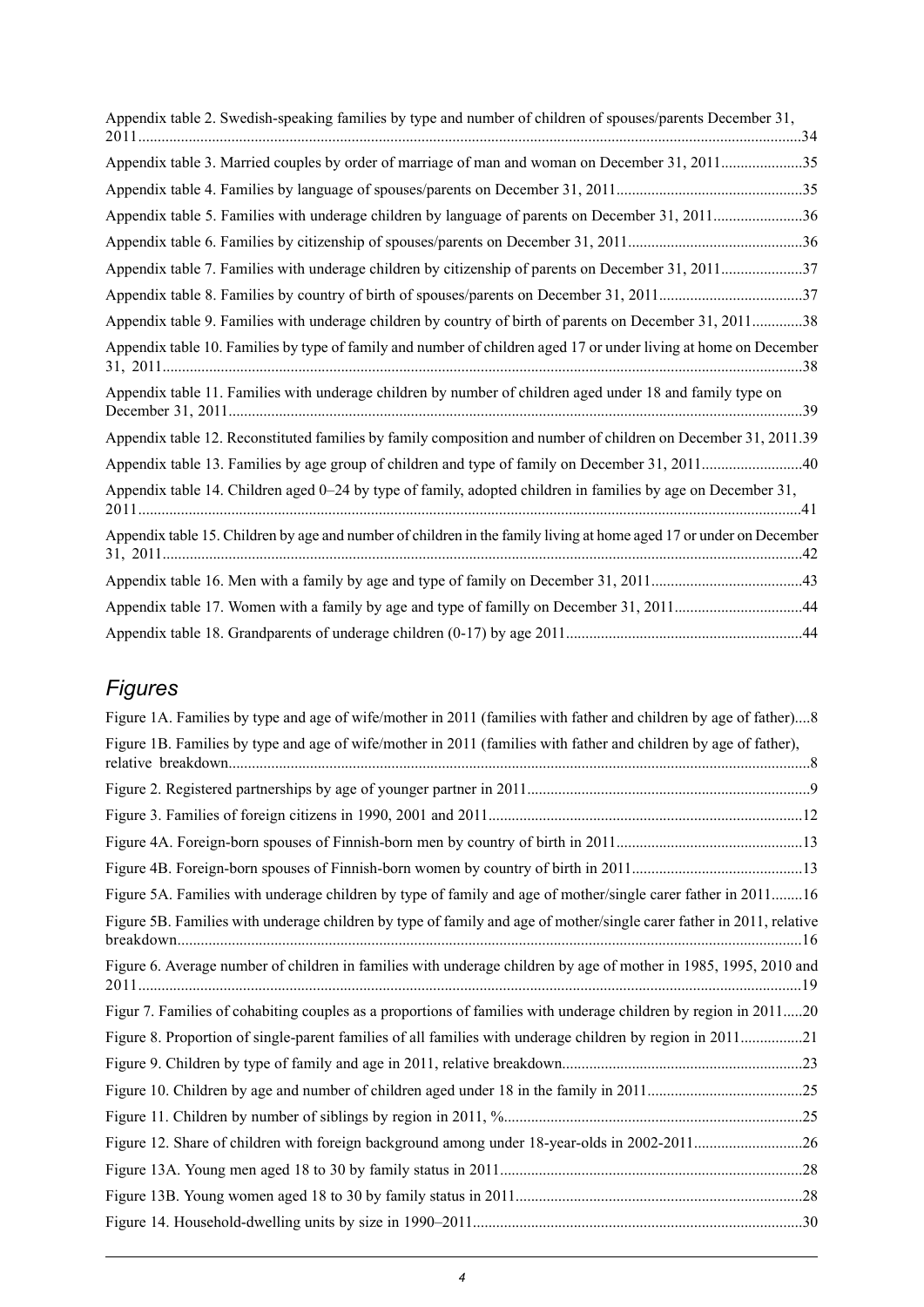| Figure 17. Proportion of grandparents of underage children among women and men in the age group in 2011, %.33 |  |
|---------------------------------------------------------------------------------------------------------------|--|

|--|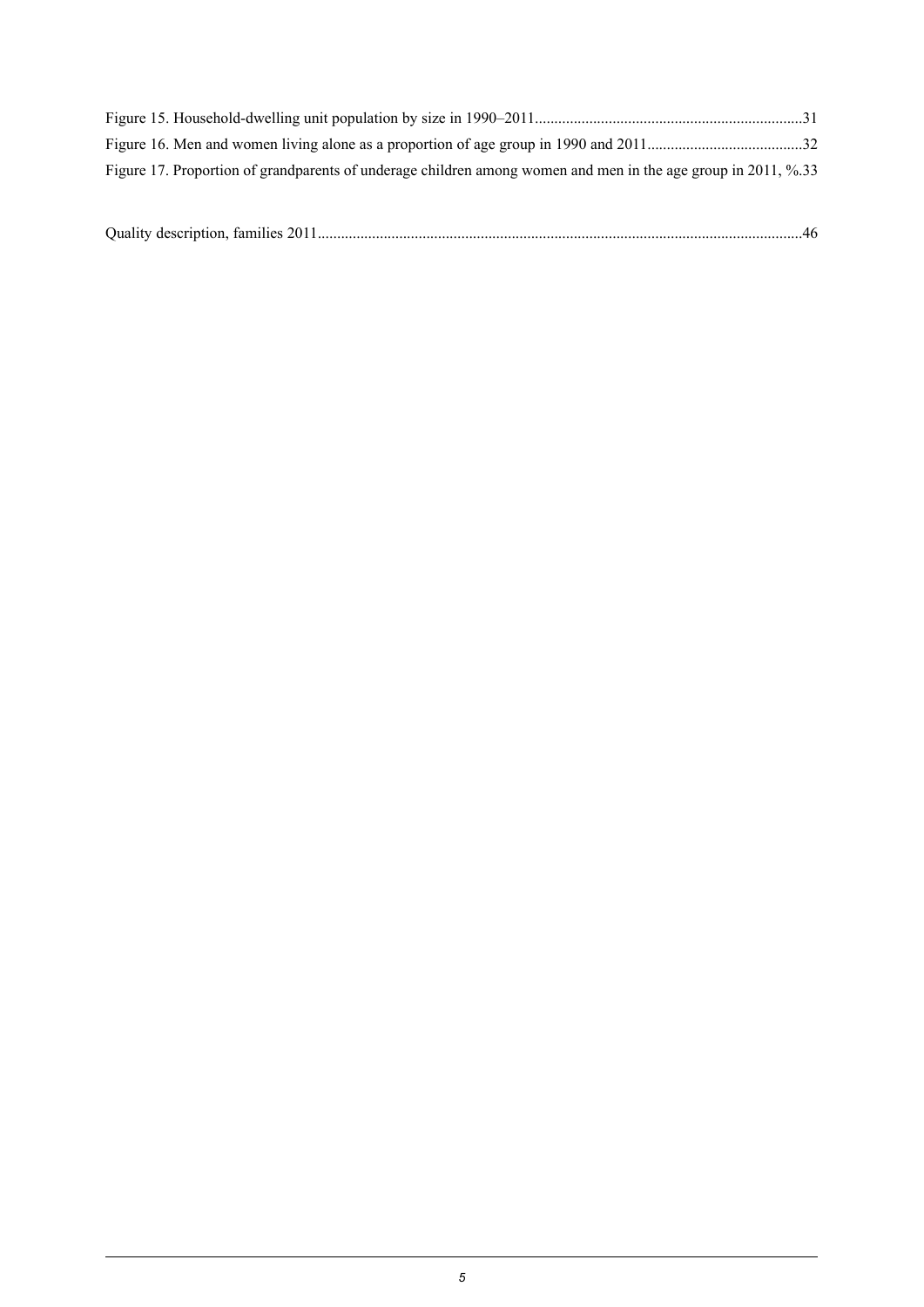## <span id="page-5-0"></span>*1. Number and proportion of married couples without children among families is growing*

Families are classified according to whether the spouses are married, cohabiting or in a registered partnership and whether they have children. In addition to this, there are one-parent families as a separate category. In this classification, no limit is set as to the age of a child. Families with children, defined as families having at least one child under the age of 18 living at home, are discussed in Chapter 3. Where families with underage children are concerned, parents are also referred to as supporters. In the following examination, one-parent families are not only single-supporter families, as a person having the status of a child living with his/her mother or father may be of any age. In these statistics, the oldest person with the status of a child is 79 years old.

At the end of 2011, there were 1,461,000 families in Finland. Their number grew by 5,500 from the year before. The increase was 900 larger than in the previous year.

Altogether 75 per cent of the Finnish population belongs to a family. The proportion decreased by 0.2 percentage points from the previous year. The rate of its decrease has remained at this level since the beginning of the 1990s. The proportion of the family population was at its highest in the 1960s and 1970s, when 87 per cent of the population belonged to a family. The number of persons belonging to a family rose by 4,800 during 2011. Total population increased by 26,000 persons. At the end of 2011, the average size of a family in Finland was 2.79 persons.

| Year | Families total | Family population Population |           | Proportion of family population, % Average size of family |     |
|------|----------------|------------------------------|-----------|-----------------------------------------------------------|-----|
| 1950 | 930 572        | 3 457 474                    | 4 029 803 | 85,8                                                      | 3,7 |
| 1960 | 1 036 270      | 3 855 037                    | 4 446 222 | 86,7                                                      | 3,7 |
| 1970 | 1 153 878      | 3 986 005                    | 4 598 336 | 86,7                                                      | 3,5 |
| 1980 | 1 278 102      | 4 0 23 0 91                  | 4 787 778 | 84,0                                                      | 3,1 |
| 1990 | 1 365 341      | 4 101 922                    | 4 998 478 | 82,1                                                      | 3,0 |
| 2000 | 1401963        | 4 053 850                    | 5 181 115 | 78,2                                                      | 2,9 |
| 2005 | 1426 002       | 4 0 3 7 7 5 3                | 5 255 580 | 76,8                                                      | 2,8 |
| 2006 | 1431376        | 4 0 39 9 44                  | 5 276 955 | 76,6                                                      | 2,8 |
| 2007 | 1 437 709      | 4 045 561                    | 5 300 484 | 76,3                                                      | 2,8 |
| 2008 | 1444386        | 4 0 5 1 6 6 2                | 5 326 314 | 76,1                                                      | 2,8 |
| 2009 | 1450488        | 4 0 5 9 5 1 1                | 5 351 427 | 75,9                                                      | 2,8 |
| 2010 | 1455073        | 4 065 168                    | 5 375 276 | 75,6                                                      | 2,8 |
| 2011 | 1460570        | 4 069 930                    | 5 401 267 | 75,4                                                      | 2,8 |

<span id="page-5-1"></span>**Table 1. Family population and average size of family in 1950–2011**

The commonest family type in Finland is still a married couple without children, making up 36 per cent of all families in 2011. As recently as in 2004 the most common family type was married couple with children of some age living at home. In 2011, 30 per cent of all families were families of a married couple with children. However, the number of such families has been on the decline for a long time, whereas the number of married couples without children has been rising. The number of married couples living with their children decreased by 4,200 from the previous year, whereas from 2005 to 2006 the number decreased by 6,700. Because the yearly changes are small it is difficult to pinpoint clearly the reasonsfor the decreases and increases in the numbers of the different family types.

The number and proportion of cohabiting couples among families is also growing. However, cohabiting couples without children make up only 14 per cent of all families. Today, eight per cent of all families are cohabiting couples with children. The number has been growing slowly in recent years.

The number of "mother and children" families has declined now for the twelfth consecutive year. "Father and children" families are still rare; they number only two in one hundred. Their relative proportion has not changed much over the past few years.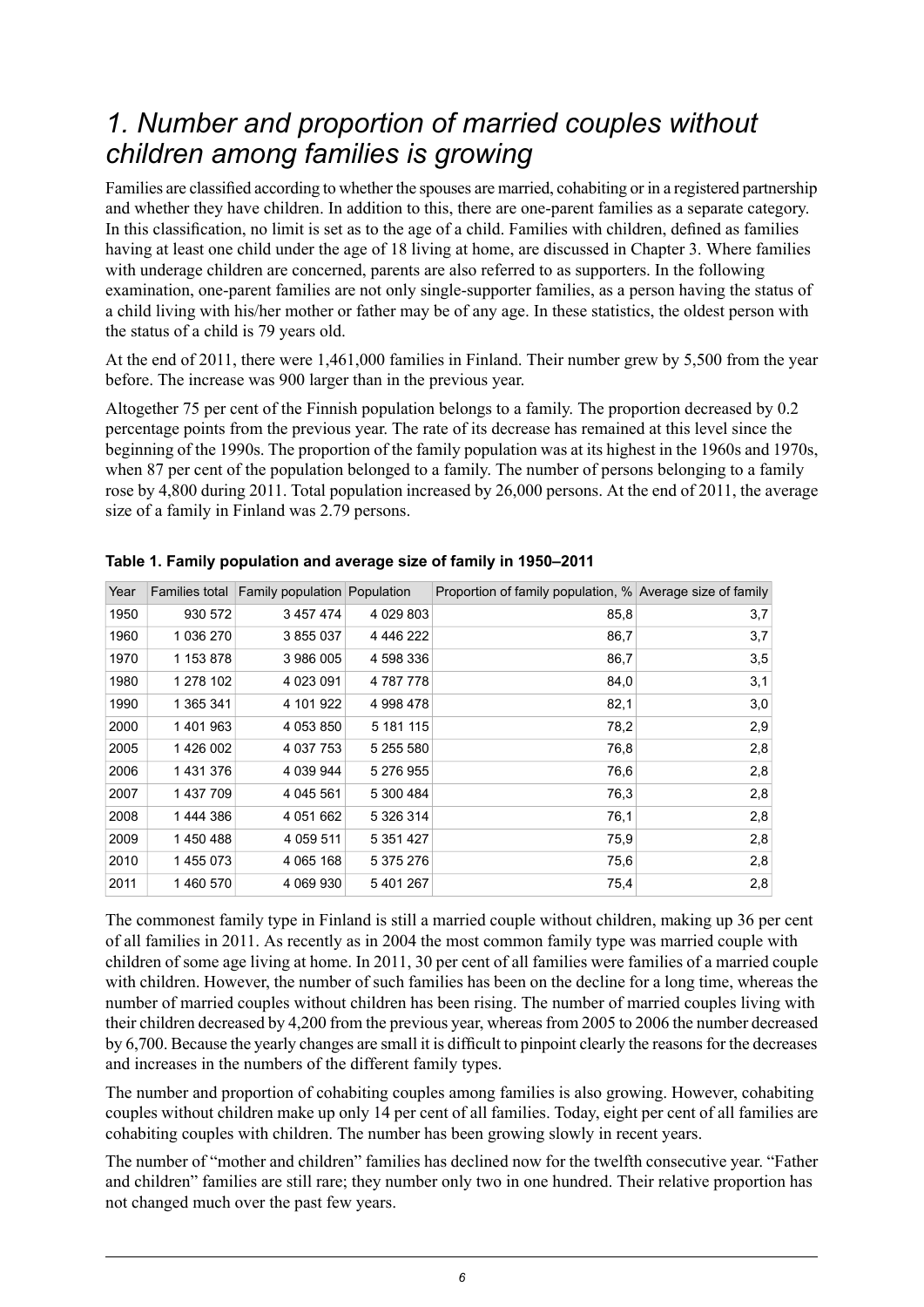| Year         | Total         | Married<br>couple<br>without<br>children | Married<br>couple with<br>children | Cohabiting<br>Cohabiting<br>couple with couple<br>without<br>children<br>children |         | Mother and<br>children | children | Father and Registered<br>male<br>couple $1)$ | Registered<br>female<br>couple 1) |
|--------------|---------------|------------------------------------------|------------------------------------|-----------------------------------------------------------------------------------|---------|------------------------|----------|----------------------------------------------|-----------------------------------|
| 1950         | 930 572       | 176 650                                  | 593 763                            |                                                                                   |         | 137 803                | 22 356   | $\ddot{\phantom{0}}$                         |                                   |
| 1960         | 1 036 270     | 207 897                                  | 678 822                            |                                                                                   |         | 129 706                | 19845    | $\ddot{\phantom{0}}$                         |                                   |
| 1970 $^{2)}$ | 1 153 878     | 260 562                                  | 722 001                            | 6800                                                                              | 19 100  | 126 394                | 19 0 21  | $\ddot{\phantom{0}}$                         |                                   |
| $1980^{3}$   | 1 278 102     | 302 818                                  | 711 226                            | 36 200                                                                            | 65 900  | 140 725                | 21 233   | $\ddot{\phantom{0}}$                         | $\ddotsc$                         |
| 1990         | 1 365 341     | 364 452                                  | 640 062                            | 65 896                                                                            | 123 471 | 147 297                | 24 161   | $\cdot$                                      |                                   |
| 2000         | 1 401 963     | 436 019                                  | 514 868                            | 102 581                                                                           | 160 132 | 159 432                | 28 931   | $\ddot{\phantom{0}}$                         |                                   |
| 2001         | 1 407 759     | 446 404                                  | 501 981                            | 105 399                                                                           | 166 601 | 158 440                | 28 934   | $\ddot{\phantom{0}}$                         |                                   |
| 2002         | 1 411 947     | 454 977                                  | 492 524                            | 107 443                                                                           | 170 368 | 157 143                | 29 093   | 207                                          | 192                               |
| 2003         | 1 4 1 5 1 0 4 | 462 561                                  | 483 140                            | 109 672                                                                           | 174 144 | 156 235                | 29 3 5 2 | 271                                          | 275                               |
| 2004         | 1 420 781     | 471 962                                  | 475 705                            | 111 294                                                                           | 177 095 | 154 851                | 29 192   | 325                                          | 357                               |
| 2005         | 1 426 002     | 481 209                                  | 468 266                            | 112 847                                                                           | 180 590 | 153 024                | 29 238   | 398                                          | 430                               |
| 2006         | 1 431 376     | 488 880                                  | 461 569                            | 114 671                                                                           | 184 732 | 151 475                | 29 101   | 455                                          | 493                               |
| 2007         | 1 437 709     | 496 814                                  | 456 235                            | 115 860                                                                           | 188 172 | 150 251                | 29 288   | 527                                          | 562                               |
| 2008         | 1 444 386     | 504 728                                  | 452 180                            | 115 966                                                                           | 191 177 | 149 631                | 29 4 60  | 579                                          | 665                               |
| 2009         | 1 450 488     | 509 916                                  | 448 897                            | 116 797                                                                           | 193 894 | 149 823                | 29 7 65  | 625                                          | 771                               |
| 2010         | 1 455 073     | 513 889                                  | 446 433                            | 117 254                                                                           | 195 967 | 149 651                | 30 278   | 706                                          | 895                               |
| 2011         | 1 460 570     | 518 550                                  | 442 257                            | 118 054                                                                           | 200 171 | 149 196                | 30 534   | 773                                          | 1 0 3 5                           |
| %            |               |                                          |                                    |                                                                                   |         |                        |          |                                              |                                   |
| 1950         | 100,0         | 19,0                                     | 63,8                               |                                                                                   |         | 14,8                   | 2,4      | $\ddot{\phantom{0}}$                         |                                   |
| 1960         | 100,0         | 20,1                                     | 65,5                               |                                                                                   |         | 12,5                   | 1,9      | $\ddot{\phantom{0}}$                         |                                   |
| 1970 2)      | 100,0         | 22,6                                     | 62,6                               | 0,6                                                                               | 1,7     | 11,0                   | 1,6      | $\ddot{\phantom{0}}$                         |                                   |
| 1980 3)      | 100,0         | 23,7                                     | 55,6                               | 2,8                                                                               | 5,2     | 11,0                   | 1,7      | $\ddot{\phantom{0}}$                         |                                   |
| 1990         | 100,0         | 26,7                                     | 46,9                               | 4,8                                                                               | 9,0     | 10,8                   | 1,8      | $\ddot{\phantom{0}}$                         |                                   |
| 2000         | 100,0         | 31,1                                     | 36,7                               | 7,3                                                                               | 11,4    | 11,4                   | 2,1      | $\ddot{\phantom{0}}$                         | $\ddotsc$                         |
| 2001         | 100,0         | 31,7                                     | 35,7                               | 7,5                                                                               | 11,8    | 11,3                   | 2,1      | $\ddot{\phantom{0}}$                         |                                   |
| 2002         | 100,0         | 32,2                                     | 34,9                               | 7,6                                                                               | 12,1    | 11,1                   | 2,1      | 0,0                                          | 0,0                               |
| 2003         | 100,0         | 32,7                                     | 34,1                               | 7,8                                                                               | 12,3    | 11,0                   | 2,1      | 0,0                                          | 0,0                               |
| 2004         | 100,0         | 33,2                                     | 33,5                               | $7,8$                                                                             | 12,5    | 10,9                   | 2,1      | $_{0,0}$                                     | 0,0                               |
| 2005         | 100,0         | 33,7                                     | 32,8                               | 7,9                                                                               | 12,7    | 10,7                   | 2,1      | 0,0                                          | 0,0                               |
| 2006         | 100,0         | 34,2                                     | 32,2                               | 8,0                                                                               | 12,9    | 10,6                   | 2,0      | 0,0                                          | 0,0                               |
| 2007         | 100,0         | 34,6                                     | 31,7                               | 8,1                                                                               | 13,1    | 10,5                   | 2,0      | 0,0                                          | 0,0                               |
| 2008         | 100,0         | 34,9                                     | 31,3                               | 8,0                                                                               | 13,2    | 10,4                   | 2,0      | 0,0                                          | 0,0                               |
| 2009         | 100,0         | 35,2                                     | 30,9                               | 8,1                                                                               | 13,4    | 10,3                   | 2,1      | 0,0                                          | 0,1                               |
| 2010         | 100,0         | 35,3                                     | 30,7                               | 8,1                                                                               | 13,5    | 10,3                   | 2,1      | 0,0                                          | 0,1                               |
| 2011         | 100,0         | 35,5                                     | 30,3                               | 8,1                                                                               | 13,7    | 10,2                   | 2,1      | 0,1                                          | 0,1                               |

#### <span id="page-6-1"></span>**Table 2. Families by type in 1950–2011**

<span id="page-6-0"></span>1) Families of the type "registered couple with children" numbered 351.

The breakdown of the census by type of family has been revised on the basis of interview surveys. (Aromaa, Cantell & Jaakkola: 2) Avoliitto (Consensual Union), Research Institute of Legal Policy 49, Helsinki 1981).

3) The breakdown of the census by type of family has been revised on the basis of the 1981 register-based material on families and cohabiting couples.

#### *1.1 Elderly women live alone or with their child, men with their spouse*

Women's family type varies by age. The most typical family type for young women aged under 28 with family is "cohabiting couple without children". The commonest family type for 28-year-old women is already "married couple with children". "Married couple without children" only becomes the most typical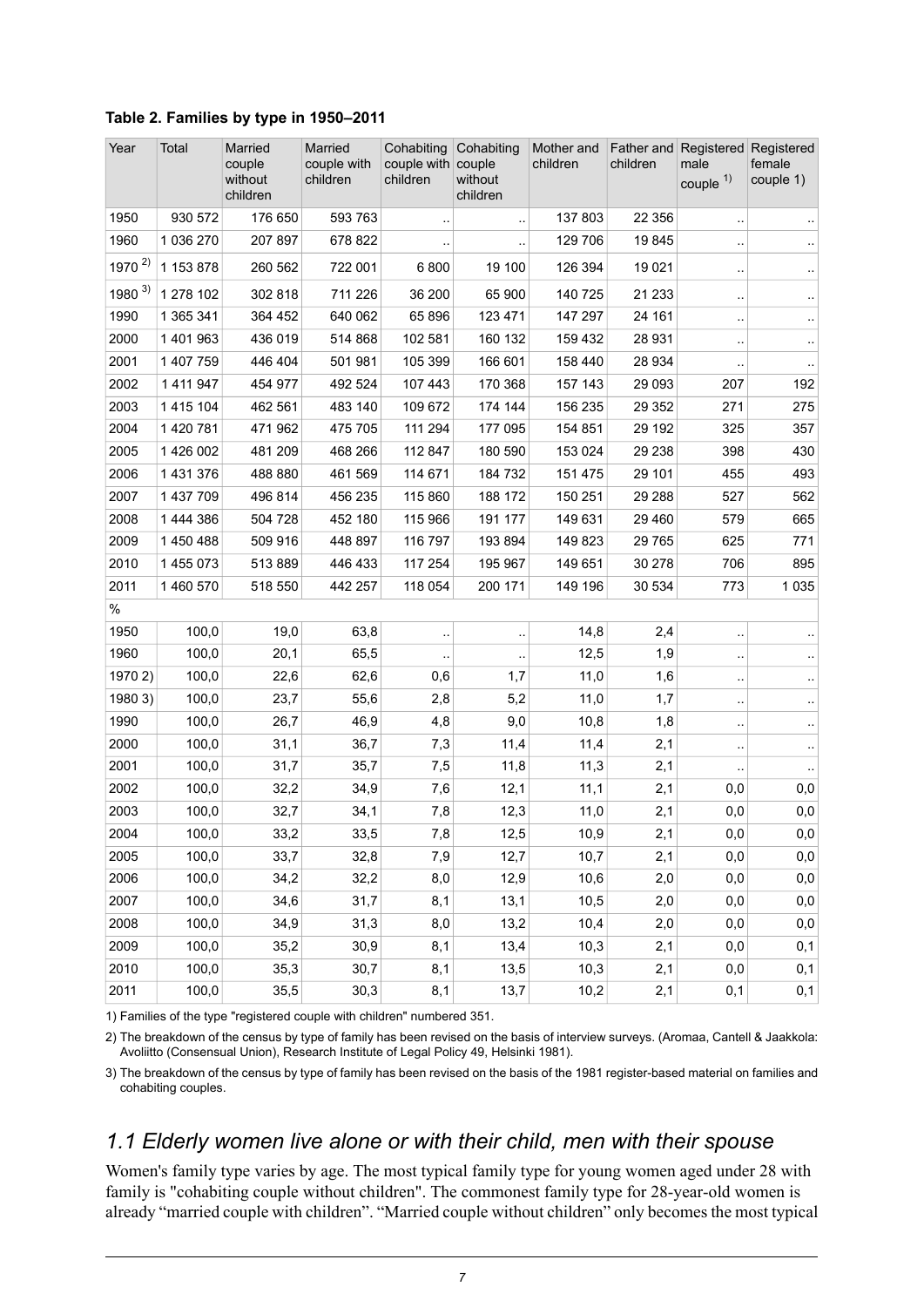family type for women once they have turned 53. The families of the oldest women (at least 89 years of age) tend to include a child rather than a husband. Only ten per cent of women of this age still belong to the family population. In the light of family statistics, old age is rather different for men. For example, 48 per cent of the men aged 89 belong to families. Forty per cent of the men aged at least 89 belong to families. Then the family is typically a married couple without children living with them.



<span id="page-7-1"></span>

<span id="page-7-2"></span>



## <span id="page-7-0"></span>*1.2 Number of registered couples still small despite its growth*

At the end of 2011, 773 male couples and 1,035 female couples lived in a registered partnership, which was a total of 207 couples more than in 2010. In most of the tables in this publication these families are included in married couples. In some of the tables on the whole country these families form a group of their own. For reasons of privacy protection, this information can be given by municipality only if the couples number at least five. Figure 2 shows the age distribution of registered male and female couples according to the younger partner. It shows that male couples are older than female couples. In the other figures registered couples are given among married couples. There are still so few of them that they would not be distinguishable as a separate group.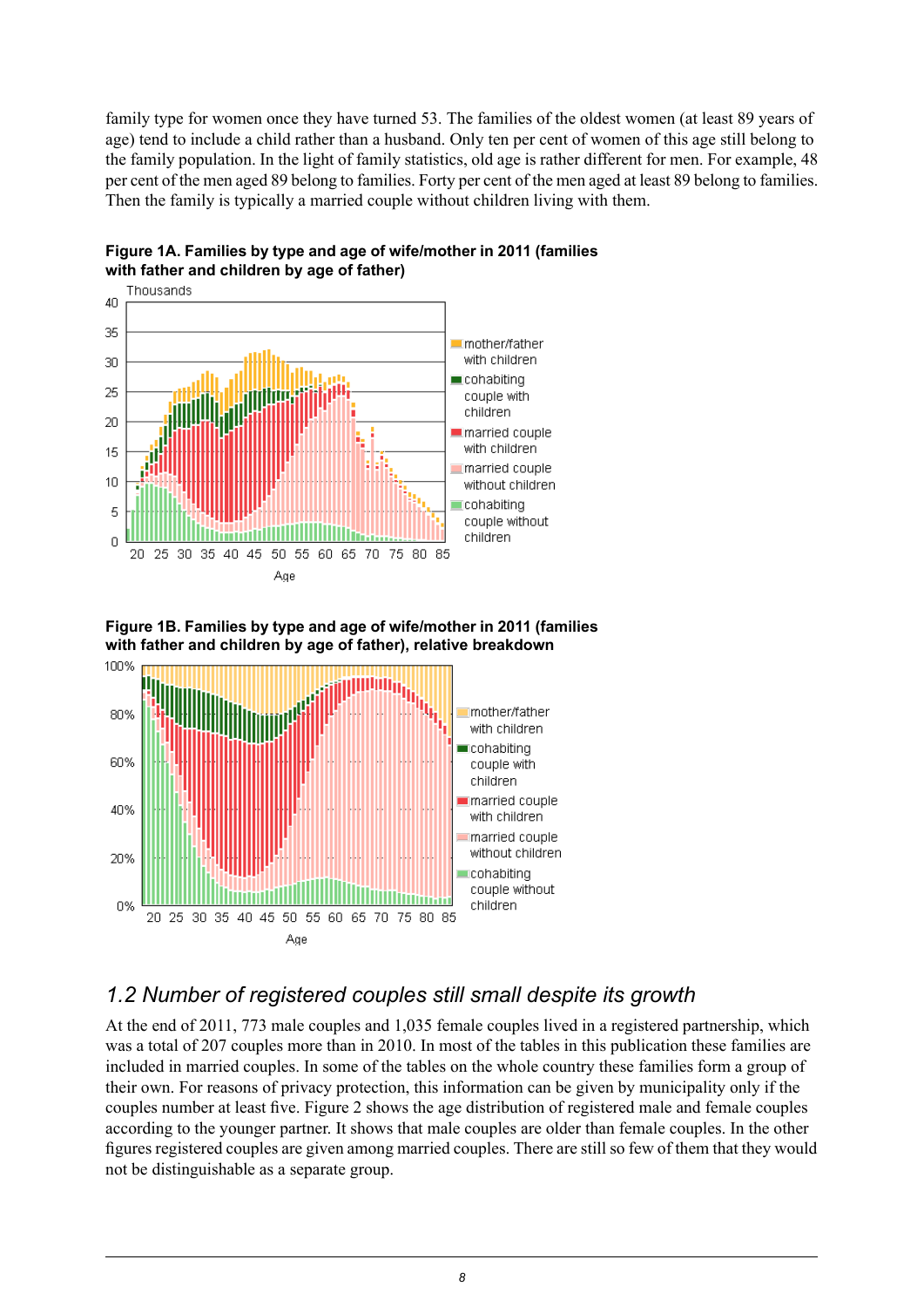

<span id="page-8-2"></span>

The age difference of registered couples is bigger than that of married couples. The average age difference of registered couples is 5.8 years, while that between married couples is 3.4 years, on average. The age difference of registered male couples is 7.1 years, on average, which is clearly bigger than the average figure for female couples, 4.8 years. In contrast, the proportion of partners of same age is lower for registered couples (7.9%) than for married ones (12.3%). The age difference is at least 20 years for 3.3 per cent of registered couples, while only 0.4 per cent of married couples have an age difference of 20 years or more. For registered male couples the age difference was at least 20 years (6.7%) clearly more often than for female couples.

### <span id="page-8-0"></span>*1.3 Partnership of mothers aged 25 or over more often a marriage than cohabiting*

Cohabitation is the form of family life chosen by young couples without children. Up to the age of 38, women without children tend to prefer cohabitation to marriage. Where mothers are concerned, the only ones to favour cohabitation over marriage are in the small group of mothers aged under 25. The majority of mothers older than this living with their spouses are married. The older the woman, the more likely she is to be married to her spouse.

Married couples account for 66 per cent of all families and for 75 per cent of all married and cohabiting couples. Cohabiting couples make up 22 per cent of all families. Of the families consisting of spouses living together, 25 per cent are cohabiting couples.

<span id="page-8-1"></span>In 82 per cent of all married couples both spouses are married for the first time. Thus the conventional form of family can still be considered to prevail in Finland. In 67 per cent of the cohabiting couples neither spouse had been previously married. Hence, on average, there are clearly more couples where one of the spouses has been married before among cohabiting couples than among married couples. In 85 per cent of the registered male couples neither partner has been married before, the figure for female couples is 75 per cent.

## *1.4 Fathers of one-parent families divorced, mothers unmarried*

In the past, a person's marital status revealed quite a lot about his or her family. Today, hardly any conclusions can be drawn from a person's marital status. In the Nordic Countries, marital status is losing meaning as a demographic variable.

Seventy-four per cent of the women and 75 per cent of the men living with a cohabiting partner without children are unmarried. More cohabiting women than cohabiting men are widows.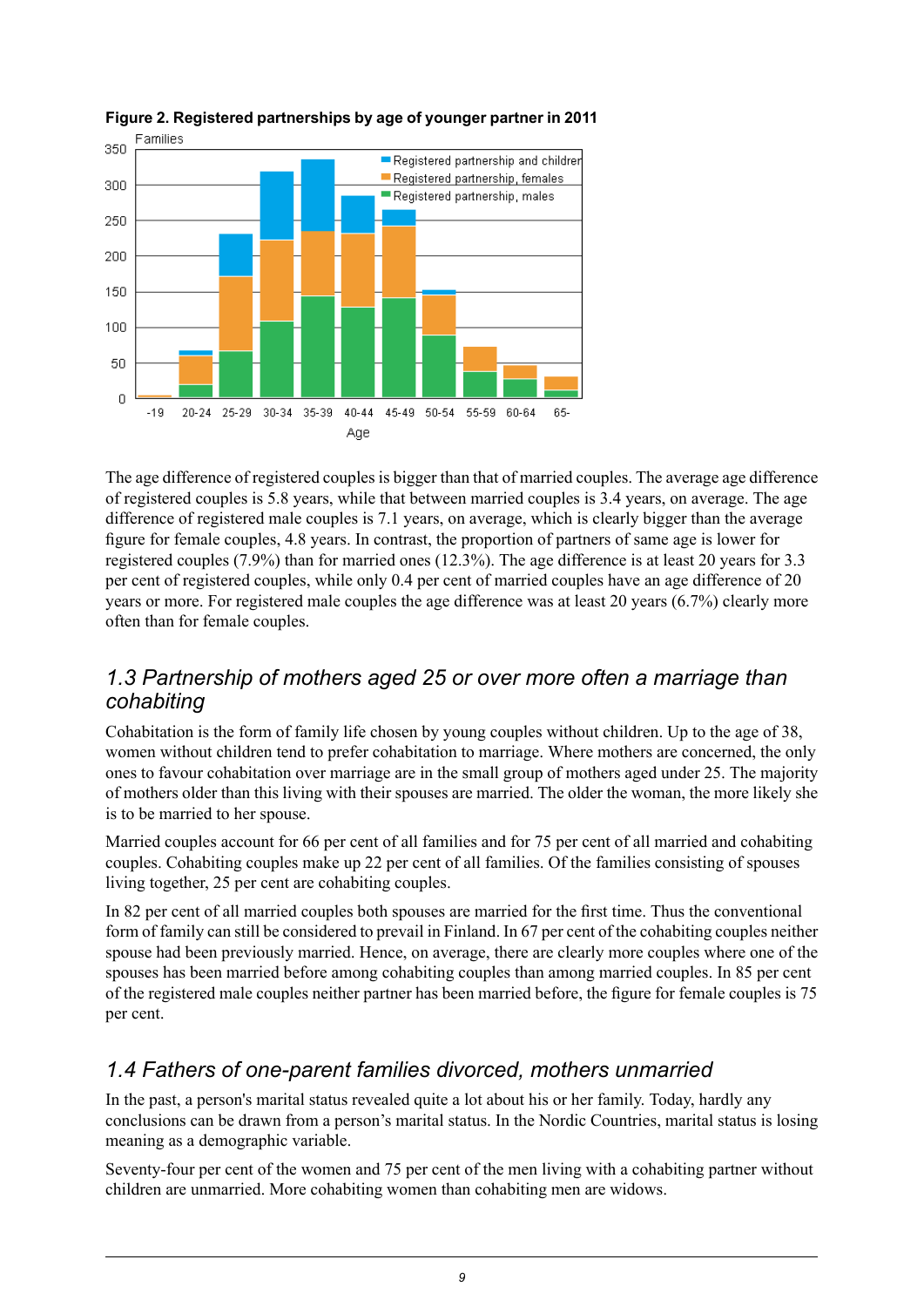Slightly more of the men than of the women living with children and a cohabiting partner are unmarried. There are no longer many differences in the share of divorces between women and men. Previously, the share of divorces was higher among women than men. Slightly more cohabiting mothers than cohabiting fathers are also widowed.

| Marital<br>status | Type of family                   |                                    |                                    |                                      |                        |                                         |                        |                                         |  |  |  |
|-------------------|----------------------------------|------------------------------------|------------------------------------|--------------------------------------|------------------------|-----------------------------------------|------------------------|-----------------------------------------|--|--|--|
|                   | Cohabiting<br>man no<br>children | Cohabiting<br>woman no<br>children | Cohabiting<br>man with<br>children | Cohabiting<br>woman with<br>children | Father and<br>children | Father and<br>children aged<br>under 18 | Mother and<br>children | Mother and<br>children aged<br>under 18 |  |  |  |
| Unmarried         | 75,0                             | 73,9                               | 78,4                               | 77,7                                 | 18,7                   | 27,0                                    | 31,8                   | 40,9                                    |  |  |  |
| Married           | 0,8                              | 0,6                                | 0,5                                | 0,5                                  | 12,6                   | 14,5                                    | 10,1                   | 12.3                                    |  |  |  |
| <b>Divorced</b>   | 22.4                             | 21,3                               | 20,6                               | 20,6                                 | 51,7                   | 53,1                                    | 42,6                   | 43,9                                    |  |  |  |
| Widowed           | 1,9                              | 4,1                                | 0,6                                | 1,2                                  | 16,9                   | 5,3                                     | 15,5                   | 2,9                                     |  |  |  |
| Total             | 100.0                            | 100.0                              | 100.0                              | 100.0                                | 100,0                  | 100,0                                   | 100,0                  | 100,0                                   |  |  |  |
| N                 | 200 134                          | 200 135                            | 118 047                            | 118 036                              | 30 523                 | 15937                                   | 149 067                | 101 858                                 |  |  |  |

<span id="page-9-0"></span>**Table 3. Marital status of the man/woman/father/mother in a cohabiting partnership and in a one-parent family in 2011**

Mothers and fathers in one-parent families differ in their marital status. More than half of the fathers but fewer of the mothers are divorced. Altogether, 32 per cent of mothers but only 19 per cent of fathers are unmarried. However, it should be noted here that no limit is set on the age of a child, i.e. we are not referring to single supporters. The child of a one-parent family can be of any age, meaning that families formed by old widowed mothers and their grown-up children, for example, are included.

Table 3 also contains columns for one-parent families, that is, fathers and mothers whose children are underage. Their marital status structure differs most clearly from the group of all one-parent families. They include fewer widowed persons and more persons representing other marital status groups. It is noteworthy that relatively more single fathers than single mothers are widowed, although fewer fathers than mothers become widowed. In divorces, children usually stay with their mother, but there is no choice in the case of death. As many as 41 per cent of single mothers are unmarried; some having been single parents from the outset but a larger number as the result of a divorce.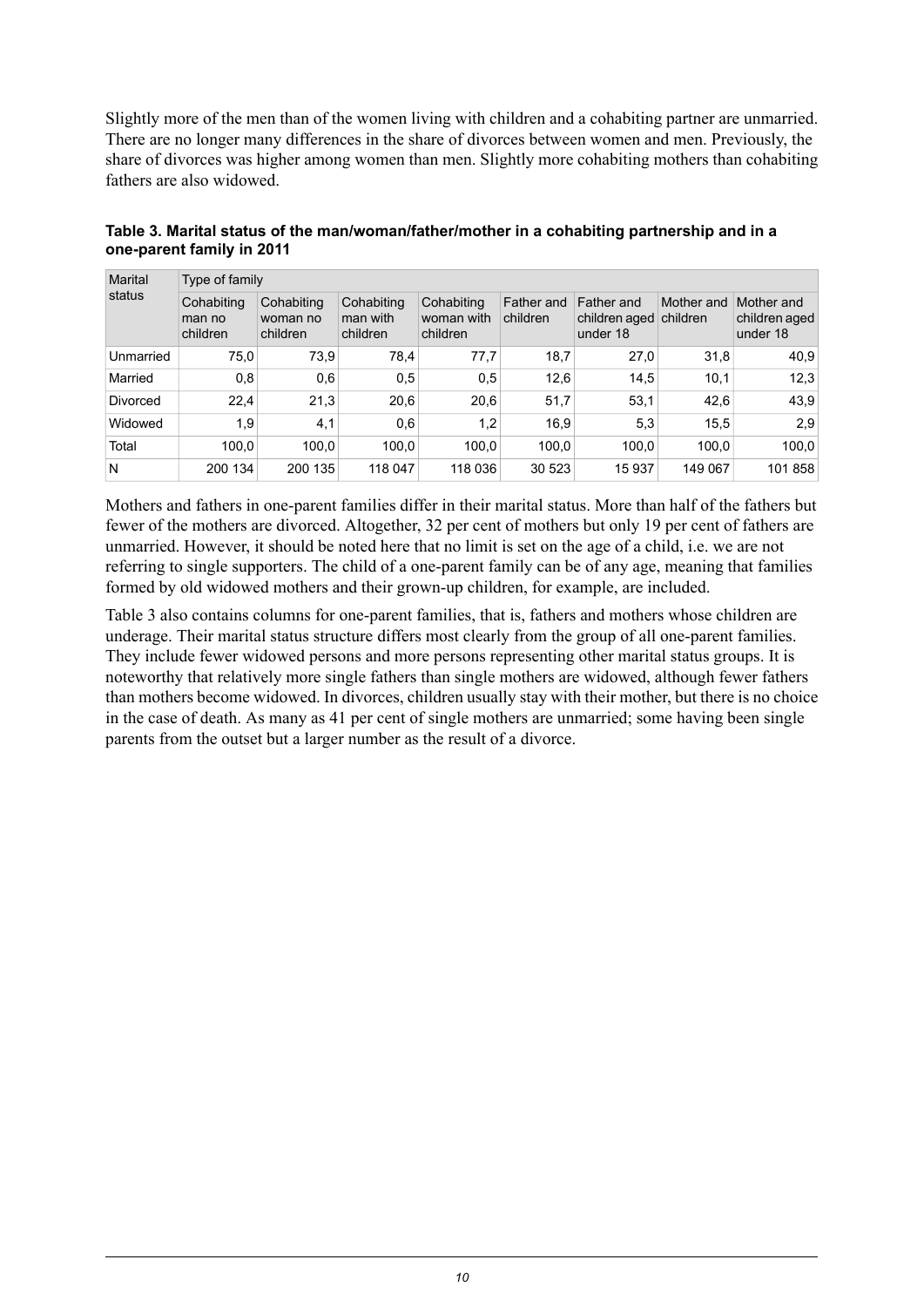## <span id="page-10-0"></span>*2. Four per cent of families entirely Swedish-speaking*

In 87 per cent of all families the only parent or both parents are Finnish-speaking. Correspondingly, four per cent of families are entirely Swedish-speaking (3.8%). Families where one spouse is Swedish-speaking and the other Finnish-speaking account for three per cent of all families. Combinations of Finnish and Swedish-speakers with other languages can be found in three per cent of all families. Families where both spouses or the only parent are foreign-language speakers number 42,000, which equals to three per cent of all families.

In clearly more cases, Swedish-speaking men have Finnish-speaking spouses than Swedish-speaking women Finnish-speaking spouses. The number of purely Swedish-speaking couples is only 4,700 higher than that of Finnish and Swedish-speaking couples.

Altogether, 24,600 of Finnish or Swedish-speaking men are married to or cohabiting with a foreign-language speaking woman. The corresponding figure for women is 19,800. Marriages with foreign-language speakers have increased by 2,500.

| Man/woman speaking Finnish/other language       | Year      |         |         |           |           |           |  |  |
|-------------------------------------------------|-----------|---------|---------|-----------|-----------|-----------|--|--|
| 1990                                            |           | 1995    | 2000    | 2005      | 2010      | 2011      |  |  |
| Finnish speaking man and finnish speaking woman | 1 088 742 | 1081473 | 089 232 | 1 105 316 | 1 114 828 | 1 115 178 |  |  |
| Finnish speaking man and swedish speaking woman | 16 544    | 16876   | 17 394  | 17 904    | 18 337    | 18 389    |  |  |
| Finnish speaking woman and swedish speaking man | 22 734    | 22 822  | 23 4 45 | 24 218    | 24 552    | 24 658    |  |  |
| Finnish speaking man and foreign speaking woman | 4 0 2 0   | 7636    | 11 094  | 16 062    | 21 7 7 2  | 23 102    |  |  |
| Finnish speaking woman and foreign speaking man | 5951      | 8679    | 10 236  | 13 181    | 17441     | 18 450    |  |  |
| Finnish speaking mother/father                  | 162 209   | 174 554 | 174 861 | 166 741   | 161 302   | 160 179   |  |  |
| Swedish speaking man and swedish speaking woman | 53 348    | 50 845  | 49 198  | 48 190    | 47881     | 47 784    |  |  |
| Swedish speaking man and foreign speaking woman | 300       | 483     | 655     | 982       | 1434      | 1521      |  |  |
| Swedish speaking woman and foreign speaking man | 410       | 597     | 678     | 943       | 1 2 6 1   | 1 3 1 9   |  |  |
| Swedish speaking mother/father                  | 8489      | 8871    | 8609    | 8 1 4 7   | 7953      | 7877      |  |  |
| Foreign speaking man and foreign speaking woman | 1832      | 7425    | 11 668  | 16 944    | 27 638    | 30 4 39   |  |  |
| Foreign speaking mother/father                  | 762       | 2709    | 4893    | 7 3 7 4   | 10 674    | 11 674    |  |  |

#### <span id="page-10-2"></span>**Table 4. Families speaking Finnish, Swedish or other language in 1990–2011**

### <span id="page-10-1"></span>*2.1 Sixteen per cent of Russian-speaking families are one-parent families*

The largest foreign-language group in Finland is made up of Russian-speakers. At the end of 2011, there were 12,000 such Russian-speaking families in Finland in which the native language of the only parent or both parents was Russian. The number of families where either one of the spouses is Russian-speaking is slightly lower at 11,000. The number of Russian-speaking families is some 1,300 higher than in the year before.

The number of Russian-speaking one-parent families is 3,700, which is 16 per cent of all Russian-speaking families. The number has grown by around one hundred from the previous year. Among Russian-speakers, one-parent families are slightly more common that one-parent families are on the level of the whole country (12%). Of Russian-speaking one-parent families 96 per cent are formed by mothers and children, while this is so for 86 per cent of all families.

The most common language combination among the Russian-speaking families is one where the husband and the wife speak Russian (8,300). During 2011, the number of such couples grew by around 600.

Families of a Finnish-speaking man and a Russian-speaking wife are almost equally widespread (7,700). In 1990 there were only 300 Russian-speaking couples in Finland, but today their number has already gone up to close on 8,300. It is still rare for a Finnish-speaking woman to have a Russian-speaking spouse. However, their number (1,300) has more than quadrupled from 1990.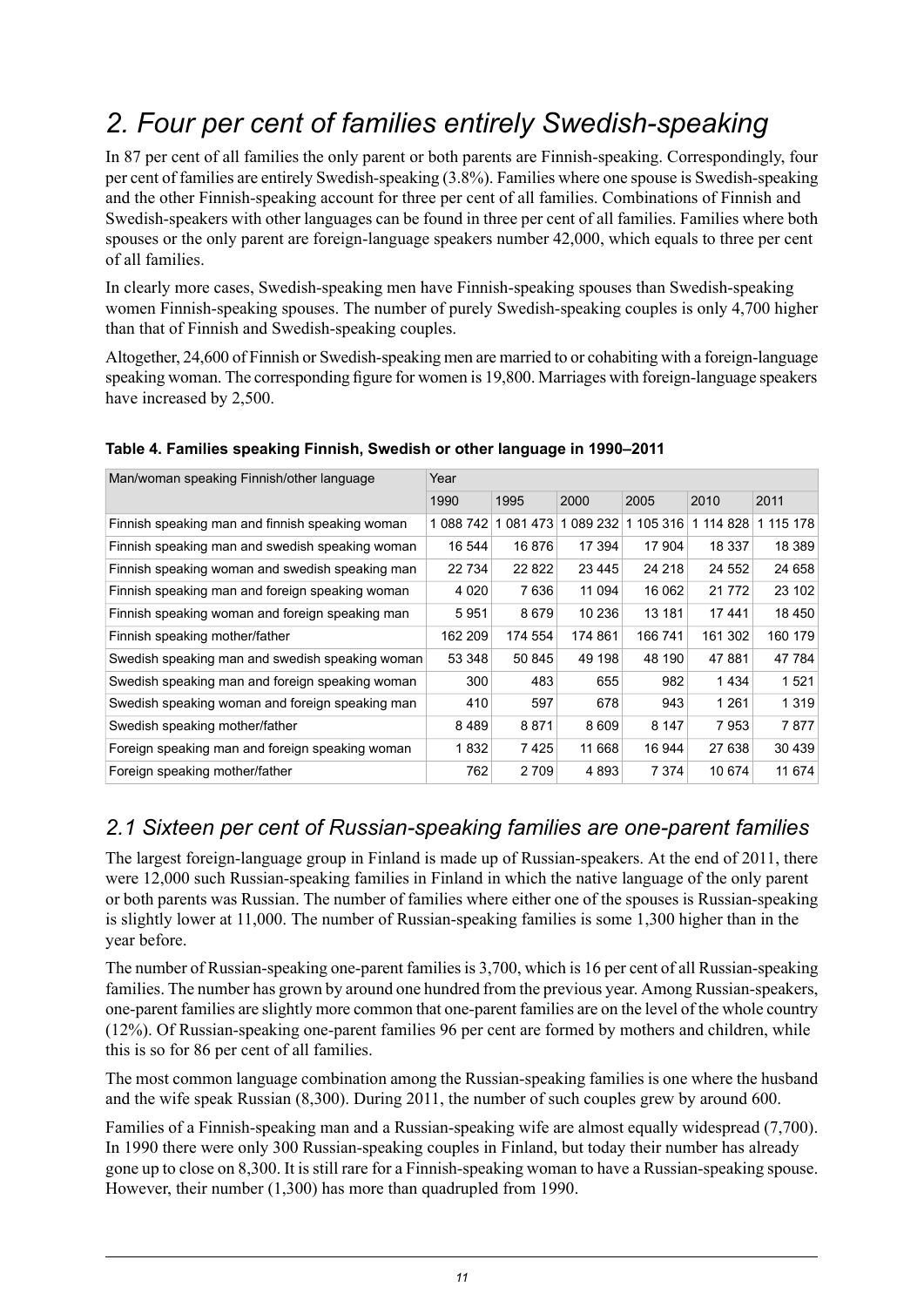## <span id="page-11-0"></span>*2.2 Number of families of foreign citizens growing*

In only five per cent (68,800 families) of all families in Finland at least one of the spouses or the only parent is a foreign citizen. There were only 12,500 such families in Finland in 1990 and as many as 36,000 in 2000. In the past year the number of such families has increased by 4,700. The number of families in which both the husband and wife are foreign nationals grew the most.

In the early 1990s, the most common combination in families of foreign citizens was one where the wife was a Finnish citizen and the husband a foreign citizen. The number of foreign families in which the wife was a foreign national and the husband a Finnish national was the largest at the beginning of the 2000s. The most common combination among the foreign families is still one of Finnish man and foreign wife, and the second most common is one where the man isforeign and the wife Finnish (Figure 3). No distinction is made between married and cohabiting couples in these statistics.

Entirely foreign families, i.e. families where the only parent or both spouses are foreign citizens, total 27,700. The largest group among them are families of Russian citizens. At the end of 2011, there were 5,600 families in Finland in which both spouses or the only parent were Russian citizens. The number of families of Russian citizens grew by around 200 during 2011.

There were 5,700 entirely Estonian families of which one-third were families consisting of mother and children only. The number of Estonian families has increased by 900 from the year before.

Families of two Somali citizens or with one Somali parent numbered around 1,000. The number of these families grew by around one hundred from the previous year. About one-half of the families of Somali citizens are families of mother and children only. Many of the Somali families that moved to Finland in the past have already lived in the country long enough to have been granted Finnish citizenship. On the basis of persons' mother tongue, there are 2,000 families where both spouses or one parent were originally Somali citizens.



<span id="page-11-2"></span>

## <span id="page-11-1"></span>*2.3 Men have more often a spouse born abroad than women*

An examination of countries of birth gives the best picture of the foreign spouses of Finns. However, it should be borne in mind thatsome originally Finnish citizens are also born abroad. Finnish-born men have 34,300 foreign-born spouses. The number has grown by 1,500 from the year before.

Finnish-born women have 29,600 foreign-born spouses, the figure being up by 1,200. Today, Finnish men have more often spouses with foreign background than Finnish women have.

The foreign-born spouses of Finnish men and women come from a variety of countries. The men's spouses have mainly been born in the neighbouring countries in west, east and south alike. Those born in the area of the former Soviet Union cannot be separated into Russians or Estonians (or those born in other republics of the former Soviet Union), because even the Estonians' country of birth is mostly the Soviet Union and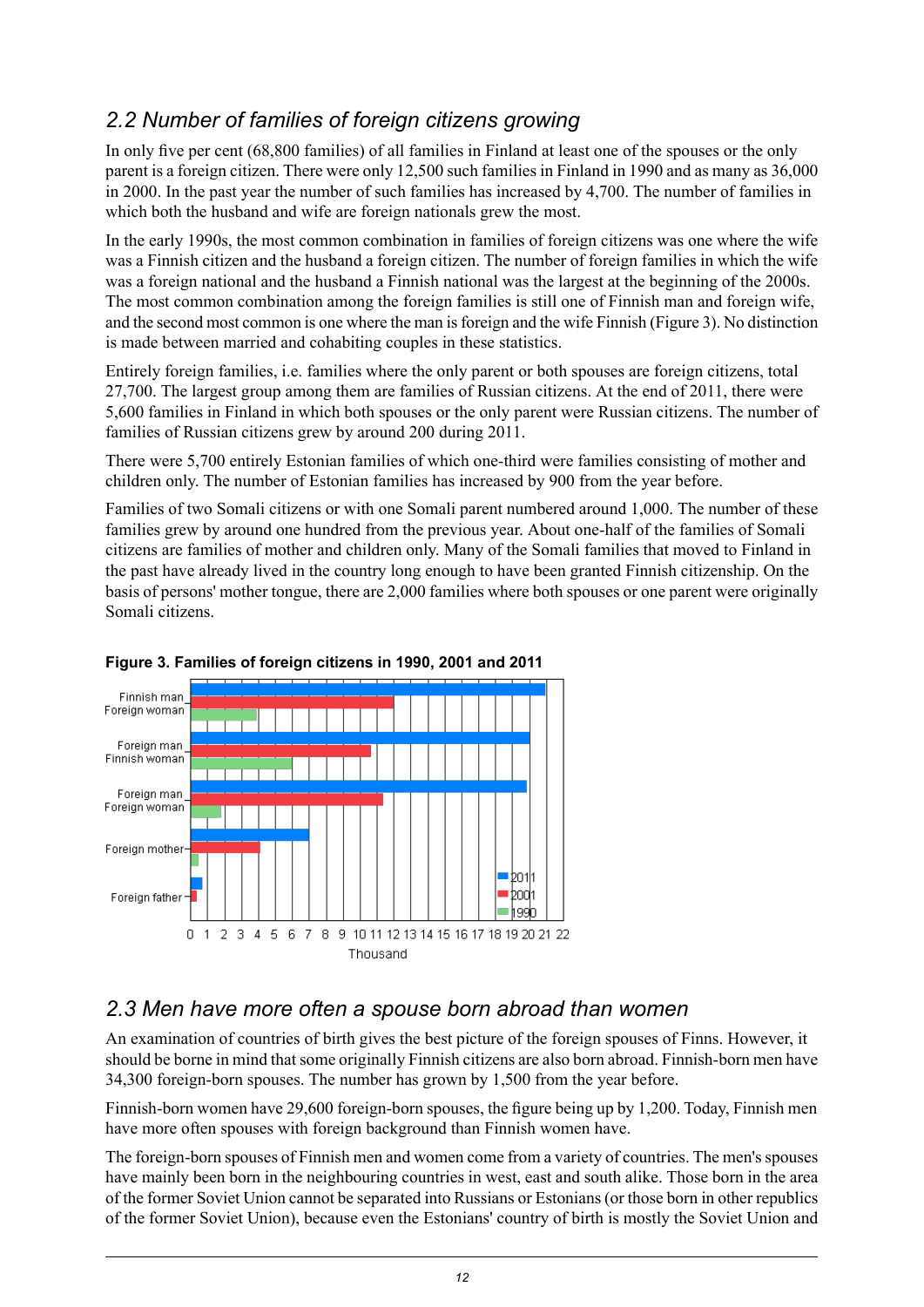a large number of the spouses from Estonia had already moved to Finland before the collapse of the Soviet Union. Finnish men have 11,000 spouses who were born in the former Soviet Union, Russia or Estonia, and 8,300 spouses who were born in Sweden. Wives born in Thailand numbered 3,600, and their number has increased by 300 from the year before. Next come spouses born in Germany, China, the Philippines, the USA, Poland and Great Britain.

Women's foreign-born spouses come from a larger variety of countries than men's spouses. After the 8,400 Swedish-born spouses, the second largest group of foreign-born spouses of women were also those born in the areas of the former Soviet Union. Husbands born in the former Soviet Union, Russia and Estonia number 2,400, which is 159 more than in the year before. The next most frequent countries of birth of Finnish women' foreign spouses are Great Britain, Germany, Turkey and the USA. The total number of countries in which spouses of at least 100 Finnish women were born is 44. The corresponding number for Finnish men is 34.



<span id="page-12-0"></span>**Figure 4A. Foreign-born spouses of Finnish-born men by country of birth in 2011**

500 1000 1500 2000 2500 3000 3500 4000 4500 5000 5500 6000 6500 7000 7500 8000 8500

<span id="page-12-1"></span>**Figure4B. Foreign-born spouses of Finnish-born women bycountry of birth in 2011**

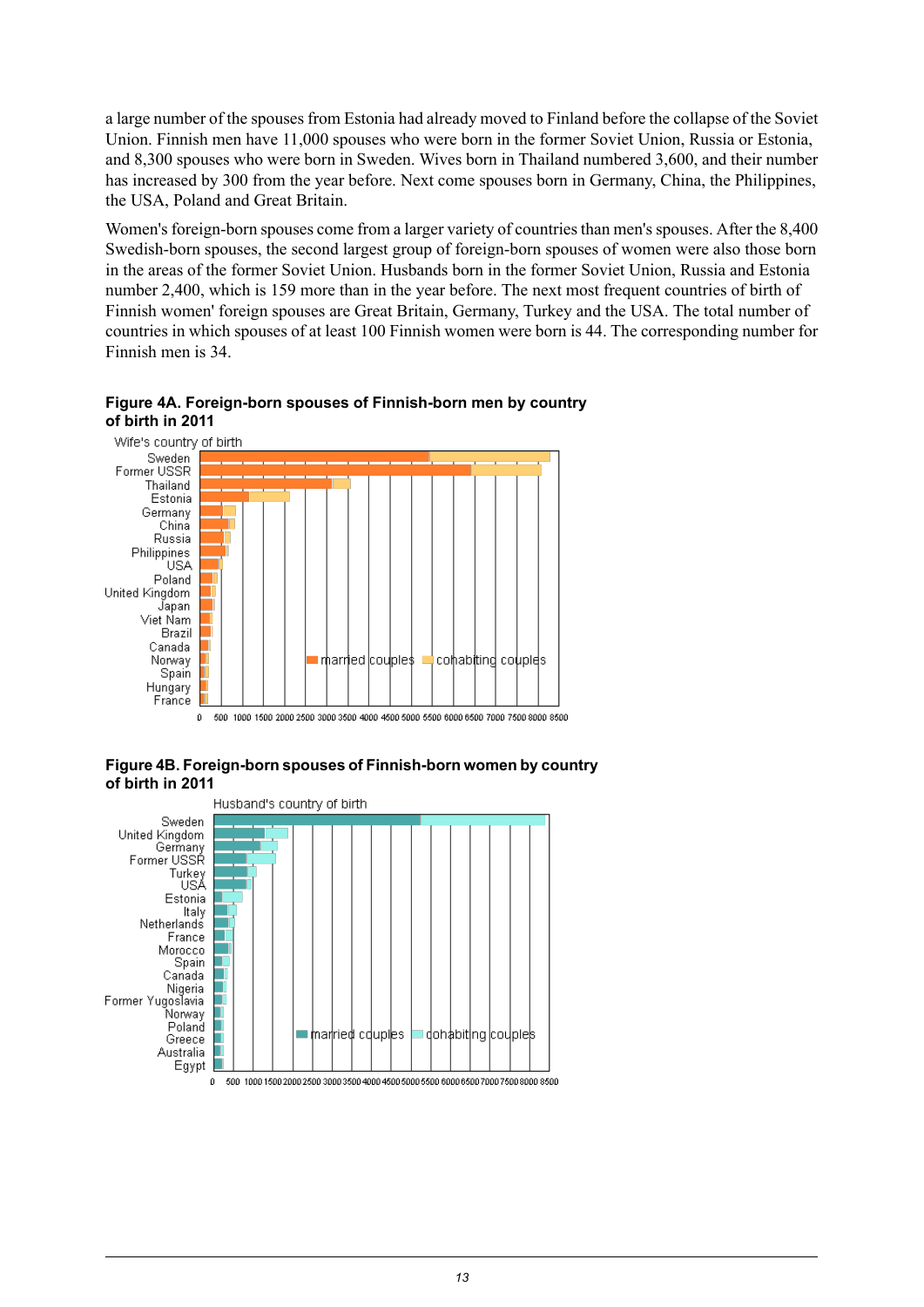## <span id="page-13-0"></span>*3. Number of families with children steadily falling*

At the end of 2011, there were 581,000 families with underage children in Finland. A family with underage children has at least one child under the age of 18 living at home. Families with children make up 40 per cent of all families. The percentage has been falling at a steady rate for the past few years. In all, 40 per cent of the population live in families with underage children, older siblings included.

The number of families with underage children fell by 1,800 from the previous year. The drop is the same asin the year before. The number of families with children is decreasing because the age groups of families expecting their first child are smaller than those celebrating the coming-of-age of their youngest child. In addition, more and more women remain childless, either willingly or unwillingly. For example, 27 per cent of the 35-year-old women born in 1976 are today childless. The percentage equals the one for women born in 1974 in the previous year. In 1990, the share of 35-year-old women without children was 19 per cent. (Population Structure in 1990 and 2011)

The number of families with children aged under seven increased for the seventh successive year already. In 2011, the number of such families went up by 1,400. The obvious explanation to this is that the number of children born has gone up in the early years of the 2000s.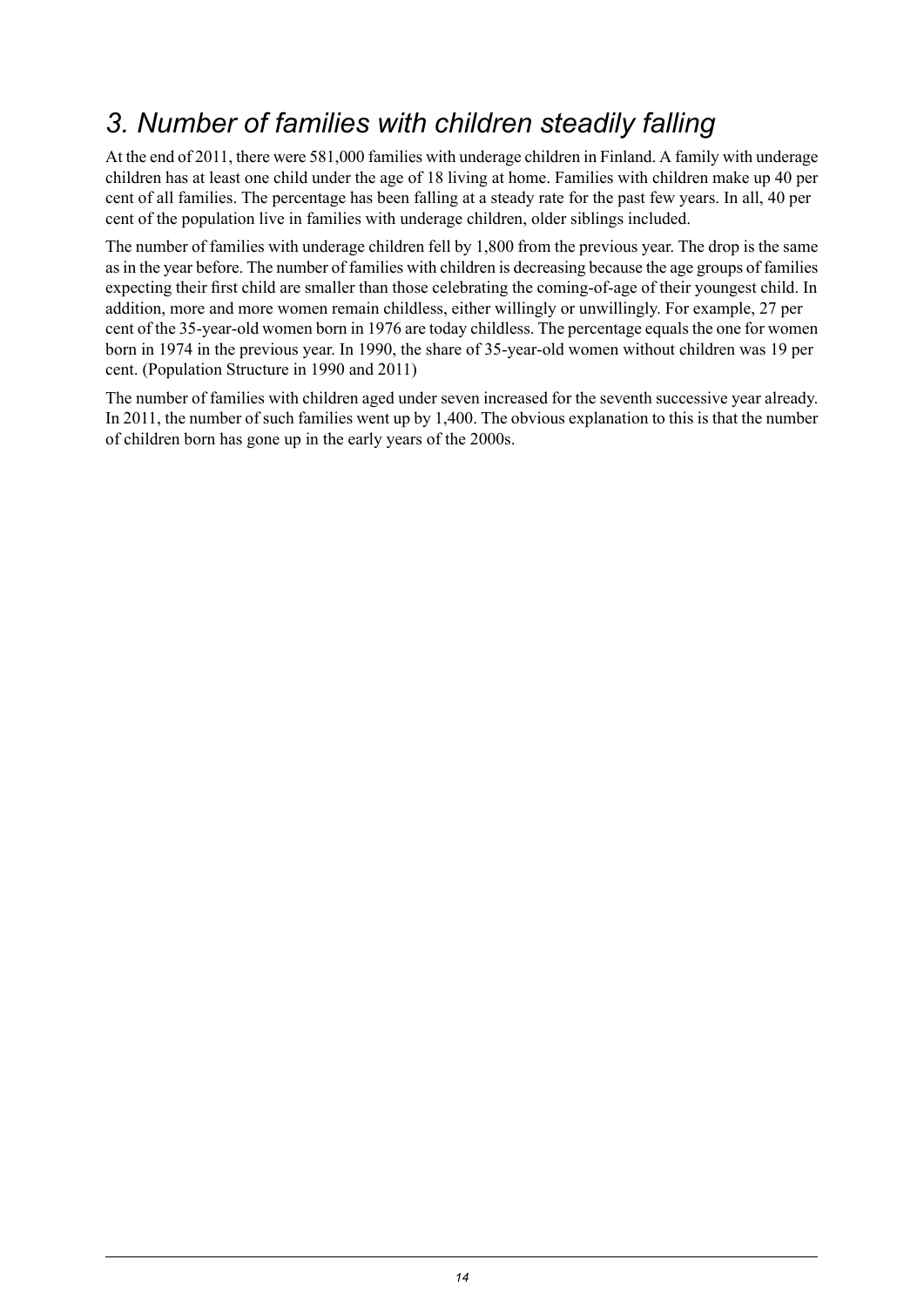| Year         | Total   | Married<br>children | Cohabiting Mother<br>couple with couple with and<br>children | children | Father<br>and<br>children | Registered<br>partnership families<br>with<br>children | Persons in Families<br>with<br>underage<br>children | with<br>children<br>aged<br>under 18 | with<br>children<br>of all<br>families,<br>$\frac{0}{0}$ | Families Population<br>belonging<br>to families<br>with<br>children, % |
|--------------|---------|---------------------|--------------------------------------------------------------|----------|---------------------------|--------------------------------------------------------|-----------------------------------------------------|--------------------------------------|----------------------------------------------------------|------------------------------------------------------------------------|
| 1950         | 599 329 | 515 115             |                                                              | 74 319   | 9895                      | $\ddotsc$                                              | $\ddot{\phantom{a}}$                                | 1 341 330                            | 64                                                       |                                                                        |
| 1960         | 678 046 | 601 542             |                                                              | 67 381   | 9 1 2 3                   | $\ddotsc$                                              |                                                     | 1 536 464                            | 65                                                       |                                                                        |
| $1970^{1}$   | 677 035 | 602 076             | 5800                                                         | 61 173   | 7986                      | $\ddot{\phantom{1}}$                                   |                                                     | 1 345 089                            | 59                                                       | $\ddotsc$                                                              |
| 1980 $^{2)}$ | 688 732 | 572 142             | 32 100                                                       | 74 839   | 9651                      | $\ddotsc$                                              | $\bar{a}$                                           | 1 163 926                            | 54                                                       | $\ddotsc$                                                              |
| 1990         | 640 637 | 490 999             | 59 900                                                       | 78 948   | 10790                     |                                                        | 2 437 592                                           | 1 135 686                            | 47                                                       | 49                                                                     |
| 2000         | 612 627 | 398 892             | 95 120                                                       | 103 984  | 14 631                    |                                                        | 2 317 291                                           | 1 116 687                            | 44                                                       | 45                                                                     |
| 2005         | 591 528 | 368 553             | 104 782                                                      | 103 044  | 15 063                    |                                                        | 86 2 2 3 2 6 1 3                                    | 1084865                              | 42                                                       | 43                                                                     |
| 2006         | 589 448 | 365 326             | 106 422                                                      | 102 469  | 15 111                    |                                                        | 120 2 223 718                                       | 1 080 728                            | 41                                                       | 42                                                                     |
| 2007         | 587 767 | 362 884             | 107 290                                                      | 102 156  | 15 291                    |                                                        | 146 2 216 526                                       | 1076522                              | 41                                                       | 42                                                                     |
| 2008         | 585 224 | 360 904             | 107 034                                                      | 101717   | 15 3 8 2                  | 187                                                    | 2 206 209                                           | 1071800                              | 41                                                       | 41                                                                     |
| 2009         | 584 172 | 358 871             | 107 377                                                      | 102 146  | 15 549                    | 229                                                    | 2 200 603                                           | 1 068 554                            | 40                                                       | 41                                                                     |
| 2010         | 582 360 | 356 943             | 107 368                                                      | 101 946  | 15836                     | 267                                                    | 2 200 603                                           | 1 068 554                            | 40                                                       | 41                                                                     |
| 2011         | 580 547 | 354 567             | 107 738                                                      | 101 963  | 15 940                    |                                                        | 339 2 185 130                                       | 1 061 710                            | 40                                                       | 40                                                                     |
| $\%$         |         |                     |                                                              |          |                           |                                                        |                                                     |                                      |                                                          |                                                                        |
| 1950         | 100,0   | 85,9                |                                                              | 12,4     | 1,7                       | $\ddotsc$                                              | $\ddotsc$                                           |                                      | $\ddot{\phantom{0}}$                                     |                                                                        |
| 1960         | 100,0   | 88,7                | $\ddotsc$                                                    | 9,9      | 1,3                       | $\ddot{\phantom{1}}$                                   | $\ddot{\phantom{1}}$                                | ٠.                                   | $\ddot{\phantom{a}}$                                     | $\ddotsc$                                                              |
| 1970         | 100,0   | 88,9                | 0,9                                                          | 9,0      | 1,2                       | $\ddotsc$                                              | $\ddotsc$                                           | $\ddot{\phantom{a}}$                 | $\ddot{\phantom{a}}$                                     | $\ddot{\phantom{a}}$                                                   |
| 1980         | 100,0   | 83,1                | 4,7                                                          | 10,9     | 1,4                       | $\ddotsc$                                              | $\bar{\mathbf{r}}$ .                                | ă.                                   | $\ddotsc$                                                | $\ddot{\phantom{a}}$                                                   |
| 1990         | 100,0   | 76,6                | 9,4                                                          | 12,3     | 1,7                       | $\ddotsc$                                              | $\ddotsc$                                           | $\ddotsc$                            | $\ddotsc$                                                |                                                                        |
| 2000         | 100,0   | 65,1                | 15,5                                                         | 17,0     | 2,4                       | $\ddotsc$                                              | $\ddot{\phantom{0}}$                                |                                      | $\ddot{\phantom{0}}$                                     |                                                                        |
| 2005         | 100,0   | 62,3                | 17,7                                                         | 17,4     | 2,5                       | 0,0                                                    | $\ddotsc$                                           | $\ddot{\phantom{a}}$                 | $\ddot{\phantom{0}}$                                     |                                                                        |
| 2006         | 100,0   | 62,0                | 18,1                                                         | 17,4     | 2,6                       | 0,0                                                    | $\ddot{\phantom{a}}$                                | ٠.                                   | $\ddot{\phantom{a}}$                                     | $\ddotsc$                                                              |
| 2007         | 100,0   | 61,7                | 18,3                                                         | 17,4     | 2,6                       | 0,0                                                    | $\ddotsc$                                           |                                      | $\ddot{\phantom{0}}$                                     |                                                                        |
| 2008         | 100,0   | 61,7                | 18,3                                                         | 17,4     | 2,6                       | 0,0                                                    | $\ddotsc$                                           | ٠.                                   | ٠.                                                       |                                                                        |
| 2009         | 100,0   | 61,4                | 18,4                                                         | 17,5     | 2,7                       | 0,0                                                    | $\cdot$ .                                           | $\ddotsc$                            | $\ddot{\phantom{a}}$                                     |                                                                        |
| 2010         | 100,0   | 61,3                | 18,4                                                         | 17,5     | 2,7                       | 0,0                                                    | $\ddot{\phantom{0}}$                                |                                      |                                                          |                                                                        |
| 2011         | 100,0   | 61,1                | 18,6                                                         | 17,6     | 2,7                       | 0,1                                                    |                                                     |                                      |                                                          |                                                                        |

#### <span id="page-14-1"></span>**Table 5. Families with underage children by type in 1950–2011**

<span id="page-14-0"></span>1) The breakdown of the census by type of family has been revised on the basis of interview surveys. (Aromaa, Cantell & Jaakkola: Avoliitto (Consensual Union), Research Institute of Legal Policy 49, Helsinki 1981).

2) The breakdown of the census by type of family has been revised on the basis of the 1981 register-based material on families and cohabiting couples.

### *3.1 Sixty-one per cent of families with underage children are families of married couples*

By far the most common type of family with underage children is still that of a married couple. In 61 per cent of all families with underage children the supporters are a married couple. On the other hand, this is the only form of family with children which has seen a steady decline, both in absolute and relative terms. Nevertheless, it is evident that its dominance will not be threatened by any other family form in the near future. The numbers of all other types of families with children grew over the year. At the end of 2011, there were 107,700 families of cohabiting couples with underage children in Finland, which equals to 19 per cent of all families with underage children.

Fifty-four per cent of first-born children are today born outside the marriage. The percentage has remained almost unchanged since 1999. Forty-one per cent of all children born in 2011 were born outside the marriage (Population changes 2011).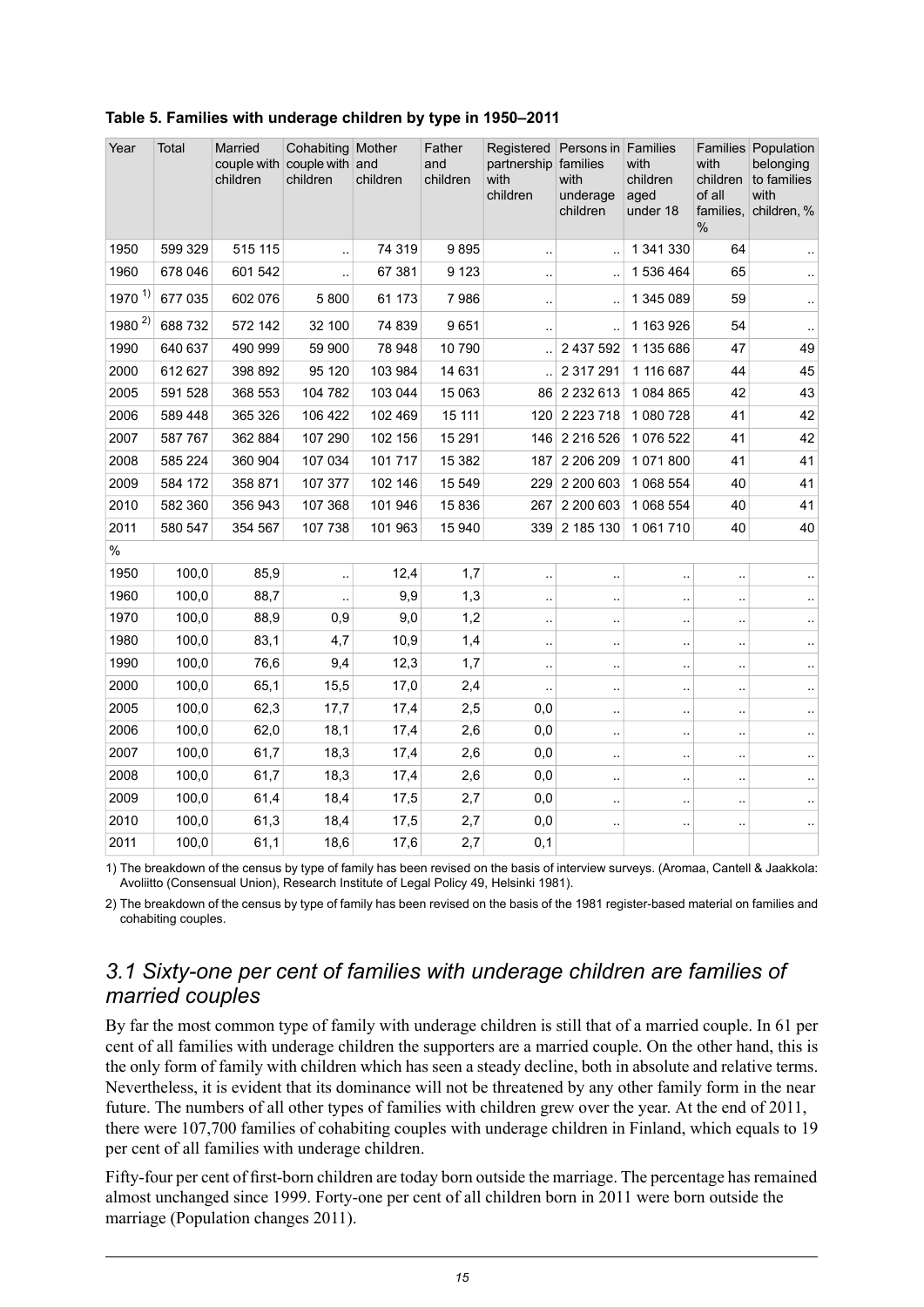The number of families with children of the type mother and children (102,000) has gone up slightly from the year before. However, the share of these families among all families with children has remained quite unchanged. One-fifth of all families with children are still one-parent families (mother and children or father and children). Families with children whose regular composition isfather and children are still quite rare in Finland, their number being only 15,900. Families composed of a registered couple and children under the age of 18 are even rarer, numbering around 300.



<span id="page-15-1"></span>

<span id="page-15-2"></span>



### <span id="page-15-0"></span>*3.2 Nine per cent of families with children reconstituted families*

A reconstituted family refers to a family that has a non-common child under the age of 18, i.e. the child has, in a sense, received a new social parent. The concept is more broadly interpreted in everyday talk: the weekend families born in consequence of diverse family splits are referred to as reconstituted families. However, statistics on families must be compiled according to the child's permanent place of residence. A child cannot be included in two families in the statistics. Divorced fathers and mothers with whom children only stay during weekends and holidays are not included in family statistics unless they have formed a new family.

Reconstituted families make up nine per cent (53,000 families) of all families with underage children. The number of reconstituted families has grown slowly ever since the first statistics on them were compiled in 1990. In 2011 the number rose by nearly one hundred families.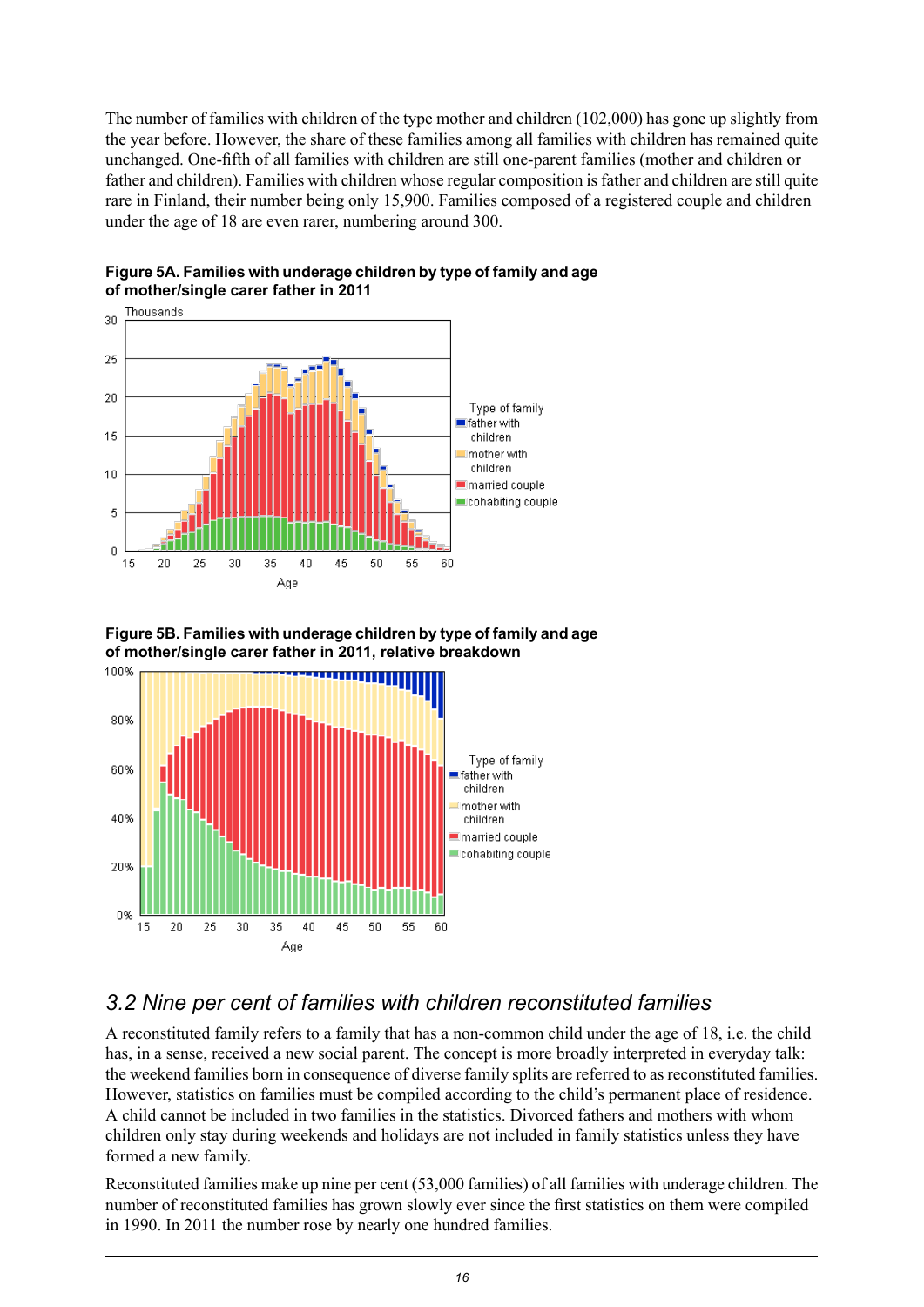One-half of the parents of reconstituted families are married to each other and one-half cohabit with each other. Usually, the child of a reconstituted family is the mother's and has obtained a new social father. If a common child is born to a reconstituted family, the parents usually marry, but otherwise they mostly cohabit. Families with "your children, my children and our children" living in the same household are still rare, numbering only 768.

| Year | Total   | couple   | Married Cohabiting<br>couple | Reconstituted Mother's Father's Common Children<br>families as a<br>proportion of<br>families with<br>children, % | children | children children |         | under 18 in<br>reconstituted<br>families | Non-common<br>children as a<br>proportion of<br>children of all<br>families, % | Children in<br>reconstituted<br>families as<br>aproportion<br>of children of<br>all families,<br>$\frac{0}{0}$ |
|------|---------|----------|------------------------------|-------------------------------------------------------------------------------------------------------------------|----------|-------------------|---------|------------------------------------------|--------------------------------------------------------------------------------|----------------------------------------------------------------------------------------------------------------|
| 1990 | 44 4 26 | 21 808   | 22 618                       | 6,9                                                                                                               | 50713    | 7443              | 30 089  | 88 245                                   | 5,1                                                                            | 7,8                                                                                                            |
| 1995 | 42 460  | 19 197   | 23 263                       | 6,6                                                                                                               | 50 322   | 7637              | 29 24 2 | 87 201                                   | 5,0                                                                            | 7,6                                                                                                            |
| 2000 | 47 288  | 21 315   | 25 973                       | 7,7                                                                                                               | 58 550   | 8541              | 30 931  | 98 0 22                                  | 6,0                                                                            | 8,8                                                                                                            |
| 2001 | 48 359  | 21 846   | 26 513                       | 8,0                                                                                                               | 60 272   | 8916              | 31 086  | 100 274                                  | 6,3                                                                            | 9,1                                                                                                            |
| 2002 | 49 294  | 22 4 31  | 26 863                       | 8,2                                                                                                               | 61816    | 9 1 2 0           | 31 2 26 | 102 162                                  | 6,5                                                                            | 9,3                                                                                                            |
| 2003 | 49 944  | 22 8 8 8 | 27 056                       | 8,4                                                                                                               | 63 071   | 9 1 9 8           | 31 565  | 103 834                                  | 6,6                                                                            | 9,5                                                                                                            |
| 2004 | 50 867  | 23 872   | 26 995                       | 8,6                                                                                                               | 64 503   | 9 3 6 6           | 32 040  | 105 909                                  | 6,8                                                                            | 9,7                                                                                                            |
| 2005 | 52 204  | 24 7 22  | 27 482                       | 8,8                                                                                                               | 66 228   | 9746              | 32 465  | 108 439                                  | 7,0                                                                            | 10,0                                                                                                           |
| 2006 | 52 920  | 25 275   | 27 645                       | 9,0                                                                                                               | 67 175   | 10 054            | 32 817  | 110 071                                  | 7,1                                                                            | 10,2                                                                                                           |
| 2007 | 53 482  | 25 901   | 27 581                       | 9,1                                                                                                               | 67 652   | 10 254            | 33 064  | 110 970                                  | 7,2                                                                            | 10,3                                                                                                           |
| 2008 | 53 674  | 26 4 15  | 27 259                       | 9,2                                                                                                               | 67463    | 10 378            | 33 227  | 111 068                                  | 7,3                                                                            | 10,4                                                                                                           |
| 2009 | 53 584  | 26 516   | 27 068                       | 9,2                                                                                                               | 67 154   | 10517             | 33 016  | 110 687                                  | 7,3                                                                            | 10,4                                                                                                           |
| 2010 | 53 265  | 26 612   | 26 653                       | 9,1                                                                                                               | 66 508   | 10417             | 33 057  | 109 982                                  | 7,2                                                                            | 10,3                                                                                                           |
| 2011 | 53 361  | 26 698   | 26 663                       | 9,2                                                                                                               | 66 423   | 10 473            | 33 169  | 110 065                                  | 7,2                                                                            | 10,4                                                                                                           |

#### <span id="page-16-1"></span>**Table 6. Reconstituted families 1990–2011**

### <span id="page-16-0"></span>*3.3 Five per cent of families with underage children have at least four children*

When examining the number of children in families, allowance must be made for the family's stage of life. For example, families which have only had their first born are processed as one-child families in statistics, as are also families with only their last-born living at home. Family statistics thus represent a cross-section of the situation at a given moment, i.e. the sizes of families in the country at a given point in time, and not the eventual numbers of children in families. Hence, it is difficult to compare the statistics relating to different points in time because of the uneven age structure of the population.

The clearest long-term change in the number of children in families is the fall in the number and relative proportion of families with at least four children since the post-war period (Table 7). The number of these large families started to go up after the mid-1980s but the growth then petered out at the onset of the 2000s. Over the past decade the number has stayed fairly steady. While at the same time the numbers of families with one or two children have decreased, the relative proportion of families with at least four children has risen to nearly five per cent. The number of families with at least four children has grown by nearly 200 from last year.

At the end of 2011, one family with 15 underage children led the statistics on the number of children. When all children living at home are taken into account, the largest families in Finland also have 15 children.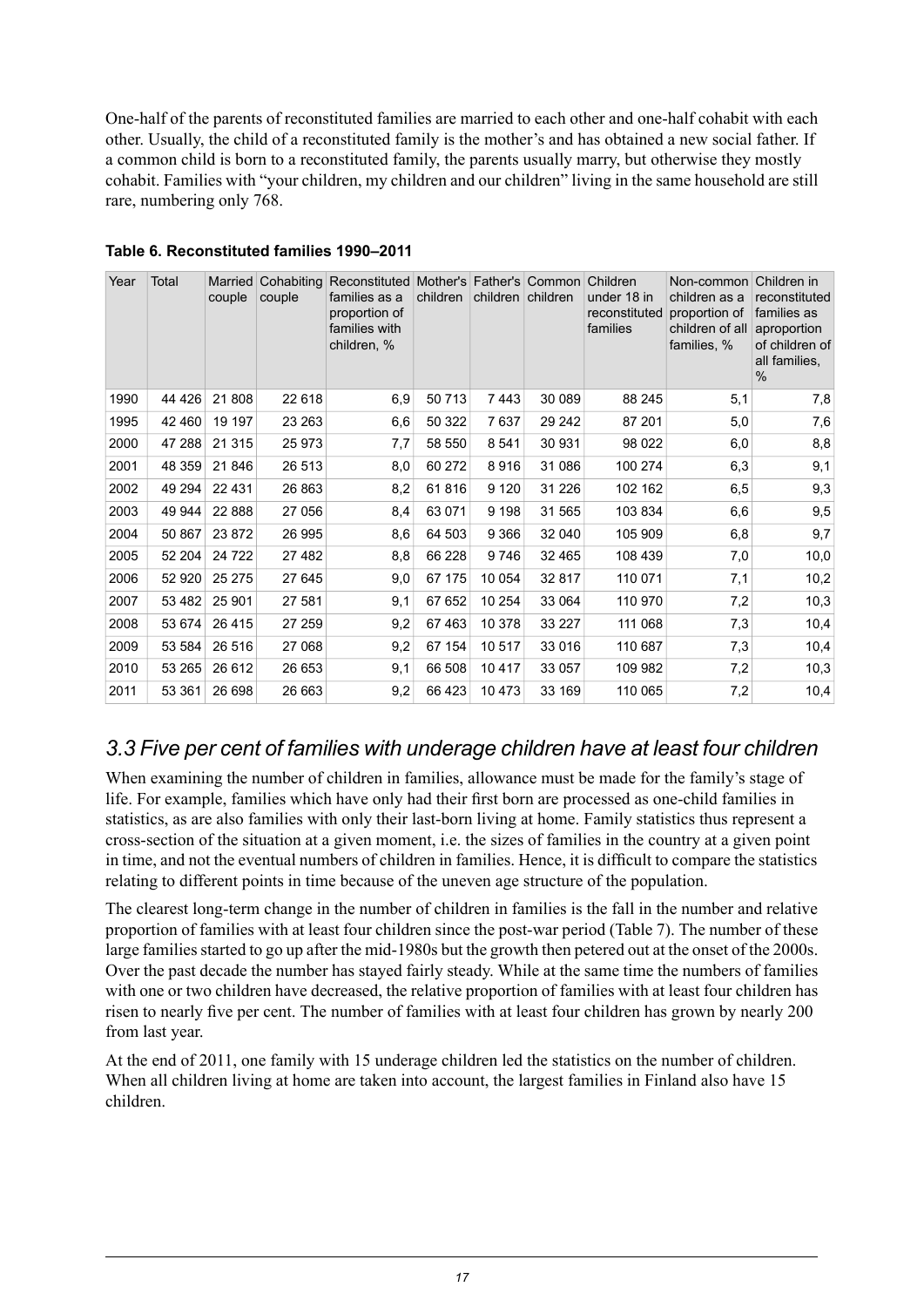| Year | Families total Number of children in families |              |         |         |          | Average number of children aged under 18 |
|------|-----------------------------------------------|--------------|---------|---------|----------|------------------------------------------|
|      |                                               | $\mathbf{1}$ | 2       | 3       | $4-$     |                                          |
| 1950 | 599 329                                       | 234 682      | 173 092 | 95 100  | 96 455   | 2,24                                     |
| 1960 | 678 046                                       | 253 285      | 202 408 | 112 446 | 109 907  | 2,27                                     |
| 1970 | 677 035                                       | 287 649      | 222 276 | 100 358 | 66752    | 1,99                                     |
| 1980 | 688 732                                       | 333 812      | 264 944 | 70 100  | 19876    | 1,69                                     |
| 1990 | 640 637                                       | 286 549      | 250 317 | 81 163  | 22 608   | 1,77                                     |
| 2000 | 612 627                                       | 268 369      | 230 758 | 85 0 25 | 28 4 7 5 | 1,82                                     |
| 2005 | 591 528                                       | 255 549      | 225 879 | 81775   | 28 3 25  | 1,83                                     |
| 2008 | 585 224                                       | 253 841      | 224 508 | 78 550  | 28 3 25  | 1,83                                     |
| 2009 | 584 172                                       | 254 457      | 223 777 | 77 528  | 28 4 10  | 1,83                                     |
| 2010 | 582 360                                       | 254 551      | 222 596 | 76 860  | 28 353   | 1,83                                     |
| 2011 | 580 547                                       | 253 995      | 221 643 | 76 367  | 28 542   | 1,83                                     |
| $\%$ |                                               |              |         |         |          |                                          |
| 1950 | 100,0                                         | 39,2         | 28,9    | 15,9    | 16,1     |                                          |
| 1960 | 100,0                                         | 37,4         | 29,9    | 16,6    | 16,2     |                                          |
| 1970 | 100,0                                         | 42,5         | 32,8    | 14,8    | 9,9      |                                          |
| 1980 | 100,0                                         | 48,5         | 38,5    | 10,2    | 2,9      |                                          |
| 1990 | 100,0                                         | 44,7         | 39,1    | 12,7    | 3,5      |                                          |
| 2000 | 100,0                                         | 43,8         | 37,7    | 13,9    | 4,6      |                                          |
| 2005 | 100,0                                         | 43,2         | 38,2    | 13,8    | 4,8      |                                          |
| 2008 | 100,0                                         | 43,4         | 38,4    | 13,4    | 4,8      |                                          |
| 2009 | 100,0                                         | 43,6         | 38,3    | 13,3    | 4,9      |                                          |
| 2010 | 100,0                                         | 43,7         | 38,2    | 13,2    | 4,9      |                                          |
| 2011 | 100,0                                         | 43,8         | 38,2    | 13,2    | 4,9      |                                          |

<span id="page-17-0"></span>

|  |  |  |  |  |  |  |  | Table 7. Number of children in families with underage children 1950-2011 |
|--|--|--|--|--|--|--|--|--------------------------------------------------------------------------|
|--|--|--|--|--|--|--|--|--------------------------------------------------------------------------|

The average number of children in a family with underage children is not directly comparable at different points in time, because the sizes of the age groups at various stages of family life vary. The figures should be age-standardised. This does not give exactly unambiguous information either, since childbearing age has continuously risen. Therefore, the youngest age groups in 1985 cannot be compared direct with the present youngest age groups, as at the moment women's average age at first confinement is two years higher than at that time. However, the average number of children in a family with children has remained stable since the 1990s.

The recent trend can be seen in Figure 6, which shows the average number of underage children living at home according to the mother's age group. The fact that women giving birth have become older is visible in that mothers aged over 40 have almost the same number of children in each age group as in the previous year and clearly more than in 1995. In turn, mothers aged under 35 have roughly the same number of children as in the year before.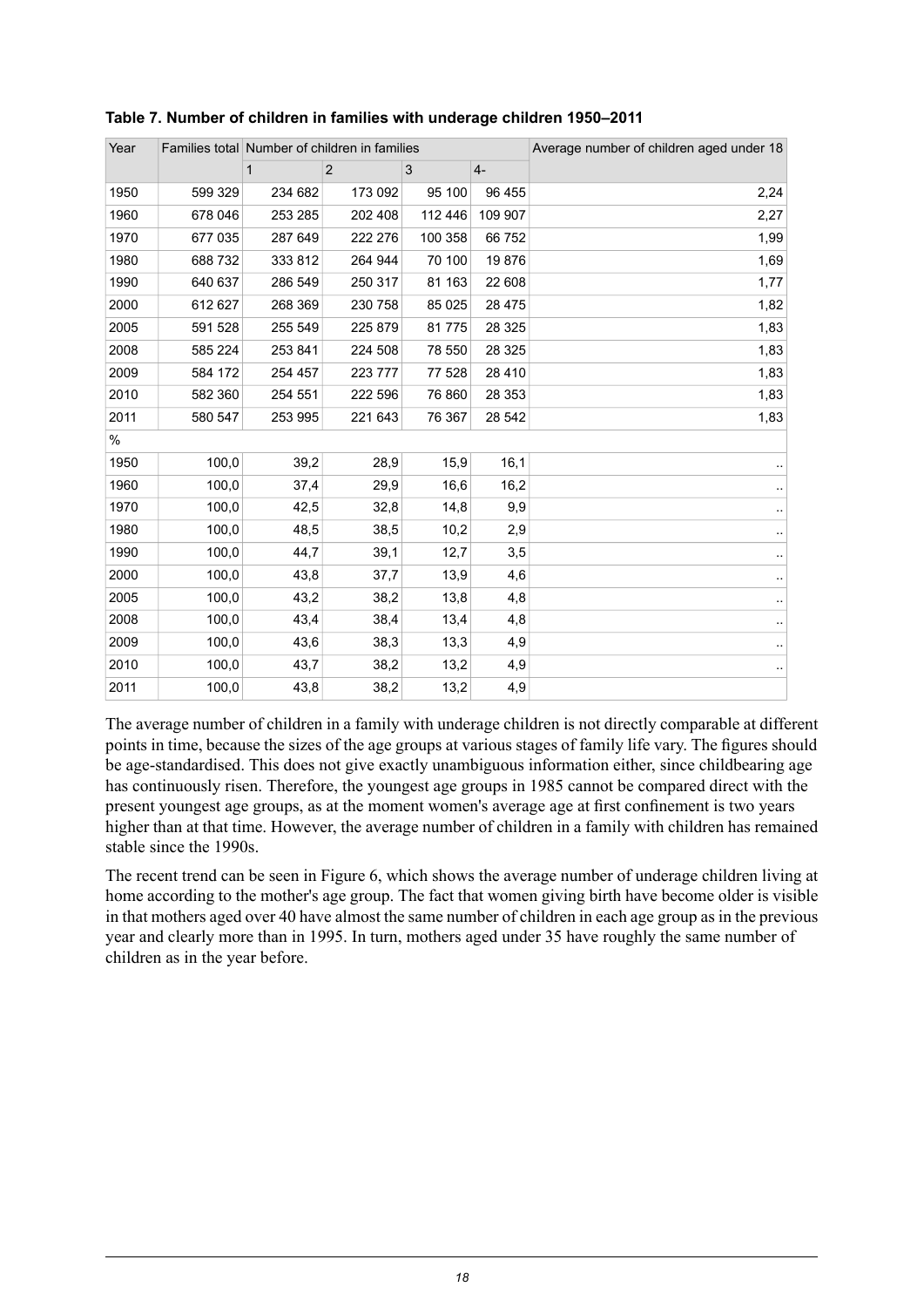

<span id="page-18-0"></span>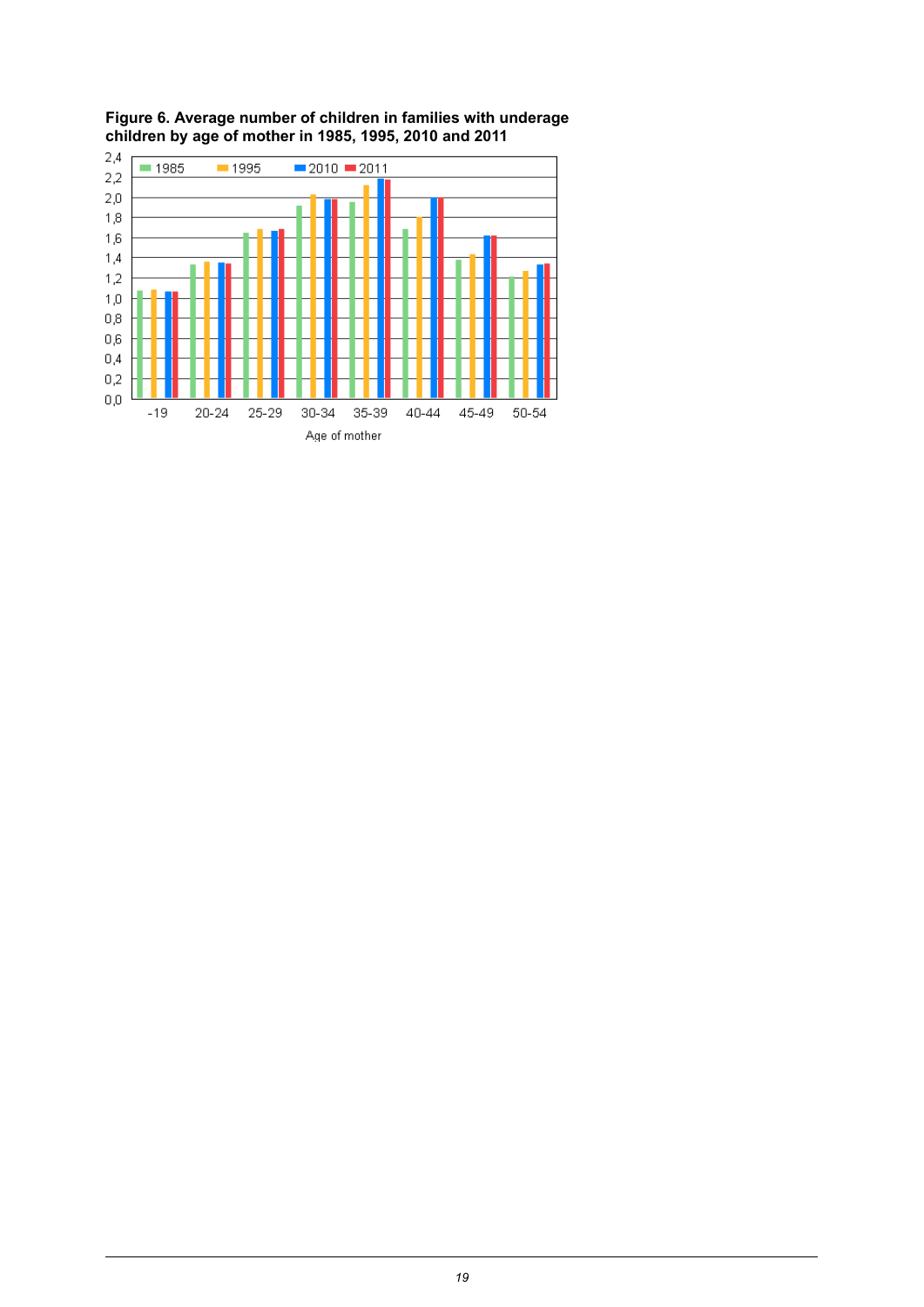## <span id="page-19-0"></span>*4. Regional differences in prevalence of families with underage children are small*

## <span id="page-19-1"></span>*4.1 Share of cohabiting couples highest in Åland, Kainuu and Lapland*

The commonest type of family with children in all regions is one of a married couple although there are also clear differences in this. The differences arise from the prevalence of families of cohabiting couples and one-parent families in the regions. Åland, Kainuu and Lapland have the highest relative numbers of cohabiting couples. In Central Ostrobothnia the share of cohabiting families is lowest in all country.

In Åland 30 per cent and in Kainuu and Lapland 23 per cent of all families with underage children are families of cohabiting couples. The share of cohabiting couples is higher than the average for the whole country in 14 regions and lower than the average in five regions (Figure 7).



#### <span id="page-19-3"></span>**Figur 7. Families of cohabiting couples as a proportions of families with underage children by region in 2011**

<span id="page-19-2"></span>When examining the prevalence of cohabiting couples by municipality, the municipalities of Åland are in the lead. Of the municipalities of Mainland Finland, Luhanka in the region of Central Finland is at the top of the list with 36 per cent. In Savukoski 33 per cent of families with underage children are families of cohabiting couples. In Närpiö and Suomenniemi the respective proportion is 31 per cent and in Pelkosenniemi and Suomussalmi 30 per cent. The municipality in Mainland Finland with the lowest share of seven per cent of families of cohabiting couples with children is Luoto.

### *4.2 Päijät-Häme has highest proportions of one-parent families with children, Ostrobothnia lowest*

There is also clear regional variation in the prevalence of one-parent families. In the figures for the regions, the Ostrobothnian regions differ from other regions in favour of the conventional family (Figure 8). The number of one-parent families is lowest there. The number of one-parent families is highest in Päijät-Häme (23%) and Uusimaa (22%). Lahti puts the share up for Päijät-Häme and Helsinki for Uusimaa.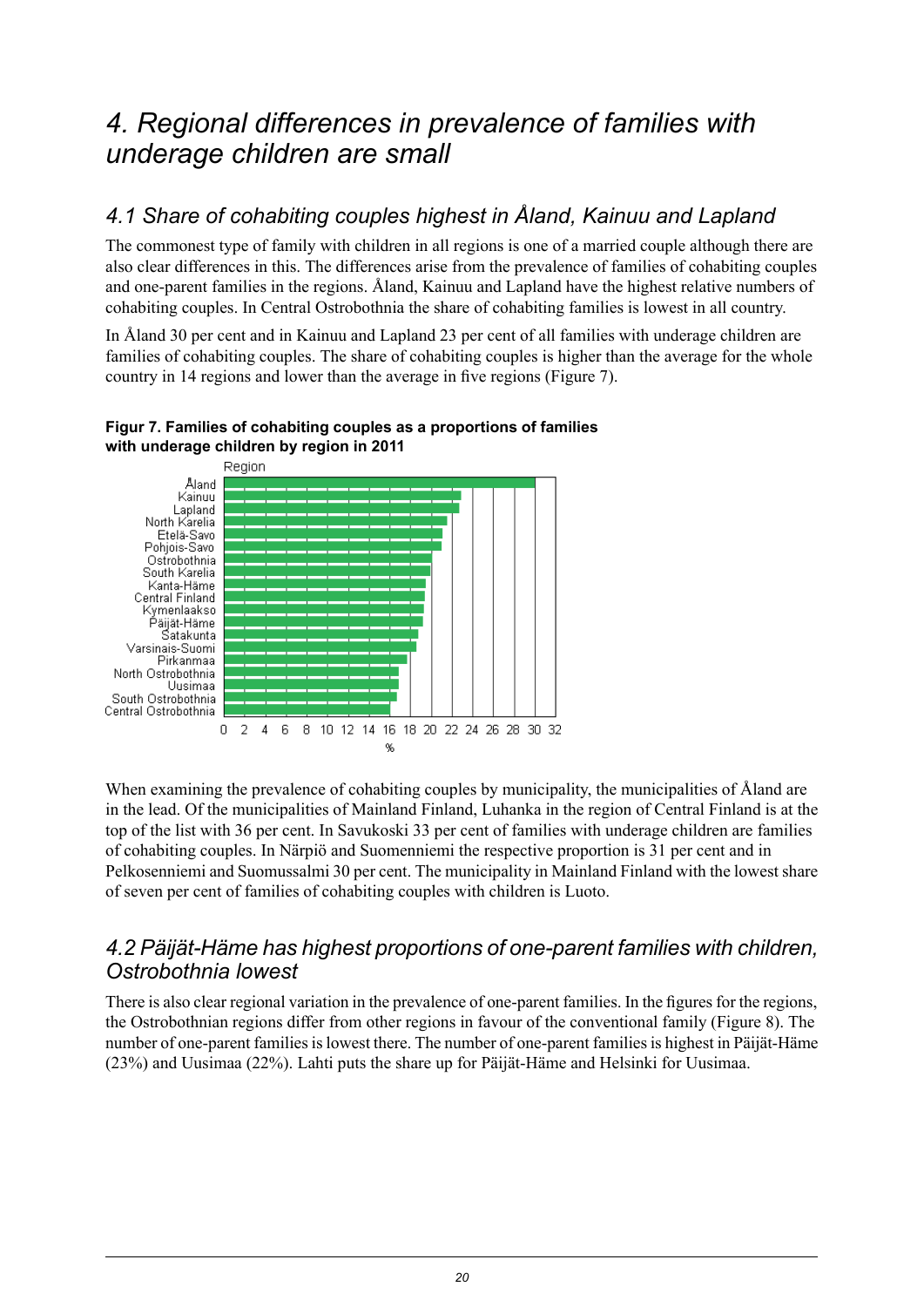

#### <span id="page-20-0"></span>**Figure 8. Proportion of single-parent families of all families with underage children by region in 2011**

The regional variation in the proportion of one-parent families with children is due to the different proportions in families of the type mother and children. The proportion of families of the type father and children rangesfrom two to three per cent in all regions, with the exception of Åland, where the proportion has risen to four per cent.

Examined by municipality in Mainland Finland, the proportions of one-parent families with children are the highest in Utsjoki (29%), Helsinki and Hartola (28%), and in Turku and Kemi (27%). Åland has the highest figures in the whole of Finland (Sottunga 40%, Kökar 33% and Mariehamn 28%) but in the case of Sottunga and Kökar it should be borne in mind that in such small municipalities the difference of just a couple of family types can alter the percentage share considerably.

In Mainland Finland, the lowest relative proportions of one-parent families can be found in Luoto (4%), Pedesöre (5%) and Yli-Ii (6%) and in Åland in Vårdö (4%).

Luoto could be viewed as the most conventional municipality in terms of family structure, because it has the lowest proportion of one-parent families with children and the highest proportion of married couples in the whole country. Luoto also has the seventh highest average number of 2.71 of underage children living at home per family. Higher figures are reached in Yli-Ii (2.88), Sievi (2.81) and Perho (2.80). The average for the whole country is 1.83.

The most common marital status of the fathers and mothers of one-parent families with children is divorced, this being so for 53 per cent of the fathers and 44 per cent of the mothers. Only five per cent of the fathers and three per cent of the mothers are widowed. Dissolved cohabiting partnerships have increased the numbers of unmarried mothers or fathers of one-parent families with underage children. As many as 41 per cent of the mothers of mother and children families and 27 per cent of the fathers of father and children families are unmarried (Table 3, Chapter 1).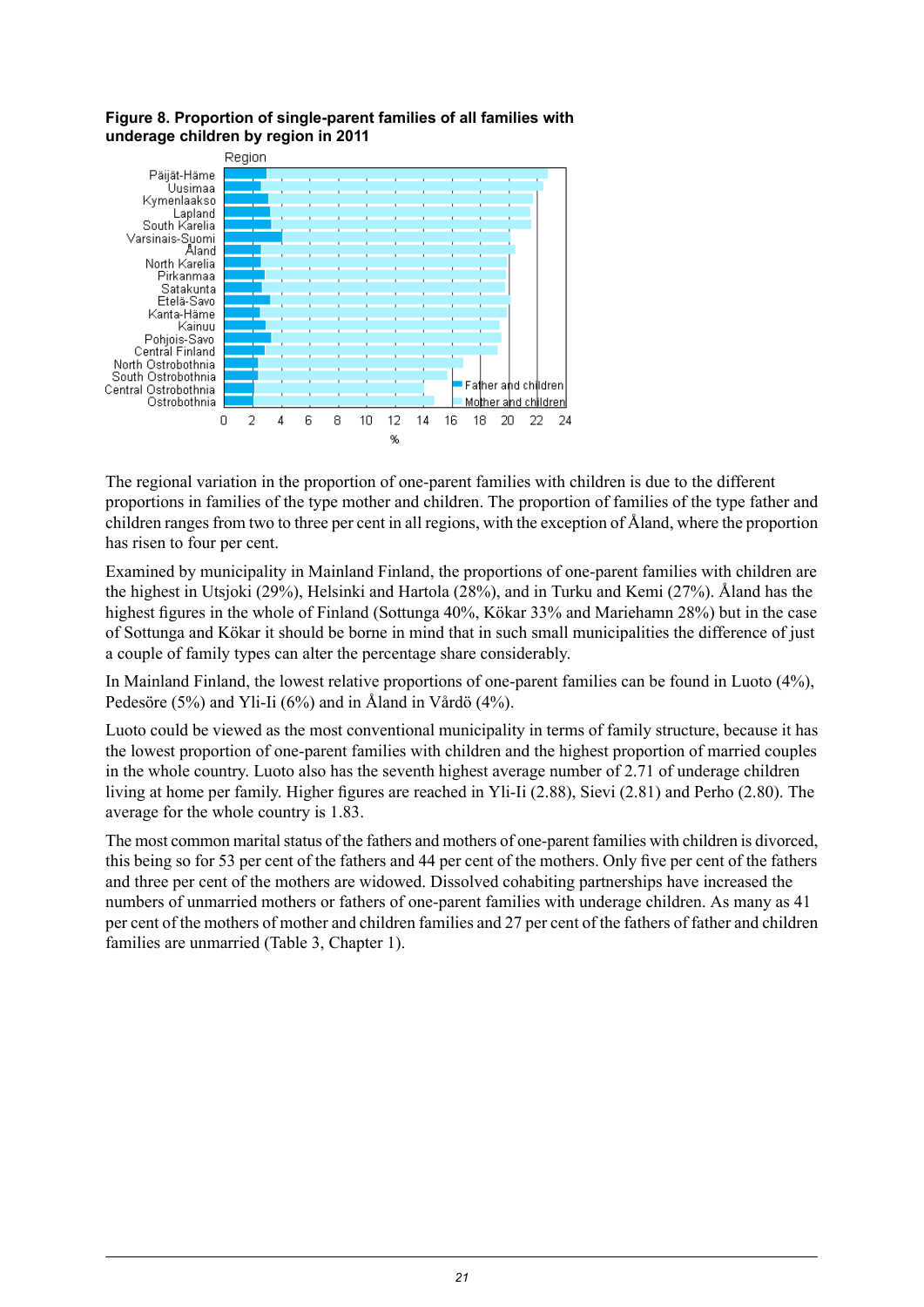## <span id="page-21-0"></span>*5. Sixty-six per cent of children live in families of married couples*

Families with children can also be examined by taking the child as the statistical unit instead of the family. Then the results are slightly different. For example, 61 per cent of the families with underage children are those of married couples, but 66 per cent of all children live in families of married couples, because these families have a higher average number of children than families of cohabiting couples or one-parent families. When the children of cohabiting couples and registered partnerships are included, 83 per cent of underage children live in two-parent families.

| Year     | Total     |         | Married couple Registered partnership Cohabiting couple Mother |         |         | Father   |
|----------|-----------|---------|----------------------------------------------------------------|---------|---------|----------|
| 1985     | 1 136 027 | 959 580 | $\ddot{\phantom{0}}$                                           | 61 386  | 102 413 | 12 648   |
| 1990     | 1 135 686 | 916 855 |                                                                | 91 164  | 113 184 | 14 4 8 3 |
| 1995     | 1 150 562 | 858 255 |                                                                | 125 222 | 148 706 | 18 379   |
| 2000     | 1 116 687 | 777 447 |                                                                | 156 411 | 162 544 | 20 285   |
| 2005     | 1 084 865 | 727 638 | 131                                                            | 172 898 | 162 875 | 21 3 23  |
| 2006     | 1 080 728 | 721 911 | 183                                                            | 175 516 | 161 834 | 21 284   |
| 2007     | 1 076 522 | 716 804 | 216                                                            | 176 801 | 161 184 | 21517    |
| 2008     | 1 071 800 | 713 202 | 277                                                            | 175 986 | 160 730 | 21 605   |
| 2009     | 1 068 554 | 708 684 | 331                                                            | 175 951 | 161 755 | 21833    |
| 2009     | 1 068 554 | 708 684 | 331                                                            | 175 951 | 161 755 | 21833    |
| 2010     | 1 064 470 | 704 953 | 397                                                            | 175 563 | 161 427 | 22 130   |
| 2011     | 1 061 710 | 701 396 | 500                                                            | 175 981 | 161 575 | 22 258   |
| Per cent |           |         |                                                                |         |         |          |
| 1985     | 100,0     | 84,5    | $\ddotsc$                                                      | 5,4     | 9,0     | 1,1      |
| 1990     | 100,0     | 80,7    | $\ddotsc$                                                      | 7,9     | 10,0    | 1,3      |
| 1995     | 100,0     | 74,6    | $\ddotsc$                                                      | 10,9    | 12,9    | 1,6      |
| 2000     | 100,0     | 69,6    | $\ddotsc$                                                      | 14,0    | 14,6    | 1,8      |
| 2005     | 100,0     | 67,1    | 0,0                                                            | 15,9    | 15,0    | 2,0      |
| 2006     | 100,0     | 66,8    | 0,0                                                            | 16,2    | 15,0    | 2,0      |
| 2007     | 100,0     | 66,6    | 0,0                                                            | 16,4    | 15,0    | 2,0      |
| 2008     | 100,0     | 66,5    | 0,0                                                            | 16,4    | 15,0    | 2,0      |
| 2009     | 100,0     | 66,3    | 0,0                                                            | 16,5    | 15,1    | 2,0      |
| 2010     | 100,0     | 66,2    | 0,0                                                            | 16,5    | 15,2    | 2,1      |
| 2011     | 100,0     | 66,1    | 0,0                                                            | 16,6    | 15,2    | 2,1      |

<span id="page-21-1"></span>**Table 8. Children aged under 18 by type of family in 1985–2011**

Of all babies aged under one, 92 per cent live with both parents and eight per cent with a single mother (Figure 9). In eleven years, the first mentioned percentage has risen by only one percentage point while the latter has remained unchanged.

The share of children living with their father or mother rises with age. One-fifth of 17-year-old children live with the mother only; one decade ago the share was 17 per cent. Respectively, four per cent live with the father only, which is the same proportion as ten years earlier.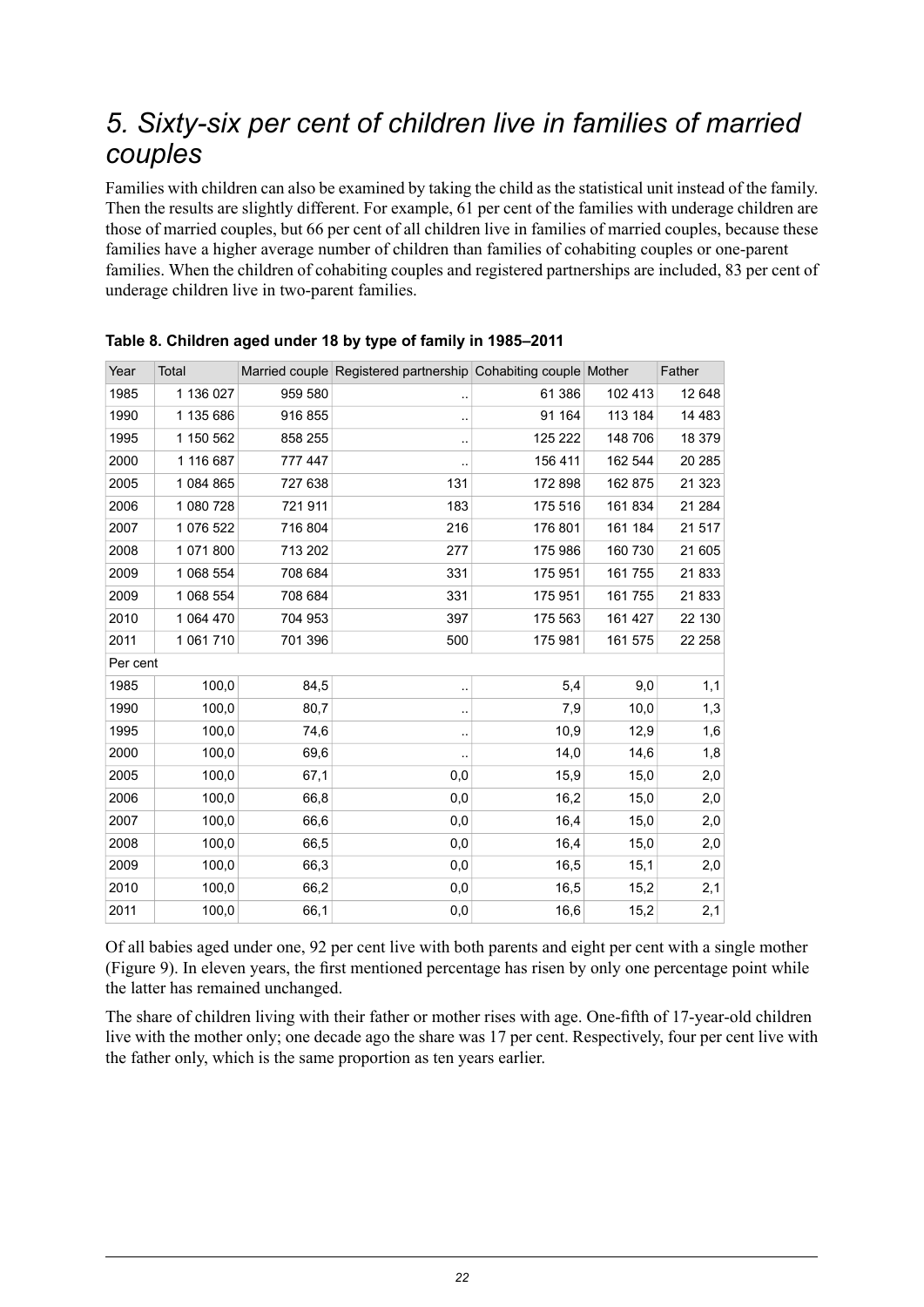

#### <span id="page-22-1"></span>**Figure 9. Children by type of family and age in 2011, relative breakdown**

### <span id="page-22-0"></span>*5.1 One-third of children live with at least two siblings*

Although 44 per cent of families with children had only one child at the end of 2011, only 24 per cent of the children in these families had no siblings. The status of an only child is temporary for many of these children, as the majority of them will have a sibling later on. Some of these children may also have had an older sibling who has already turned 18 or moved away from home.

At the end of 2011, altogether 42 per cent of all children lived with one sibling and as many as 34 per cent of all children had at least two siblings living at home. In 1985, only 27 per cent of all children had at least two siblings at home.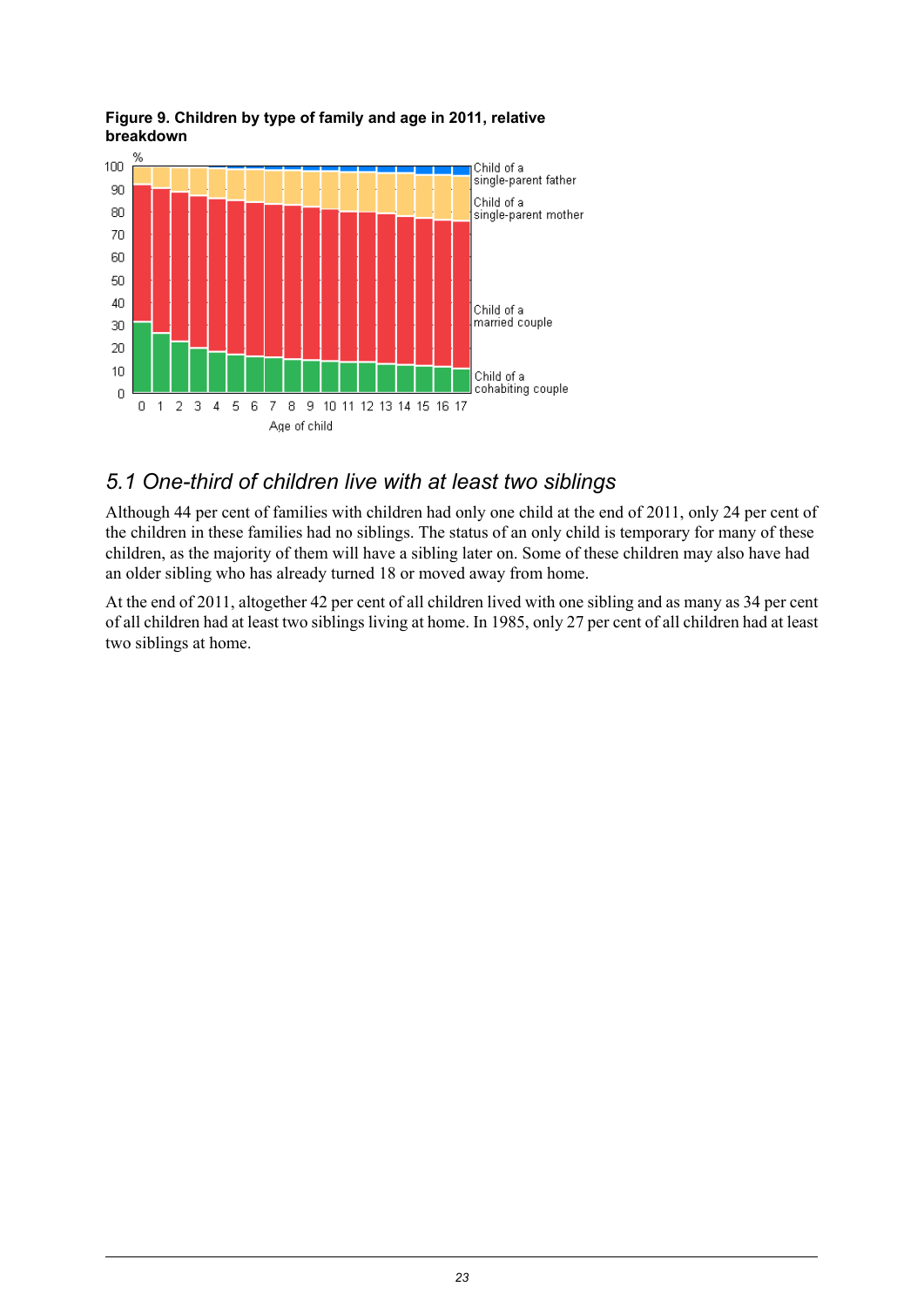| Year     | Total     |         | Number of underage children in families |         |         |
|----------|-----------|---------|-----------------------------------------|---------|---------|
|          |           | 1       | $\overline{2}$                          | 3       | $4-$    |
| 1985     | 1 136 027 | 306 784 | 518 206                                 | 221 211 | 89 826  |
| 1990     | 1 135 751 | 286 529 | 500 680                                 | 243 504 | 105 038 |
| 1995     | 1 150 562 | 284 915 | 484 092                                 | 257 283 | 124 272 |
| 2000     | 1 116 687 | 268 369 | 461 516                                 | 255 075 | 131 727 |
| 2005     | 1 084 865 | 255 549 | 451 758                                 | 245 325 | 132 233 |
| 2006     | 1 080 728 | 254 705 | 451 428                                 | 242 382 | 132 213 |
| 2007     | 1 076 522 | 254 832 | 450 088                                 | 238 782 | 132 820 |
| 2008     | 1071800   | 253 841 | 449 016                                 | 235 650 | 133 293 |
| 2009     | 1 068 554 | 254 457 | 447 554                                 | 232 584 | 133 959 |
| 2010     | 1 064 470 | 254 551 | 445 192                                 | 230 580 | 134 147 |
| 2011     | 1 061 710 | 253 995 | 443 286                                 | 229 101 | 135 328 |
| Per cent |           |         |                                         |         |         |
| 1985     | 100,0     | 27,0    | 45,6                                    | 19,5    | 7,9     |
| 1990     | 100,0     | 25,2    | 44,1                                    | 21,4    | 9,2     |
| 1995     | 100,0     | 24,8    | 42,1                                    | 22,4    | 10,8    |
| 2000     | 100,0     | 24,0    | 41,3                                    | 22,8    | 11,8    |
| 2005     | 100,0     | 23,6    | 41,6                                    | 22,6    | 12,2    |
| 2006     | 100,0     | 23,6    | 41,8                                    | 22,4    | 12,2    |
| 2007     | 100,0     | 23,7    | 41,8                                    | 22,2    | 12,3    |
| 2008     | 100,0     | 23,7    | 41,9                                    | 22,0    | 12,4    |
| 2009     | 100,0     | 23,8    | 41,9                                    | 21,8    | 12,5    |
| 2010     | 100,0     | 23,9    | 41,8                                    | 21,7    | 12,6    |
| 2011     | 100,0     | 23,9    | 41,8                                    | 21,6    | 12,7    |

<span id="page-23-0"></span>**Table 9. Children by number of underage children in the family in 1985–2011**

Figure 10 illustrates the cross-sectional nature of family statistics. It shows the ages of children in families by the number of children in the family. Here all children living at home and aged under 18 are taken into account when determining the status of an only child. Of the 0-year-olds, 41 per cent are without siblings, i.e. they are first-borns in their families. The proportion of children without siblings, 13 per cent, is the lowest for children aged 7 to 8.

A second child has most likely been born to a family at the latest by the time the first-born is aged around seven. On the other hand, the older sibling has only on rare occasions reached the age of 18. Since it can be assumed that some of the 7-year-old children will still have a sibling and some of them already have one who has left home, it can be concluded that some ten per cent of children will remain permanently without siblings. The same results are attained when looking at the number of children according to the number of children born to women in the whole country.

Figure 10 indicates that a child's family is at its largest when he/she is aged between 8 and 9. In all, 44 per cent of children of that age live in families with three or more underage children. Their proportion is the same as in the previous year.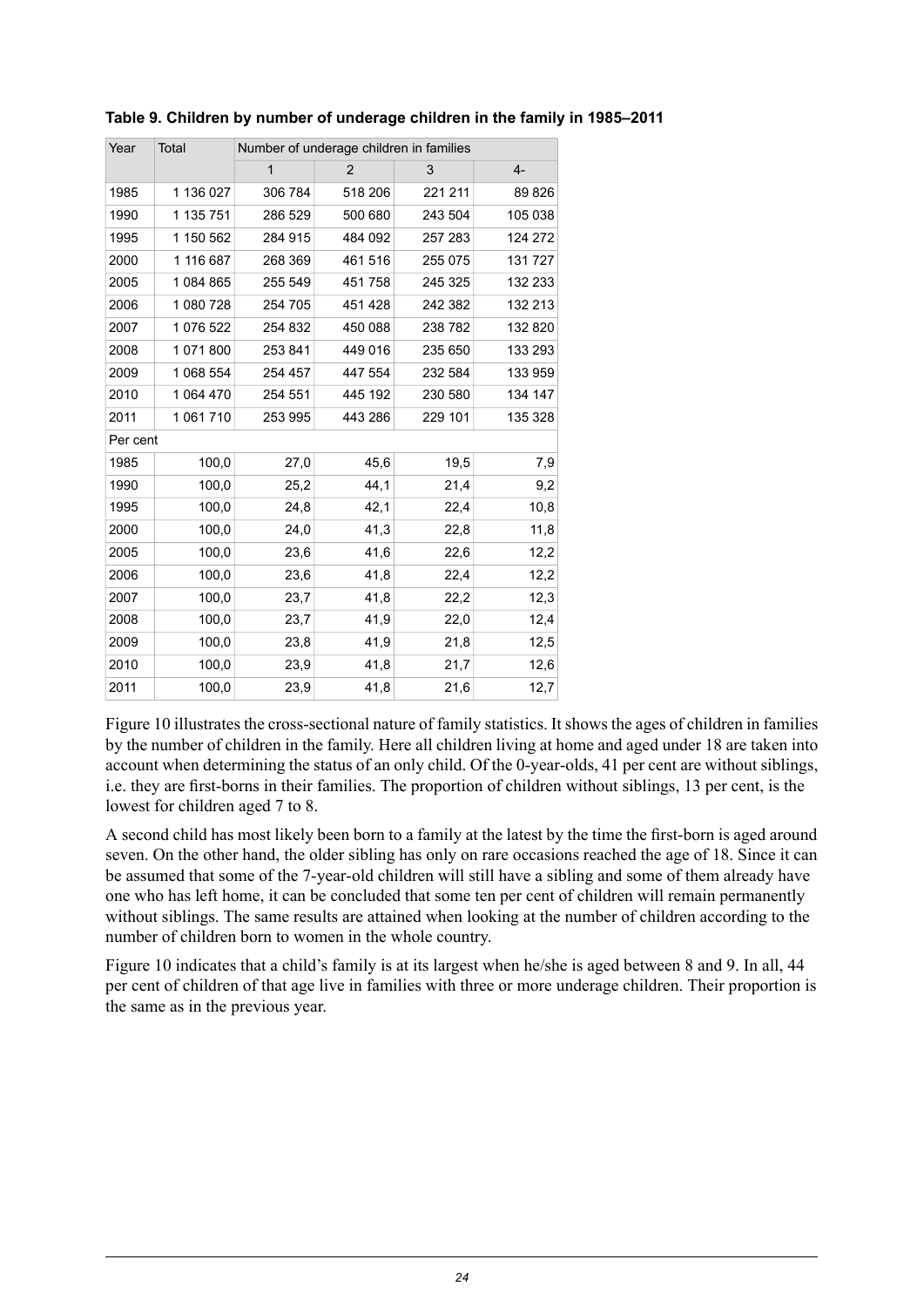

#### <span id="page-24-1"></span>**Figure 10. Children by age and number of children aged under 18 in the family in 2011**

### <span id="page-24-0"></span>*5.2 Lowest proportions of children without siblings in South Karelia and Åland*

There are also differences in the numbers of siblings by area. In areas where families are bigger, the proportion of children living with several siblings is naturally larger than in areas of small families. In North and Central Ostrobothnia over 20 per cent of children have three or more siblings aged under 18 living at home. In contrast, the proportion of children living with more than three siblings is under ten per cent in Kymenlaakso, Uusimaa and South Karelia.

<span id="page-24-2"></span>North and Central Ostrobothnia also have the lowest proportions of children living without siblings − under 20 per cent in both. More than every fourth child living in Kymenlaakso, Uusimaa, South Karelia and Åland has no siblings living at home.





In Finnish municipalities Yli-Ii (9%), Luoto and Sievi (10%) have in relative terms the least children without siblings. In relative terms, the most children without siblings are living in Helsinki, Kolari and Pelkosenniemi (in all 31%).

The number of children of large families living with three or more siblings is in relative terms highest in Merijärvi (54%), Yli-Ii (52%) and Lumijoki (51%). In addition, over one half of children live in families with at least four children in Ranua, Perho and Sievi. The number of children living with at least three siblings is naturally in relative terms highest in municipalities that have the biggest sizes of families with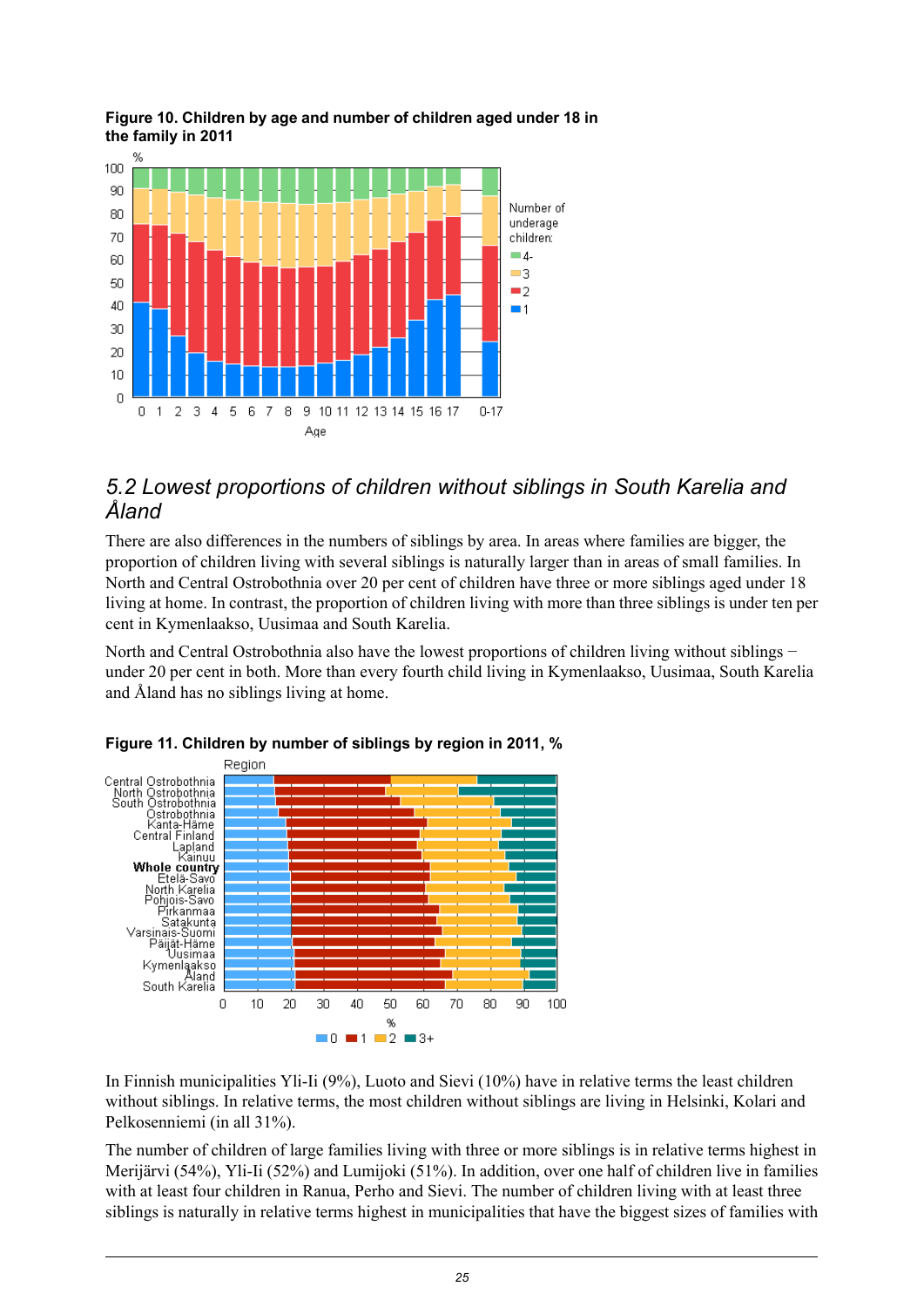underage children. In relative terms the lowest number of children are living with at least three siblings in Åland's Brändö and Sottunga where there are no families with four children. Next come Hammarland and Sund (4%). In Mainland Finland the number of children living with at least three siblings is lowest in Taivassalo (5%), Naantali and Ristijärvi (6%).

## <span id="page-25-0"></span>*5.3 Seven per cent of children from reconstituted families*

As in the previous year, 110,000 children (10% of all children) aged under 18 are raised in reconstituted families. Of them, 33,200 are the spouses' common children, that is, born to a family that previously had the mother's and/or the father's children only. Altogether 44 per cent of reconstituted families have had common children born to the family as well. There are 77,000 actual children of reconstituted families (7% of all children), that is, children who have obtained a new social parent. Of these children, 66,400 were brought into the family by their mother and 10,500 by their father.

## <span id="page-25-1"></span>*5.4 Thirteen per cent of children of foreign background*

Children's foreign background can also be viewed according to whether the children were self born abroad or their at least one parent was born abroad. By these criteria, the proportion of children with foreign background among all children is 13 per cent (137,000). It should be, however, remembered that part of children born abroad can be of Finnish background, such as children of Finnish-born parents working on a posting abroad. Here examined are all children in the population of Finland, also those who do not belong to the family population.

The proportion of children with foreign background has been growing steadily over the 2000s. At the end of 2002, eight per cent of all children were those who were born abroad or whose at least one parent was born abroad.

At the end of 2011, three per cent of children were born abroad, which is one percentage point more than in 2002. Children who were self born in Finland, but whose both parents were born abroad, also make up three per cent, while in 2002 this figure was one per cent.

<span id="page-25-2"></span>As in 2002, in 2011 the number of children who were self born in Finland but whose one parent was born abroad was highest among children with foreign background (7%)



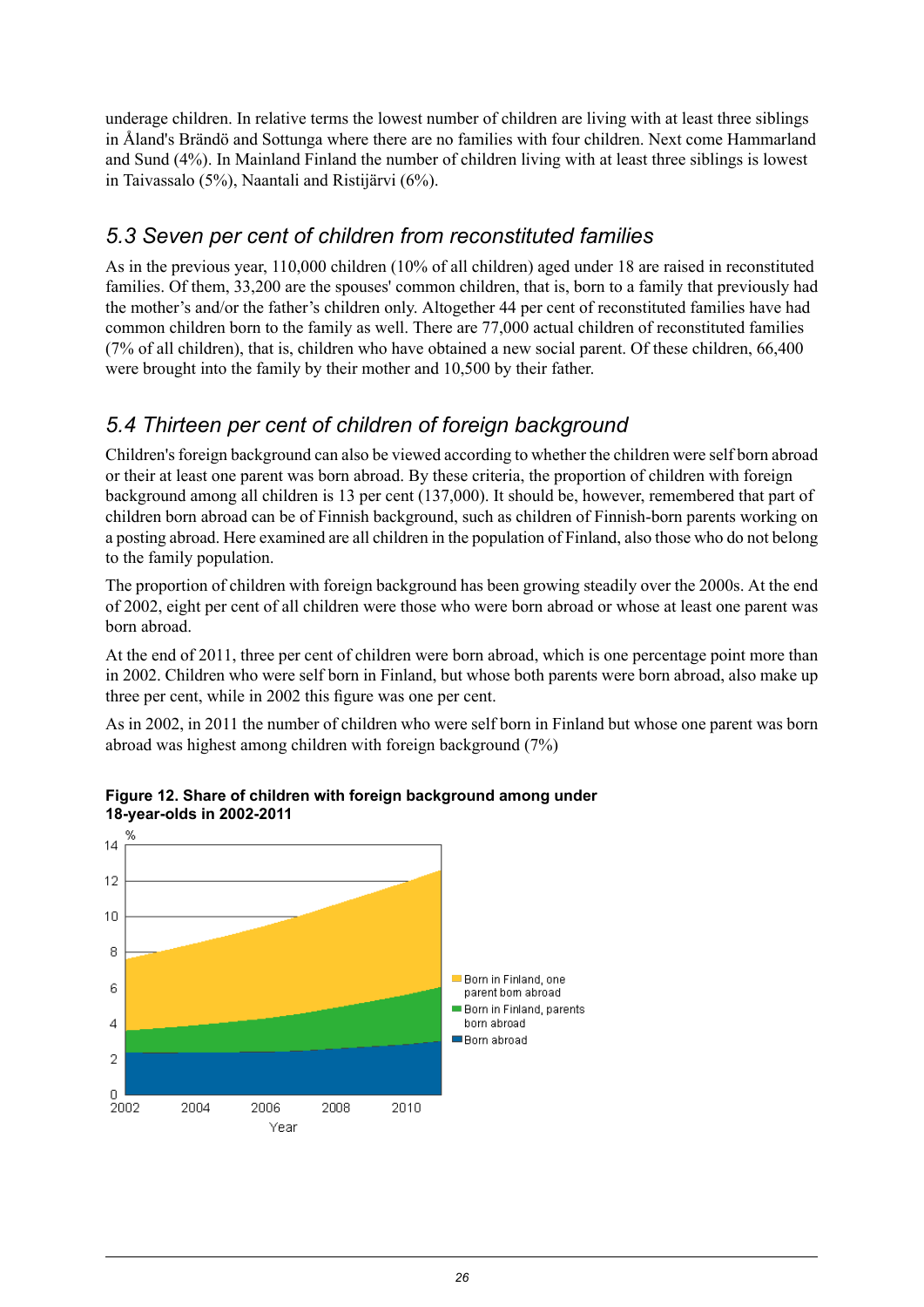## <span id="page-26-0"></span>*6. More than one half of boys live at home at the age of 20*

It is difficult to get a clear picture of when children leave home, as students were previously not officially considered as permanent residents of their place of study. They were recorded in the population register as living with their parents. In June 1994, a new act entered into force entitling everyone to choose their official municipality of residence. Some students take advantage of this right. Children's leaving home is described below by the number of those with the status of a child in the family. A child of a family can, however, live at home and bring his or her spouse to live with him/her or have a child, whereby the young person forming a family no longer has the status of a child of the parents' family in the statistics but an adult in a family of his/her own. Such living arrangements are very rare in Finland.

Between 1985 and 1993, even before the entry into force of the new Act on the Municipality of Domicile, there was a steep fall in the percentage of young people with the status of a child. Even after the Act had taken effect their proportion continued to fall right up to the year 2009. In 2011, both the number and proportion of those holding the status of a child diminished again slightly.

| Year | Aged 20 to 24 |                         |         | Living with parents |             |               | Those living with parents as proportion of all, % |             |       |  |
|------|---------------|-------------------------|---------|---------------------|-------------|---------------|---------------------------------------------------|-------------|-------|--|
|      | Total         | <b>Boys</b>             | Girls   | Total               | <b>Boys</b> | Girls         | Total                                             | <b>Boys</b> | Girls |  |
| 1985 | 377 267       | 192 738                 | 184 529 | 203 186             | 126 280     | 76 906        | 53.9                                              | 65.5        | 41,7  |  |
| 1990 |               | 343 608 175 039         | 168 569 | 165 754             | 103 971     | 61 783        | 48,2                                              | 59,4        | 36,7  |  |
| 1995 |               | 305 051 156 008 149 043 |         | 126 448             | 79 642      | 46 806        | 41,5                                              | 51,0        | 31,4  |  |
| 2000 |               | 327 230 167 084         | 160 146 | 109 510             |             | 70 895 38 615 | 33.5                                              | 42,4        | 24,1  |  |
| 2005 |               | 333 936 170 710         | 163 226 | 96 473              |             | 63 875 32 598 | 28,9                                              | 37,4        | 20,0  |  |
| 2006 |               | 332 004 169 860         | 162 144 | 91 7 24             | 61 060      | 30 664        | 27,6                                              | 35,9        | 18,9  |  |
| 2007 |               | 327 266 167 344         | 159 922 | 88 109              |             | 58 520 29 589 | 26,9                                              | 35.0        | 18,5  |  |
| 2008 |               | 325 440 166 488         | 158 952 | 86 007              | 56 819      | 29 188        | 26,4                                              | 34,1        | 18,4  |  |
| 2009 |               | 324 472 165 988         | 158 484 | 85 080              | 55 871      | 29 209        | 26,2                                              | 33,7        | 18,4  |  |
| 2010 |               | 327 780 167 817         | 159 963 | 85 967              |             | 56 185 29 782 | 26,2                                              | 33.5        | 18,6  |  |
| 2011 |               | 332 881 170 256 162 625 |         | 85742               |             | 55 810 29 932 | 25,8                                              | 32,8        | 18,4  |  |

#### <span id="page-26-1"></span>**Table 10. Young people aged 20 to 24 with the status of a child in 1985–2011**

Girls leave their childhood home earlier than boys. Conscription may be one of the reasons why boys continue to live at home, but the difference is too large to be explained by that alone.

Today, as many as 68 per cent of girls but 45 per cent of boys have moved away from home by the time they are 20. The percentage is unchanged for girls from the year before, for boys it grew by four percentage points.

Finland has a total of 57,000 persons who have turned 30 and hold the status of a child in their family, and 44,000, or 77 per cent, of them are men. However, the number of such persons with the status of a child and aged at least 30 has decreased by around one thousand from the previous year.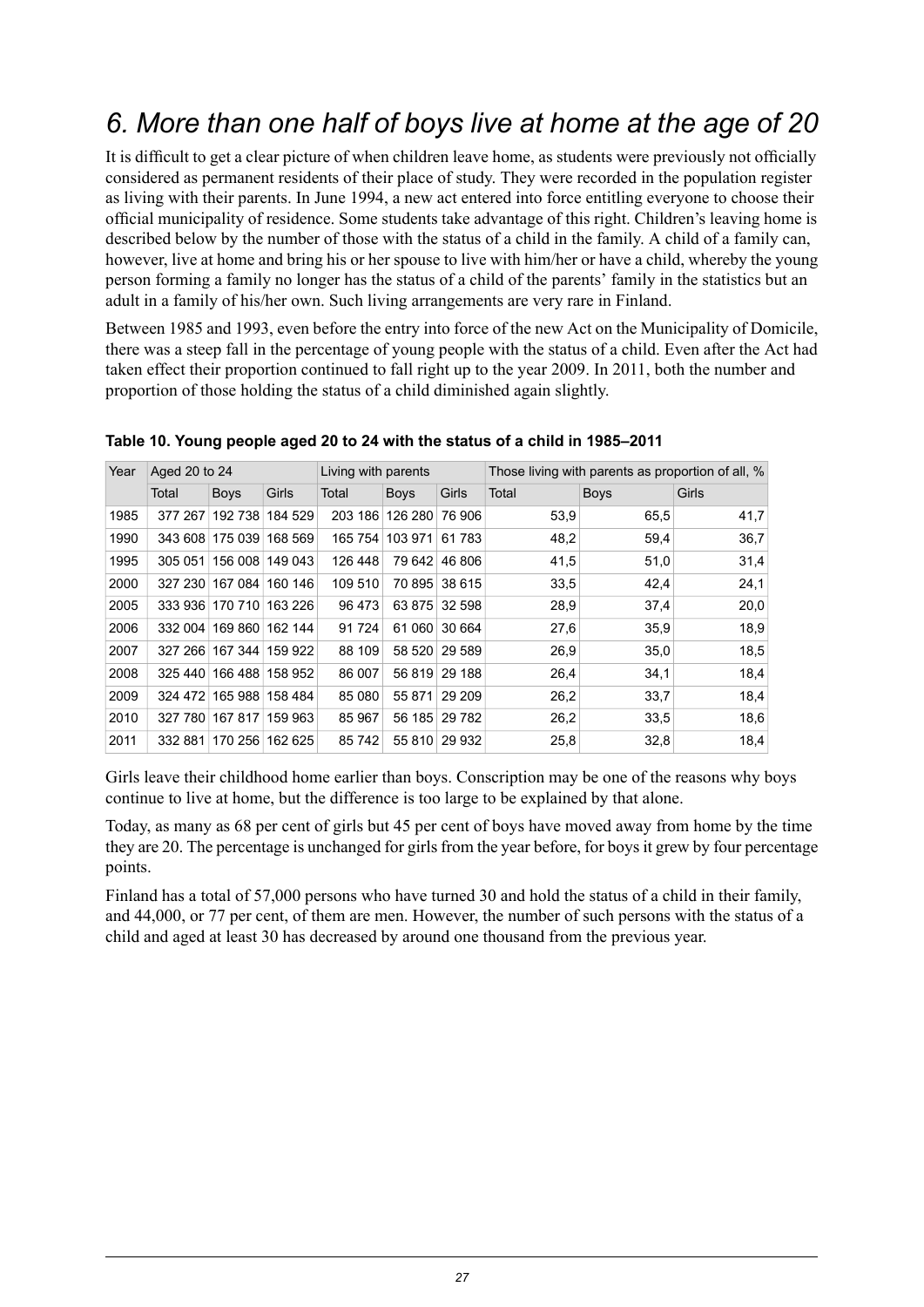

<span id="page-27-0"></span>



<span id="page-27-1"></span>![](_page_27_Figure_3.jpeg)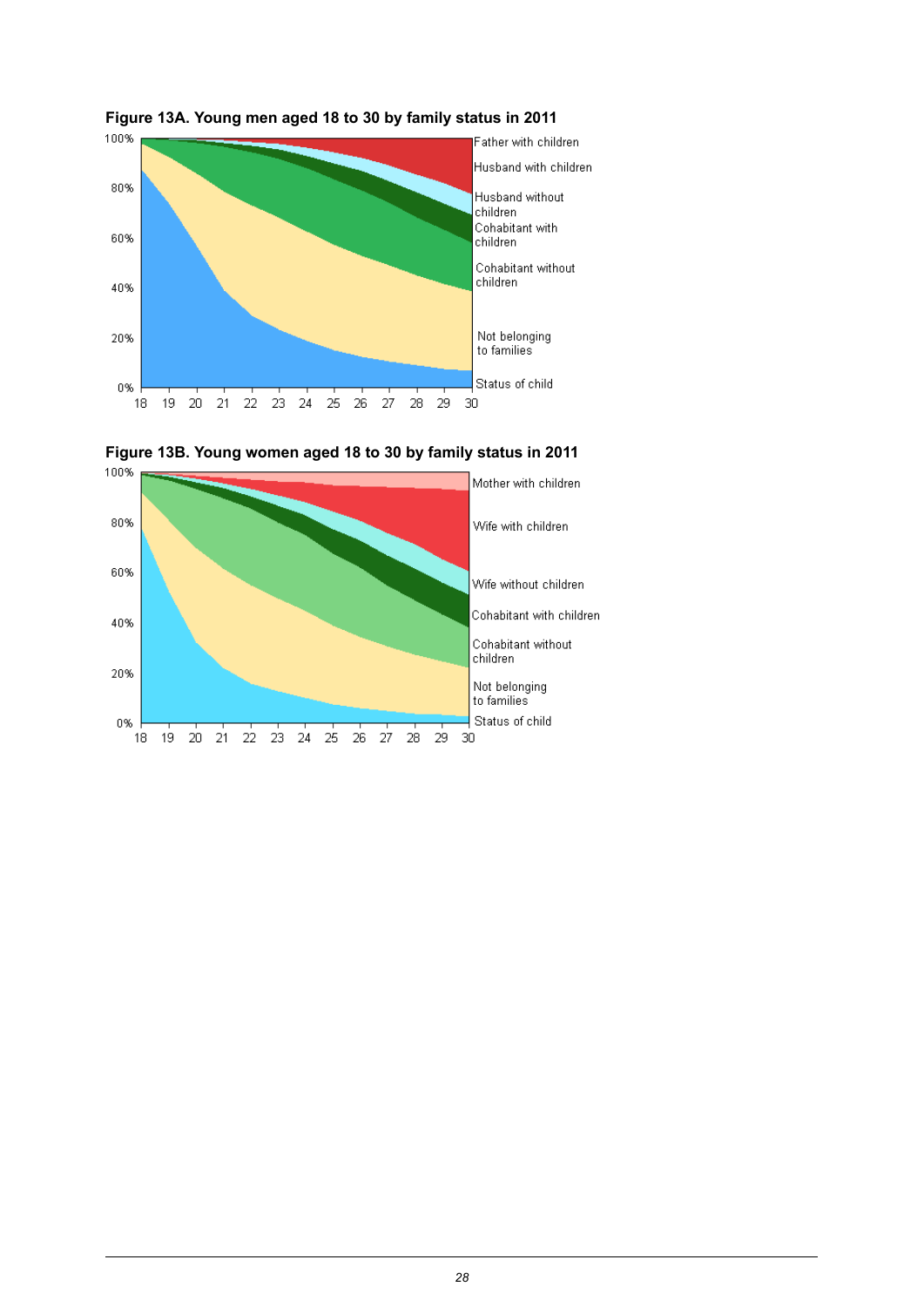## <span id="page-28-0"></span>*7. Middle-aged men live alone more often than women*

At the end of 2011, Finland had 2,556,100 household-dwelling units. A household-dwelling unit isformed by all persons living permanently at the same address. Those permanently resident in institutions do not form household-dwelling units and are not included in the household population. This also applies to persons whose dwellings do not meet the definition of a dwelling (see Concepts).

The number of household dwelling-units grew by 18,900 from the previous year. This is by 900 fewer than in the year before. As before, the number of one-person and two-person household-dwelling units has increased. The number of household-dwelling units with at least seven persons remained almost unchanged. The number of other household-dwelling units fell.

The commonest household-dwelling unit today consists of one person. In the 1975 population census two-person household-dwelling units were still the most numerous. By the next population censusin 1980, one-person household-dwelling units had already become the most numerous. One-person household-dwelling units make up 41 per cent and two-person household-dwelling units almost one-third of all household-dwelling units. Household-dwelling units larger than this make up the remaining 26 per cent.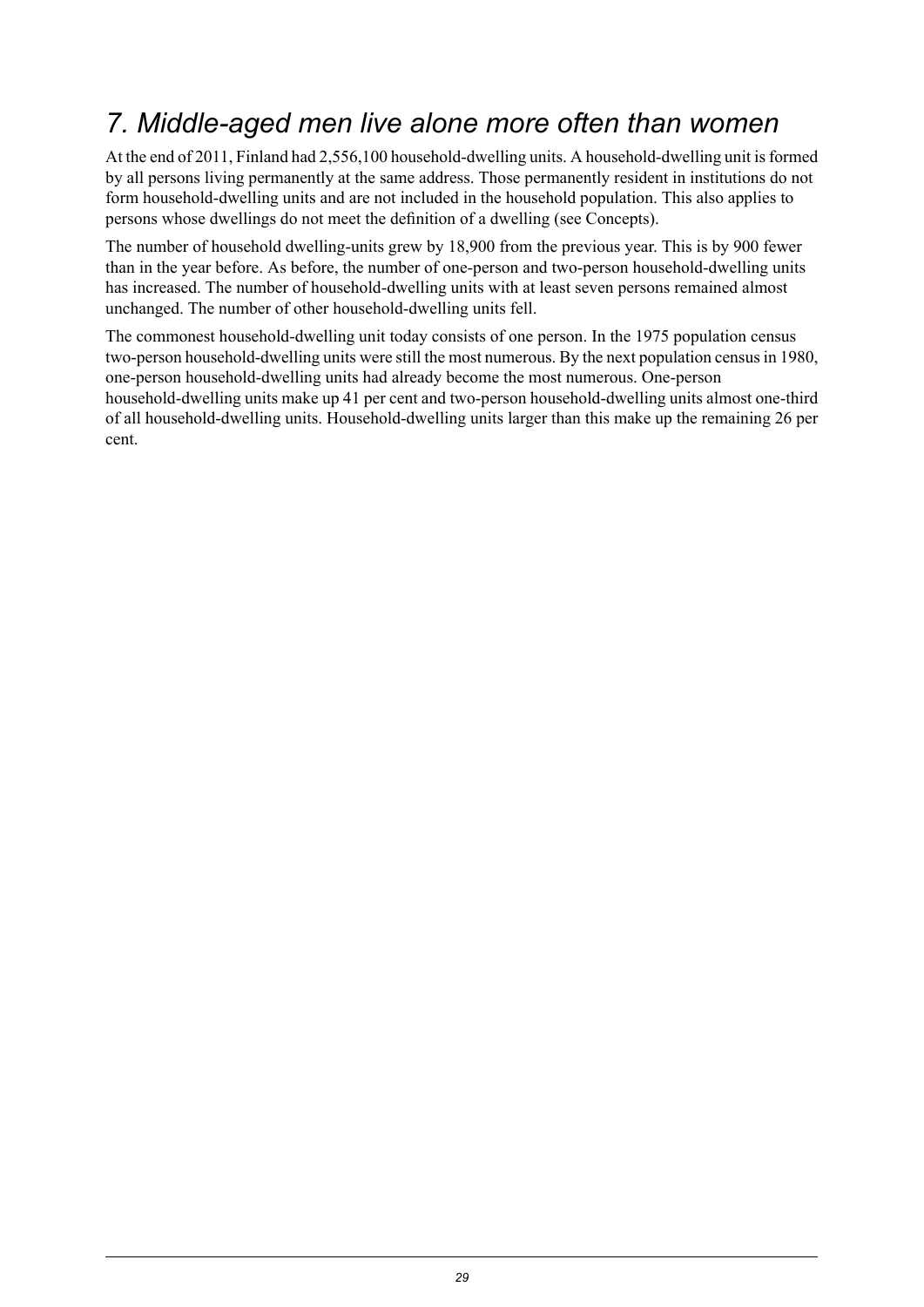| Year     | Household- dwelling | Household-dwelling unit by number of persons |                |                 |                                        |                | Persons in Average |         |                                 |                                            |
|----------|---------------------|----------------------------------------------|----------------|-----------------|----------------------------------------|----------------|--------------------|---------|---------------------------------|--------------------------------------------|
|          | units total         | $\mathbf{1}$                                 | $\overline{2}$ | 3               | $\overline{4}$                         | 5              | $\,6$              | $7+$    | household-<br>dwelling<br>units | size of<br>household-<br>dwelling<br>units |
| 1960     | 1 204 385           | 188 995                                      | 245 921        |                 | 229 824 211 473 141 526 84 147 102 499 |                |                    |         | 4 396 398                       | 3,34                                       |
| 1970     | 1 420 723           | 288 970                                      | 323 640        |                 | 284 336 252 696 140 089 69 293         |                |                    | 61 699  | 4 540 945                       | 2,99                                       |
| 1980     | 1781771             | 482 476                                      | 457 667        |                 | 345 769 313 626 118 678 40 681         |                |                    | 22 874  | 4708299                         | 2,64                                       |
| 1985     | 1887710             | 532 094                                      | 514 825        | 347 127         | 324 365                                | 117 290 33 895 |                    | 18 114  | 4 839 696                       | 2,56                                       |
| 1990     | 2 036 732           | 646 229                                      | 597 928        |                 | 332 295 300 429 112 714 30 596         |                |                    | 16 541  | 4 927 430                       | 2,42                                       |
| 1995     | 2 180 934           | 766 636                                      | 652 608        |                 | 323 921 278 102 110 370 31 616         |                |                    | 17 681  | 5 040 600                       | 2,31                                       |
| 2000     | 2 295 386           | 856 746                                      | 722 437        |                 | 312 646 254 707 103 339 29 328         |                |                    | 16 183  | 5 081 354                       | 2,21                                       |
| 2005     | 2 429 500           | 964 739                                      | 789 950        | 297 276 240 517 |                                        |                | 96 607 26 202      | 14 209  | 5 153 727                       | 2,12                                       |
| 2006     | 2 453 826           | 983 626                                      | 801 068        | 294 518 239 413 |                                        |                | 95 056 25 882      | 14 263  | 5 172 922                       | 2,11                                       |
| 2007     | 2 476 505           | 999 812                                      | 811 596        | 292 140 239 151 |                                        |                | 93 746 25 639      | 14 4 21 | 5 195 414                       | 2,10                                       |
| 2008     |                     | 2 499 332 1 014 974                          | 822 639        |                 | 290 820 238 628                        |                | 92 316 25 408      | 14 547  | 5 219 284                       | 2,09                                       |
| 2009     |                     | 2 517 393 1 025 658                          | 830 843        | 291 056 238 529 |                                        |                | 91 368 25 327      | 14 612  | 5 242 156                       | 2,08                                       |
| 2010     |                     | 2 537 197 1 040 378                          | 837 234        |                 | 290 767 238 135                        |                | 90 845 25 025      | 14 813  | 5 264 580                       | 2,07                                       |
| 2011     |                     | 2 556 068 1 053 070                          | 846 679        |                 | 289 600 237 202                        |                | 90 044 24 667      | 14 806  | 5 282 429                       | 20,7                                       |
| Per cent |                     |                                              |                |                 |                                        |                |                    |         |                                 |                                            |
| 1960     | 100,0               | 15,7                                         | 20,4           | 19,1            | 17,6                                   | 11,8           | 7,0                | 8,5     |                                 |                                            |
| 1970     | 100,0               | 20,3                                         | 22,8           | 20,0            | 17,8                                   | 9,9            | 4,9                | 4,3     |                                 |                                            |
| 1980     | 100,0               | 27,1                                         | 25,7           | 19,4            | 17,6                                   | 6,7            | 2,3                | 1,3     |                                 |                                            |
| 1985     | 100,0               | 28,2                                         | 27,3           | 18,4            | 17,2                                   | 6,2            | 1,8                | 1,0     |                                 |                                            |
| 1990     | 100,0               | 31,7                                         | 29,4           | 16,3            | 14,8                                   | 5,5            | 1,5                | 0,8     |                                 |                                            |
| 1995     | 100,0               | 35,2                                         | 29,9           | 14,9            | 12,8                                   | 5,1            | 1,4                | 0,8     |                                 |                                            |
| 2000     | 100,0               | 37,3                                         | 31,5           | 13,6            | 11,1                                   | 4,5            | 1,3                | 0,7     |                                 |                                            |
| 2005     | 100,0               | 39,7                                         | 32,5           | 12,2            | 9,9                                    | 4,0            | 1,1                | 0,6     | Ĭ.                              |                                            |
| 2006     | 100,0               | 40,1                                         | 32,7           | 12,0            | 9,8                                    | 3,9            | 1,1                | 0,6     |                                 |                                            |
| 2007     | 100,0               | 40,4                                         | 32,8           | 11,8            | 9,7                                    | 3,8            | 1,0                | 0,6     |                                 |                                            |
| 2008     | 100,0               | 40,6                                         | 32,9           | 11,6            | 9,5                                    | 3,7            | 1,0                | 0,6     |                                 |                                            |
| 2009     | 100,0               | 40,7                                         | 33,0           | 11,6            | 9,5                                    | 3,6            | 1,0                | 0,6     |                                 |                                            |
| 2010     | 100,0               | 41,0                                         | 33,0           | 11,5            | 9,4                                    | 3,6            | 1,0                | 0,6     |                                 |                                            |
| 2011     | 100,0               | 41,2                                         | 33,1           | 11,3            | 9,3                                    | 3,5            | 1,0                | 0,6     |                                 |                                            |

#### <span id="page-29-0"></span>**Table 11. Household-dwelling units by the number of persons living in them in 1960–2011**

![](_page_29_Figure_2.jpeg)

<span id="page-29-1"></span>![](_page_29_Figure_3.jpeg)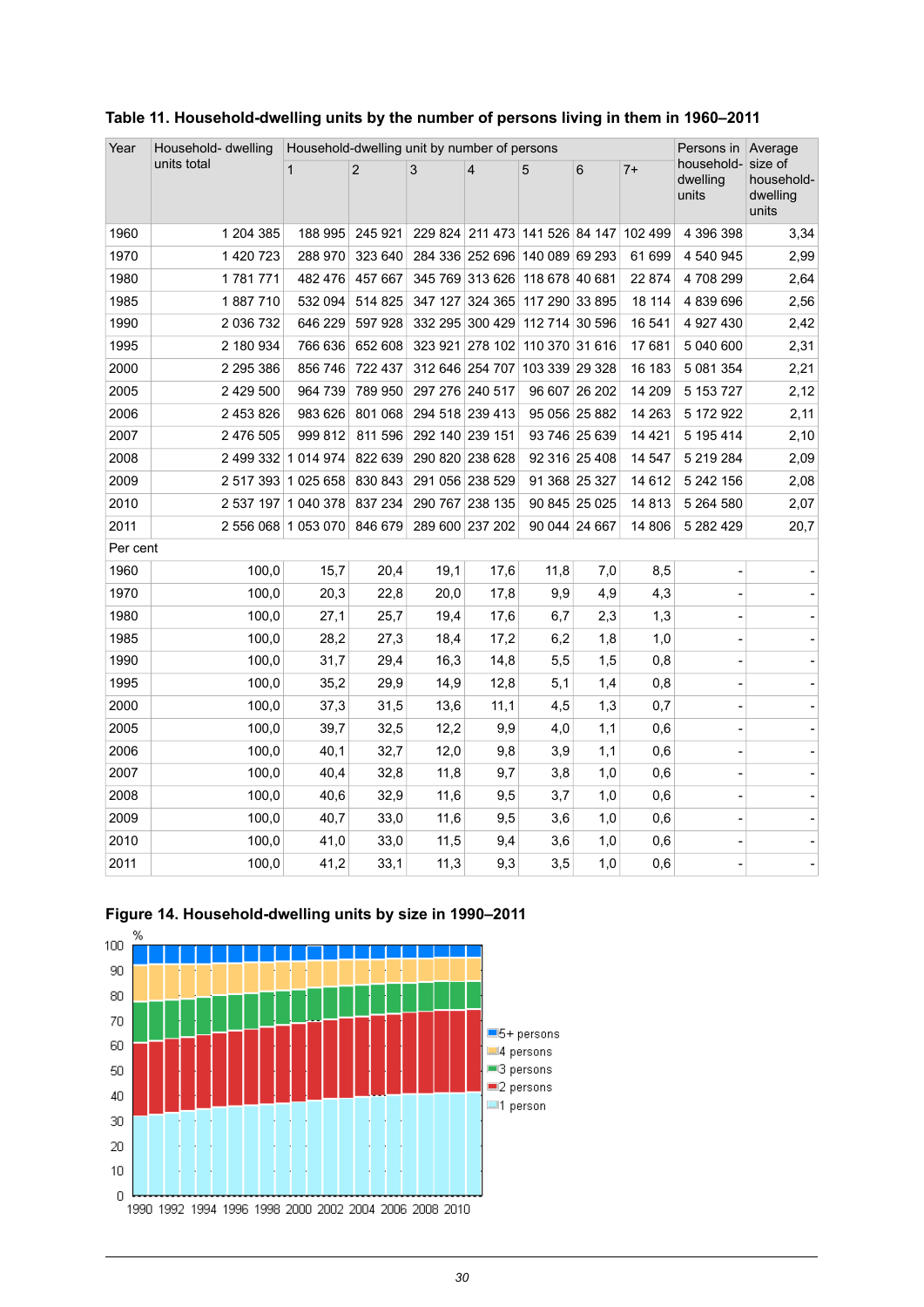![](_page_30_Figure_0.jpeg)

#### <span id="page-30-0"></span>**Figure 15. Household-dwelling unit population by size in 1990–2011**

Household-dwelling units can also be studied from the population perspective in order to ascertain how many Finns live in each household-dwelling unit size class. The proportion of those living alone of the total population has gradually grown from 13 per cent two decades ago to today's one-fifth. The majority (32%) of the population live in two-person household-dwelling units. Over one-half of the population aged 55 to 79 live in two-person household-dwelling units, in other words the children have already flown the nest and both spouses are still alive.

In all, women live by themselves more often than men do. In percentages, one-quarter of the women and 22 per cent of the men aged over 15 live alone. The gendered proportional distribution of living alone is somewhat different when examined against age. Changes are the most drastic in the life cycle of women, who live alone when young and most probably again when old. The proportion of women living alone is the lowest when they are about 40 years old; this is when 11 per cent of women in this age group live alone.

Like young women, young men live alone. However, the number of men living alone does not fall with age to a level as low as that of women living alone. Twenty-three per cent of 33-year-old men live alone and the proportion remains almost unchanged right up to the age of 75. The number of men living alone is partly explained by divorces rates. In a divorce, the children usually stay with the mother and the father lives alone, at least temporarily. One-third of the men aged at least 80 live alone.

When comparing living alone today with the situation in 1990 we find that living alone has increased strongly particularly in the youngest age groups of women and men as well as among both old men and old women. On the other hand, middle-aged men living alone has become more common. In terms of numbers, 65-year-old women are the largest age group of those living alone.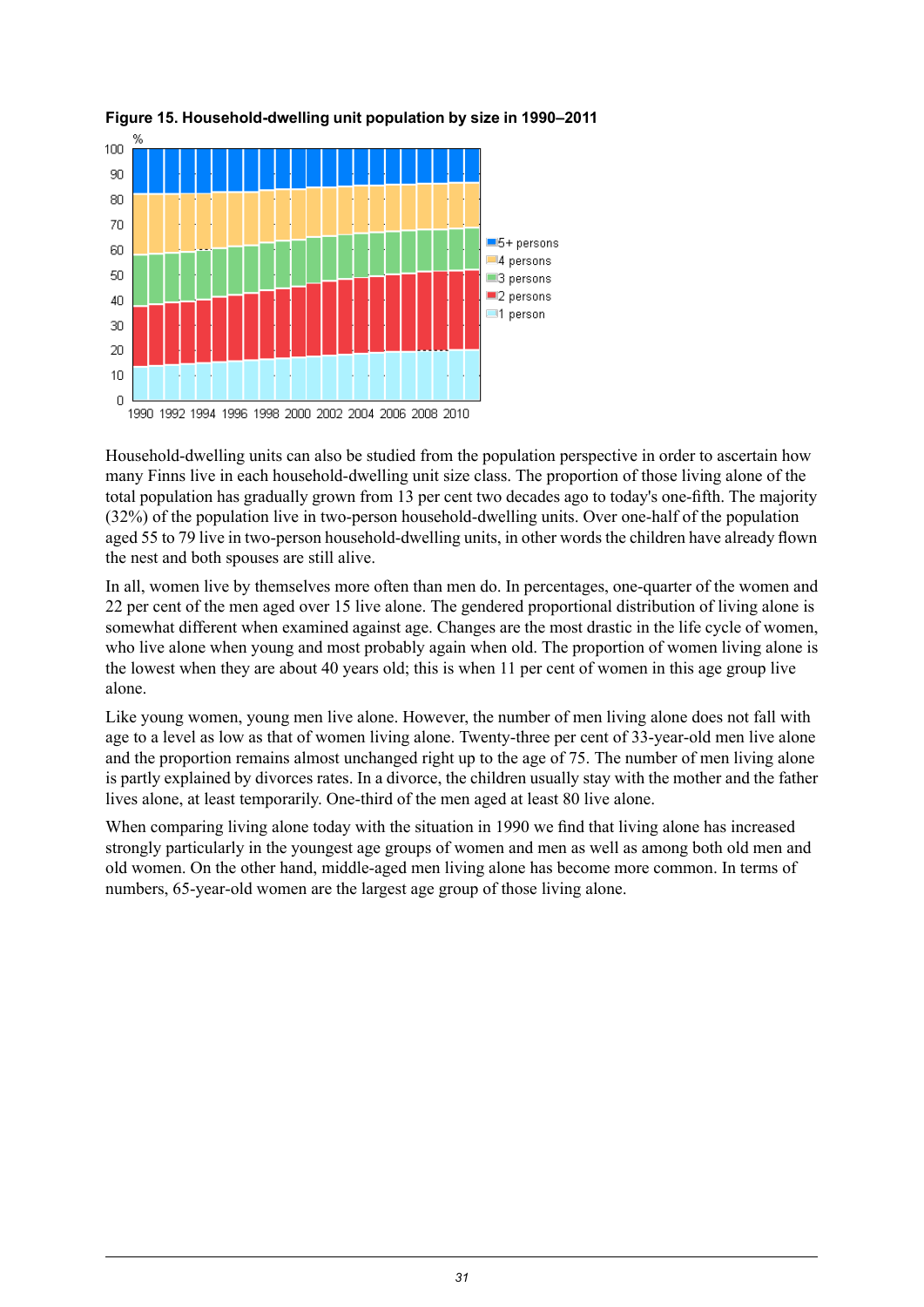<span id="page-31-0"></span>**Figure 16. Men and women living alone as a proportion of age group in 1990 and 2011**

![](_page_31_Figure_1.jpeg)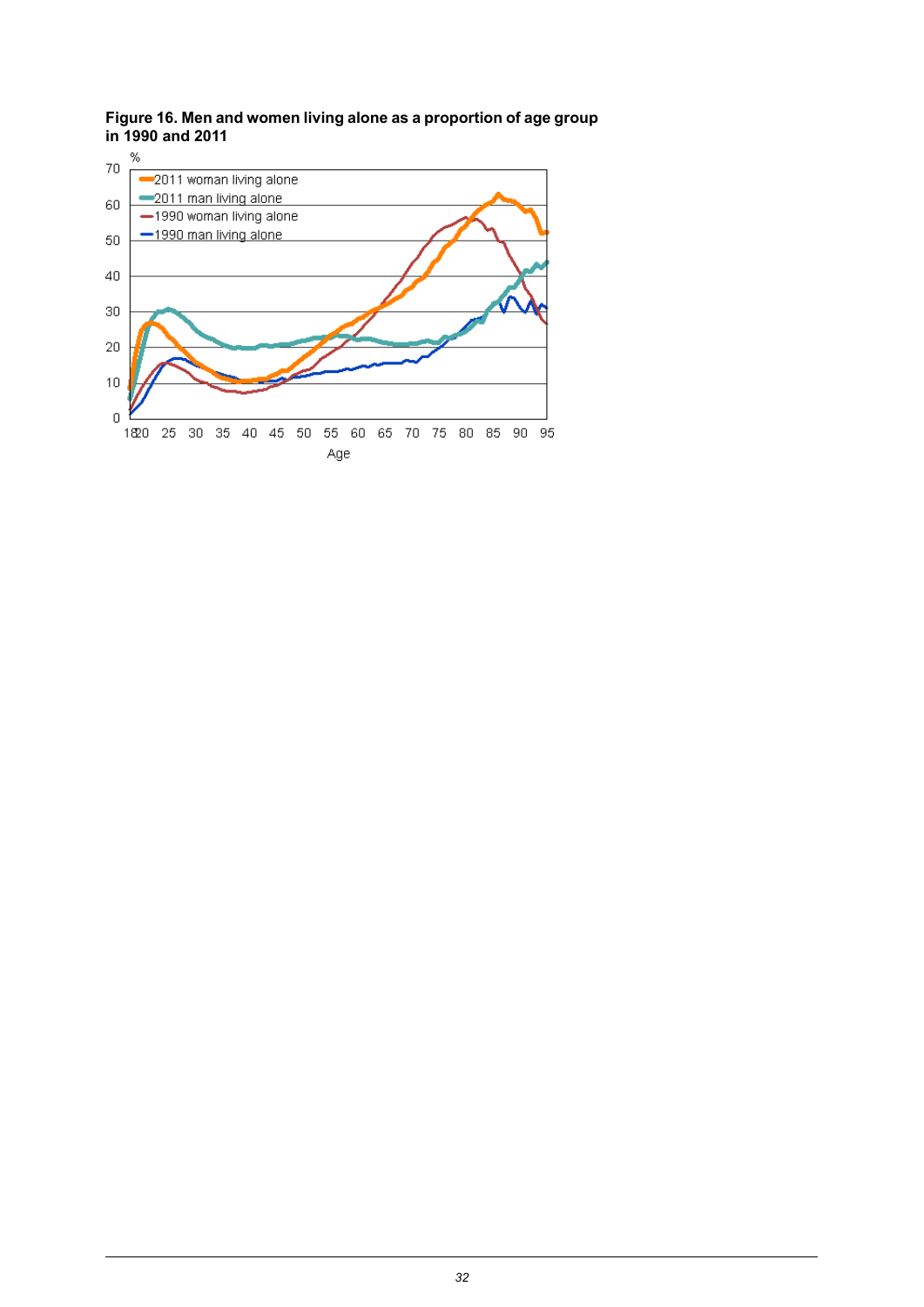## <span id="page-32-0"></span>*8. Over one half of persons aged 60 have underage grandchildren*

At the end of 2011, children aged 0 to 17 belonging to the population of Finland had a total of 468,000 grandfathers and 597,000 grandmothers. There are grandparents per 2.9 underage children, on average. Twenty-eight per cent of men are grandfathers of underage children, and one-third of women are grandmothers.

Information concerning grandparents was produced from the data on underage children generated by combining register data. Corresponding information was produced for the first time in 2007, when information on grandparents concerning the year 2005 was published in the Children in Finland 2007 publication written jointly by Statistics Finland and Stakes, the National Research Centre for Welfare and Health.

Thirty-nine per cent of children aged under 18 have all four grandparents. Six per cent of under-18-year-olds have no grandparents at all. Fifty-eight per cent of children aged under one have four grandparents. In contrast, only around every fourth child aged 14 still has his or her all four grandparents.

![](_page_32_Figure_4.jpeg)

<span id="page-32-1"></span>**Figure 17. Proportion of grandparents of underage children among women and men in the age group in 2011, %**

One-half of men aged 60 are grandfathers of underage children. Nearly 60 per cent of women of the same age are already grandmothers to under 18-year-olds. There have not been many changes in the proportions since 2005.

One-half of men aged 60 are grandfathers of underage children. Nearly 60 per cent of women of the same age are already grandmothers to under 18-year-olds. There have not been many changes in the proportions since 2005.

The proportion of grandfathers among their age group's men grows more slowly than that of grandmothers among women. The proportion of grandfathers is at its highest for men aged 70. Sixty-seven per cent of the age group were grandfathers of underage children, which is nearly as many as grandmothers among women. In 2005 the proportion of grandfathers of underage children was also at its highest for men at 70, when the proportion of grandfathers was 68 per cent for men in the age group.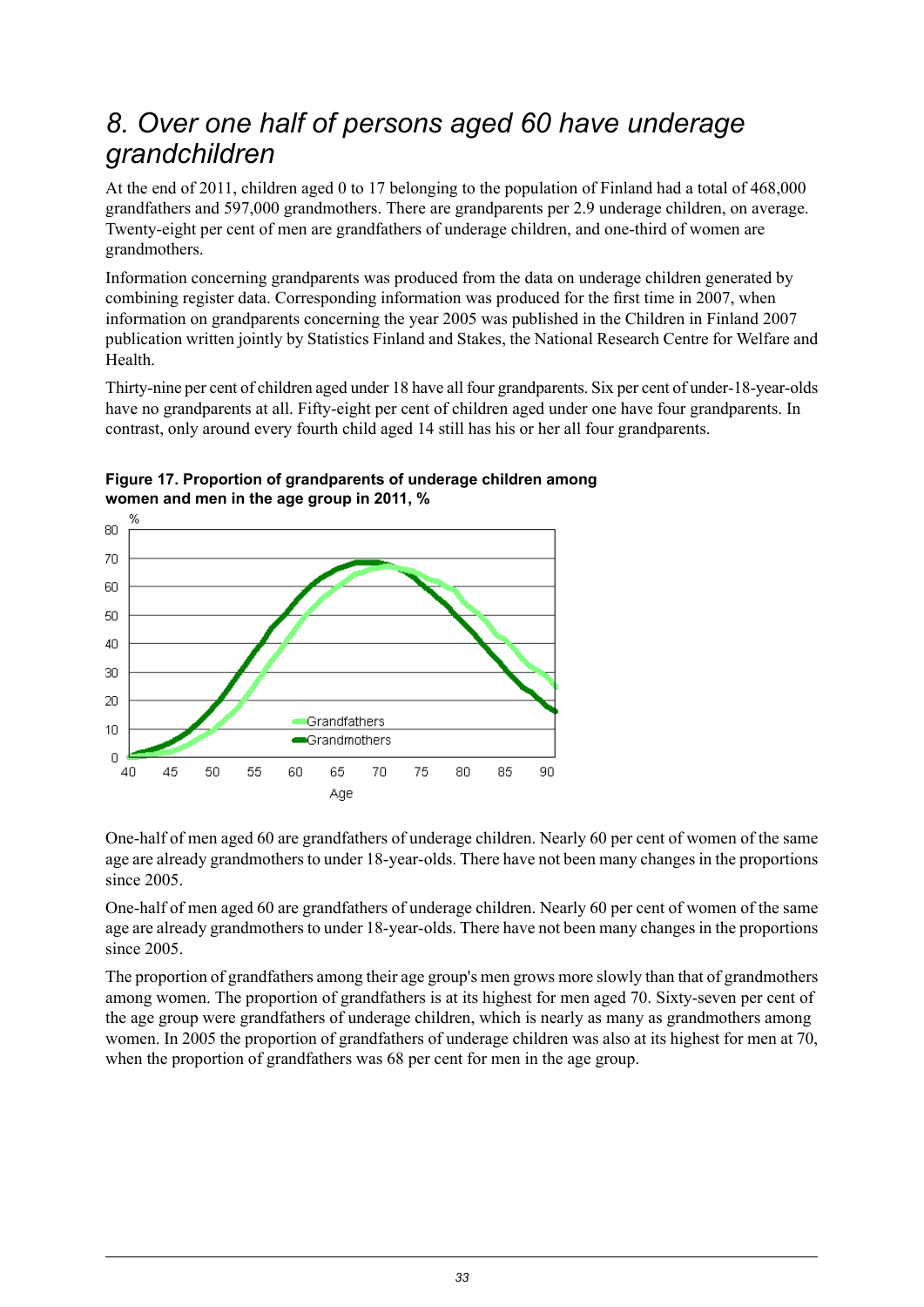## *Appendix tables*

| Year | Families total | Family population Population |               | Proportion of family population, % Average size of family |     |
|------|----------------|------------------------------|---------------|-----------------------------------------------------------|-----|
| 1950 | 930 572        | 3 457 474                    | 4 0 29 8 0 3  | 85,8                                                      | 3,7 |
| 1960 | 1 036 270      | 3855037                      | 4 446 222     | 86,7                                                      | 3,7 |
| 1970 | 1 153 878      | 3986005                      | 4 598 336     | 86,7                                                      | 3,5 |
| 1980 | 1 278 102      | 4 023 091                    | 4 787 778     | 84,0                                                      | 3,1 |
| 1990 | 1 365 341      | 4 101 922                    | 4 998 478     | 82,1                                                      | 3,0 |
| 2000 | 1401963        | 4 053 850                    | 5 181 115     | 78,2                                                      | 2,9 |
| 2005 | 1426 002       | 4 037 753                    | 5 255 580     | 76,8                                                      | 2,8 |
| 2006 | 1431376        | 4 039 944                    | 5 276 955     | 76,6                                                      | 2,8 |
| 2007 | 1437709        | 4 045 561                    | 5 300 484     | 76,3                                                      | 2,8 |
| 2008 | 1444386        | 4 051 662                    | 5 326 314     | 76,1                                                      | 2,8 |
| 2009 | 1450488        | 4 0 5 9 5 1 1                | 5 3 5 1 4 2 7 | 75,9                                                      | 2,8 |
| 2010 | 1455073        | 4 065 168                    | 5 375 276     | 75,6                                                      | 2,8 |
| 2011 | 1 460 570      | 4 069 930                    | 5 401 267     | 75.4                                                      | 2,8 |

#### <span id="page-33-0"></span>**Appendix table 1. Family population and average size of family in 1950–2011**

#### <span id="page-33-1"></span>**Appendix table 2. Swedish-speaking families by type and number of children of spouses/parents December 31, 2011**

| Type of family                        | <b>Families</b><br>total |         |         | Families with underage children        |          |       | Persons in          | Status in family: child |         |  |
|---------------------------------------|--------------------------|---------|---------|----------------------------------------|----------|-------|---------------------|-------------------------|---------|--|
|                                       |                          | Total   | family  | Number of children aged 17 or under in | families | Total | Aged 17 or<br>under |                         |         |  |
|                                       |                          |         |         | $\overline{2}$                         | 3        | $4-$  |                     |                         |         |  |
| Families, total                       | 55 661                   | 21 0 14 | 8818    | 8 3 5 9                                | 2937     | 900   | 155 630             | 52 185                  | 38 501  |  |
| Married couple<br>without children    | 21 1 23                  |         |         |                                        |          |       | 42 246              |                         |         |  |
| Married couple with<br>children       | 16 426                   | 12 051  | 4 0 2 5 | 5 1 0 9                                | 2 1 8 1  | 736   | 65432               | 32 580                  | 24 244  |  |
| Cohabiting couple<br>with children    | 5476                     |         |         |                                        |          |       | 10 952              |                         |         |  |
| Mother and children                   | 4759                     | 4 2 9 3 | 2 0 4 1 | 1781                                   | 406      | 65    | 17 572              | 8 0 5 4                 | 7093    |  |
| Father and children                   | 6 191                    | 3820    | 2 189   | 1 2 4 0                                | 301      | 90    | 15436               | 9 2 4 5                 | 5959    |  |
| Cohabiting couple<br>without children | 1686                     | 850     | 563     | 229                                    | 49       | 9     | 3992                | 2 3 0 6                 | 1 2 0 5 |  |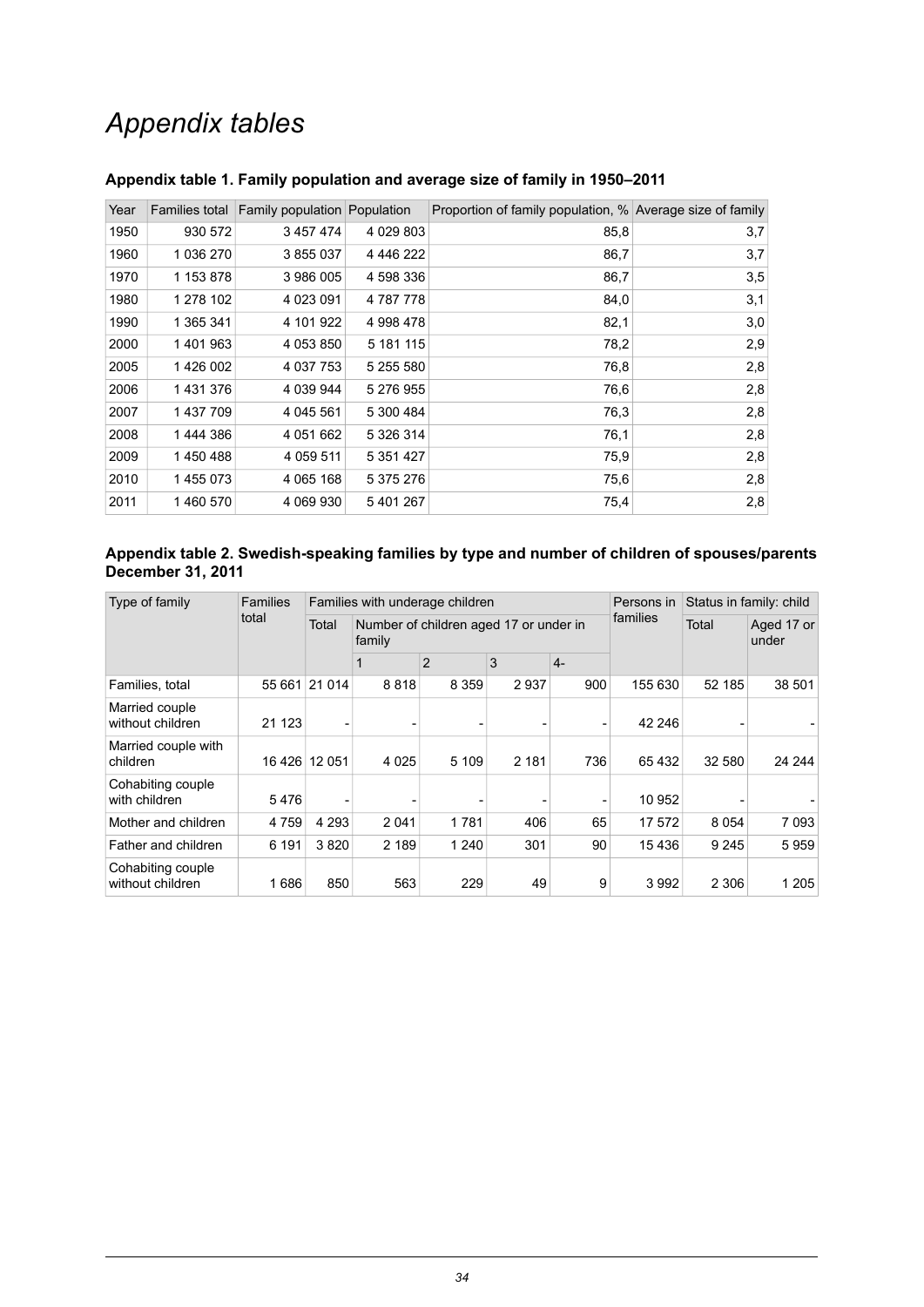| Order of marriage of woman<br>Family type and order of marriage of man Total |         |         |                |         |         |         |  |
|------------------------------------------------------------------------------|---------|---------|----------------|---------|---------|---------|--|
|                                                                              |         | 1       | $\overline{2}$ | 3       | $4 -$   | Unknown |  |
| All married couples                                                          | 960 807 | 847 905 | 100 186        | 9922    | 1 2 9 6 | 1498    |  |
| 1                                                                            | 842 278 | 788 881 | 48 567         | 3568    | 451     | 811     |  |
| $\overline{2}$                                                               | 104 526 | 53 273  | 45 474         | 5050    | 604     | 125     |  |
| 3                                                                            | 10 596  | 3 9 6 4 | 5 3 3 5        | 1 1 0 8 | 179     | 10      |  |
| $4 -$                                                                        | 1 3 6 4 | 431     | 684            | 187     | 61      | 1       |  |
| Unknown                                                                      | 2043    | 1 356   | 126            | 9       | 1       | 551     |  |
| Married couple with children                                                 | 518 550 | 448 847 | 60 966         | 6812    | 973     | 952     |  |
| 1                                                                            | 447 686 | 418 983 | 25 676         | 2 2 0 9 | 316     | 502     |  |
| 2                                                                            | 61 553  | 26 615  | 30 807         | 3600    | 462     | 69      |  |
| 3                                                                            | 6977    | 2 1 2 0 | 3858           | 847     | 143     | 9       |  |
| $4 -$                                                                        | 960     | 239     | 521            | 148     | 51      | 1       |  |
| Unknown                                                                      | 1 3 7 4 | 890     | 104            | 8       | 1       | 371     |  |
| Married couple with children                                                 | 442 257 | 399 058 | 39 220         | 3 1 1 0 | 323     | 546     |  |
| 1                                                                            | 394 592 | 369898  | 22 891         | 1 3 5 9 | 135     | 309     |  |
| $\overline{2}$                                                               | 42973   | 26 658  | 14 667         | 1450    | 142     | 56      |  |
| 3                                                                            | 3619    | 1844    | 1477           | 261     | 36      | 1       |  |
| $4 -$                                                                        | 404     | 192     | 163            | 39      | 10      |         |  |
| Unknown                                                                      | 669     | 466     | 22             | 1       |         | 180     |  |

#### <span id="page-34-0"></span>**Appendix table 3. Married couples by order of marriage of man and woman on December 31, 2011**

#### <span id="page-34-1"></span>**Appendix table 4. Families by language of spouses/parents on December 31, 2011**

| Language of                | Total     | Language of man/father |        |         |                               |                |         |         |              |                                    |                               |
|----------------------------|-----------|------------------------|--------|---------|-------------------------------|----------------|---------|---------|--------------|------------------------------------|-------------------------------|
| wife/mother                |           | Finnish                |        |         | Swedish Russian Estonian Thai |                | Chinese |         |              | English Somali Other or<br>unknown | Family<br>without a<br>father |
| All families               | 1460570   | 1 184 480              | 75 649 | 10 211  | 5069                          | 143            | 1481    | 5 0 1 1 | 1 2 4 7      | 28 0 83                            | 149 196                       |
| Finnish                    | 1 290 654 | 1 115 178              | 24 658 | 1 3 2 0 | 1 0 0 0                       | 60             | 129     | 3 9 0 3 | 87           | 11 951                             | 132 368                       |
| Swedish                    | 73 683    | 18 3 89                | 47 784 | 39      | 49                            | 9              | 10      | 328     | 9            | 875                                | 6 191                         |
| Russian                    | 21 062    | 7 7 1 7                | 322    | 8 2 9 0 | 431                           | $\overline{2}$ | 6       | 69      |              | 672                                | 3553                          |
| Estonian                   | 8728      | 2868                   | 166    | 189     | 3402                          | ۰              | 3       | 28      | 2            | 218                                | 1852                          |
| Thai                       | 3 9 8 4   | 3 3 8 8                | 193    | 3       | 8                             | 62             | 1       | 10      |              | 40                                 | 279                           |
| Chinese                    | 2463      | 854                    | 54     | 5       | 6                             | ۰              | 1 2 3 4 | 30      | 2            | 96                                 | 182                           |
| English                    | 2 2 2 6   | 1 3 2 3                | 134    | 7       | 7                             | -              | 8       | 311     | $\mathbf{1}$ | 186                                | 249                           |
| Somali                     | 2 0 3 4   | 35                     | 1      | 1       |                               | $\mathbf{1}$   | 1       | 4       | 1073         | 18                                 | 900                           |
| Other or<br>unknown        | 25 20 2   | 6917                   | 651    | 213     | 52                            | 8              | 62      | 253     | 16           | 13 408                             | 3622                          |
| Family without<br>a mother | 30 534    | 27 811                 | 1686   | 144     | 114                           | 1              | 27      | 75      | 57           | 619                                |                               |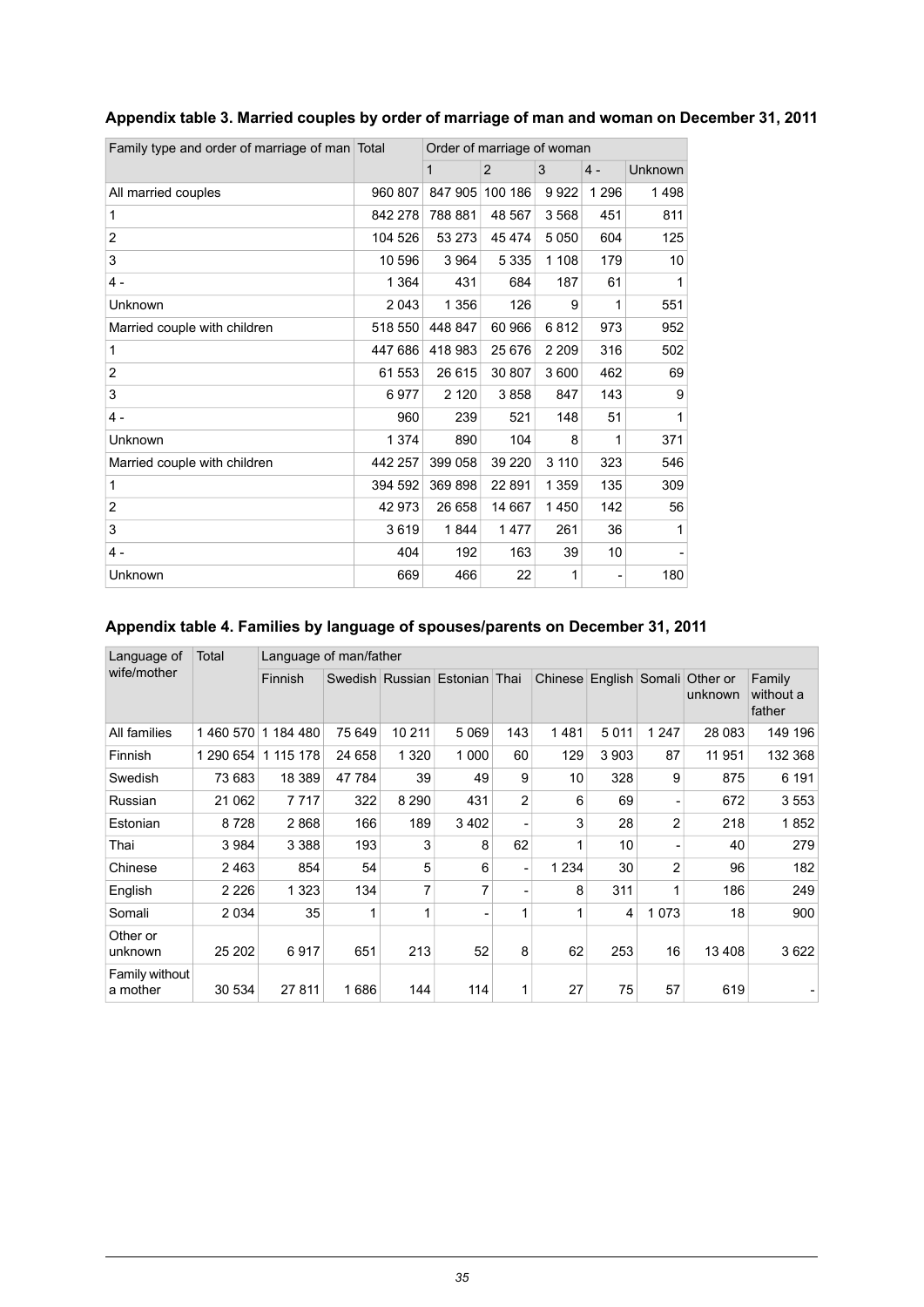| Language of                | Total   |                 | Language of father |         |                               |    |         |                |                        |                     | Family              |
|----------------------------|---------|-----------------|--------------------|---------|-------------------------------|----|---------|----------------|------------------------|---------------------|---------------------|
| mother                     |         | <b>Finnish</b>  |                    |         | Swedish Russian Estonian Thai |    |         |                | Somali English Chinese | Other or<br>unknown | without a<br>father |
| All families               | 580 547 | 423 741         | 26 582             | 4 7 9 7 | 2608                          | 58 | 1 0 1 1 | 2077           | 1 182                  | 16 528              | 101 963             |
| Finnish                    |         | 498 574 391 876 | 8686               | 392     | 419                           | 24 | 62      | 762            | 144                    | 7 1 5 1             | 89 058              |
| Swedish                    | 27 722  | 6880            | 16 344             | 18      | 22                            | 5  | 4       | 41             | 12                     | 576                 | 3820                |
| Russian                    | 11 0 76 | 3 3 2 1         | 152                | 4 0 9 4 | 215                           | 2  |         | 34             | 7                      | 346                 | 2905                |
| Estonian                   | 5 0 2 7 | 1 2 4 8         | 80                 | 96      | 1846                          |    |         | 17             | 5                      | 115                 | 1620                |
| Thai                       | 2010    | 1619            | 86                 |         | 3                             | 25 |         | $\overline{2}$ | 1                      | 20                  | 254                 |
| Somali                     | 1758    | 16              |                    | 1       |                               |    | 895     | 3              |                        | 11                  | 832                 |
| English                    | 1567    | 59              | 4                  | 1       |                               |    | 6       | 1066           |                        | 81                  | 350                 |
| Chinese                    | 1 2 7 1 | 19              | $\overline{2}$     |         |                               |    |         |                | 966                    | 28                  | 256                 |
| Other or<br>unknown        | 15 602  | 4 3 2 5         | 378                | 108     | 21                            | 1  | 8       | 77             | 25                     | 7791                | 2868                |
| Family without a<br>mother | 15 940  | 14 378          | 850                | 87      | 82                            | 1  | 36      | 75             | 22                     | 409                 |                     |

#### <span id="page-35-0"></span>**Appendix table 5. Families with underage children by language of parents on December 31, 2011**

#### <span id="page-35-1"></span>**Appendix table 6. Families by citizenship of spouses/parents on December 31, 2011**

| Citizenship                        | Total     | Citizenship of man/father |         |         |                                                   |         |                |                          |                |                                    |            | Other or | Family              |
|------------------------------------|-----------|---------------------------|---------|---------|---------------------------------------------------|---------|----------------|--------------------------|----------------|------------------------------------|------------|----------|---------------------|
| of<br>wife/mother                  |           | Finland                   |         |         | Russia Estonia Thailand Sweden China Somalia Iraq |         |                |                          |                | Former<br>Serbia and<br>Montenegro | <b>USA</b> | unknown  | without<br>a father |
| All families                       | 1460570   | 1 270 638                 | 5757    | 5 2 3 5 | 118                                               | 2806    | 1071           | 632                      | 1 0 3 8        | 512                                | 950        | 22 617   | 149 196             |
| Finland                            | 1 382 104 | 1 219 839                 | 1 3 7 1 | 1 0 2 0 | 59                                                | 2 3 3 5 | 152            | 159                      | 391            | 187                                | 184        | 14 240   | 142 167             |
| Russia                             | 9949      | 3893                      | 4 0 6 7 | 205     | 1                                                 | 9       | $\overline{2}$ | $\overline{\phantom{a}}$ | 4              |                                    | 6          | 314      | 1448                |
| Estonia                            | 8578      | 2 5 3 1                   | 133     | 3729    |                                                   | 10      | 3              | 1                        | 7              |                                    | 5          | 295      | 1864                |
| Thailand                           | 3730      | 3 3 9 2                   |         | 7       | 53                                                | 4       |                |                          | 1              | 1                                  |            | 26       | 245                 |
| Sweden                             | 1929      | 1 3 0 4                   |         | 2       | $\blacksquare$                                    | 328     | $\overline{2}$ | $\overline{\phantom{a}}$ | 5              | 4                                  |            | 34       | 250                 |
| China                              | 1826      | 761                       | 3       | 5       |                                                   | 3       | 871            |                          |                | 6                                  | 4          | 77       | 96                  |
| Somalia                            | 1217      | 210                       |         |         | 1                                                 | 3       | 1              | 427                      | $\overline{2}$ |                                    |            | 20       | 553                 |
| Iraq                               | 1 0 4 0   | 253                       |         |         |                                                   |         |                | $\overline{\phantom{a}}$ | 561            |                                    |            | 19       | 207                 |
| Former<br>Serbia and<br>Montenegro | 884       | 400                       |         |         |                                                   | 2       | $\overline{2}$ | $\overline{a}$           |                | 288                                |            | 17       | 175                 |
| <b>USA</b>                         | 866       | 112                       |         | 1       |                                                   | 4       | 1              | $\overline{\phantom{a}}$ | 1              |                                    | 713        | 14       | 20                  |
| Other or<br>unknown                | 17913     | 8 1 4 7                   | 112     | 158     | 4                                                 | 36      | 23             | 5                        | 44             | 2                                  | 31         | 7 180    | 2 1 7 1             |
| Family<br>without a<br>mother      | 30 534    | 29 7 9 6                  | 71      | 108     |                                                   | 72      | 14             | 40                       | 22             | 24                                 | 6          | 381      |                     |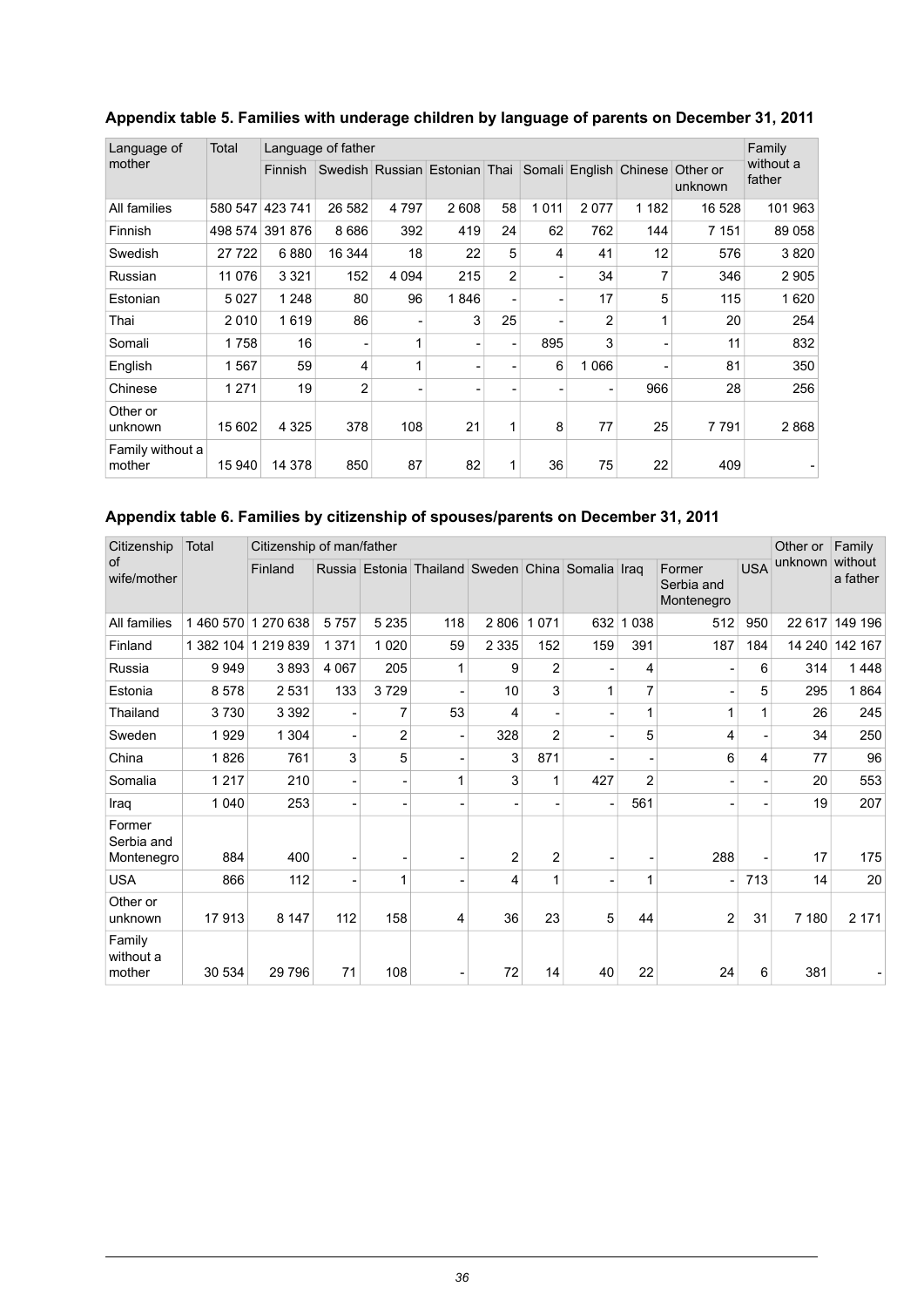| Citizenship                           | Total   | Citizenship of father |                |      |                                                   |     |                |                |                |                                    |            | Other or | Family              |
|---------------------------------------|---------|-----------------------|----------------|------|---------------------------------------------------|-----|----------------|----------------|----------------|------------------------------------|------------|----------|---------------------|
| of mother                             |         | Finland               |                |      | Russia Estonia Thailand Sweden Somalia China Iraq |     |                |                |                | Former<br>Sarbia and<br>Montenegro | <b>USA</b> | unknown  | without<br>a father |
| All families<br>with children 580 547 |         | 456 692               | 2760           | 2695 | 48                                                | 494 | 1 140          | 470            | 732            | 523                                | 841        | 12 189   | 101 963             |
| Finland                               | 537 032 | 430 934               | 470            | 645  | 27                                                | 100 | 985            | 81             | 244            | 181                                | 505        | 7052     | 95 808              |
| Russia                                | 5 0 64  | 1 1 6 6               | 2 0 2 3        | 59   | ۰                                                 |     | 5              | $\overline{2}$ | 3              | 1                                  | 6          | 167      | 1632                |
| Estonia                               | 4 9 4 7 | 1587                  | 100            | 1889 | 1                                                 |     | 4              |                | $\overline{2}$ | $\overline{2}$                     | 8          | 142      | 1 2 1 2             |
| Thailand                              | 1863    | 1607                  | $\overline{2}$ |      | 20                                                |     | 1              | $\blacksquare$ |                | 1                                  |            | 9        | 223                 |
| Sweden                                | 1 0 5 8 | 167                   |                |      | $\overline{a}$                                    | 361 | 3              |                | $\overline{2}$ |                                    |            | 15       | 510                 |
| Somalia                               | 907     | 615                   | 1              |      | ۰                                                 |     | 66             | 1              | 3              |                                    |            | 16       | 205                 |
| China                                 | 837     | 355                   | 1              | 1    |                                                   |     | 1              | 370            | ۰              |                                    |            | 22       | 87                  |
| Iraq                                  | 823     | 203                   |                |      |                                                   |     | $\blacksquare$ |                | 433            | 1                                  |            | 11       | 175                 |
| Former<br>Serbia and<br>Montenegro    | 617     | 149                   |                |      |                                                   |     |                |                |                | 282                                |            | 64       | 122                 |
| <b>USA</b>                            | 575     | 232                   |                |      |                                                   |     | 1              |                | $\overline{2}$ |                                    | 282        | 10       | 48                  |
| Other or<br>unknown                   | 10 884  | 4 2 8 1               | 84             | 54   | ۰                                                 | 4   | 21             | 6              | 27             | 42                                 | 27         | 4 3 9 7  | 1941                |
| Family<br>without a<br>mother         | 15 940  | 15 396                | 79             | 47   | $\overline{a}$                                    | 29  | 53             | 10             | 16             | 13                                 | 13         | 284      |                     |

#### <span id="page-36-0"></span>**Appendix table 7. Families with underage children by citizenship of parents on December 31, 2011**

#### <span id="page-36-1"></span>**Appendix table 8. Families by country of birth of spouses/parents on December 31, 2011**

| Corrected on 26 September 2013. The corrections are indicated in red. |
|-----------------------------------------------------------------------|
|-----------------------------------------------------------------------|

| Country of                    | Total     | Country of birth of man/father |                |                |                |                                      |         |                      |                |             |         | Other or | Family<br>without<br>a father |
|-------------------------------|-----------|--------------------------------|----------------|----------------|----------------|--------------------------------------|---------|----------------------|----------------|-------------|---------|----------|-------------------------------|
| birth of<br>wife/mother       |           | Finland                        | <b>USSR</b>    |                |                | Former Sweden Estonia Thailand China |         | Former<br>Yugoslavia | Somalia        | Viet<br>Nam | Iraq    | unknown  |                               |
| All families                  | 1460570   | 1 247 964                      | 10 950         | 9 3 5 3        | 4845           | 182                                  | 334     | 2 2 1 0              | 1 2 2 3        | 1820        | 1 1 2 4 | 30 369   | 149 196                       |
| Finland                       | 1 350 519 | 1 184 513                      | 1611           | 8 4 3 2        | 750            | 93                                   | 112     | 357                  | 95             | 257         | 91      | 17 793   | 136 415                       |
| Former<br><b>USSR</b>         | 21 4 5 4  | 8 1 3 2                        | 7888           | 81             | 746            |                                      | 5       | 20                   | 1              | 20          |         | 961      | 3598                          |
| Sweden                        | 10 603    | 8 3 3 3                        | 13             | 350            | 4              | 1                                    | 2       | 9                    | 1              | 5           |         | 238      | 1647                          |
| Estonia                       | 8 1 0 2   | 2 1 6 6                        | 670            | 32             | 3 0 4 2        | 1                                    | 4       | 6                    | $\overline{2}$ | 10          |         | 374      | 1795                          |
| Thailand                      | 4 0 7 4   | 3609                           | 1              | 38             | 10             | 66                                   |         | $\overline{2}$       |                | 3           | 5       | 55       | 285                           |
| China                         | 2 3 0 9   | 854                            | 4              | 13             | 7              | L,                                   | 1 1 3 0 |                      | $\overline{2}$ |             | 14      | 125      | 160                           |
| Former<br>Yugoslavia          | 2 1 2 8   | 125                            | 3              | 1              |                |                                      |         | 1 504                |                | 5           |         | 154      | 335                           |
| Somalia                       | 1988      | 35                             |                | $\overline{2}$ |                | 1                                    |         | 2                    | 1 0 3 0        | 4           |         | 32       | 881                           |
| Viet Nam                      | 1840      | 37                             | $\overline{2}$ | 1              | $\overline{2}$ |                                      |         |                      | 1              | 1 3 4 7     |         | 80       | 368                           |
| Iraq                          | 1765      | 326                            | 1              | 6              | $\overline{2}$ | 8                                    | 15      | 3                    |                | 1           | 943     | 38       | 421                           |
| Other or<br>unknown           | 25 254    | 10 637                         | 580            | 152            | 190            | 9                                    | 44      | 251                  | 34             | 119         | 22      | 9925     | 3 2 9 1                       |
| Family<br>without a<br>mother | 30 534    | 29 197                         | 177            | 245            | 91             | $\overline{2}$                       | 20      | 55                   | 56             | 49          | 48      | 594      |                               |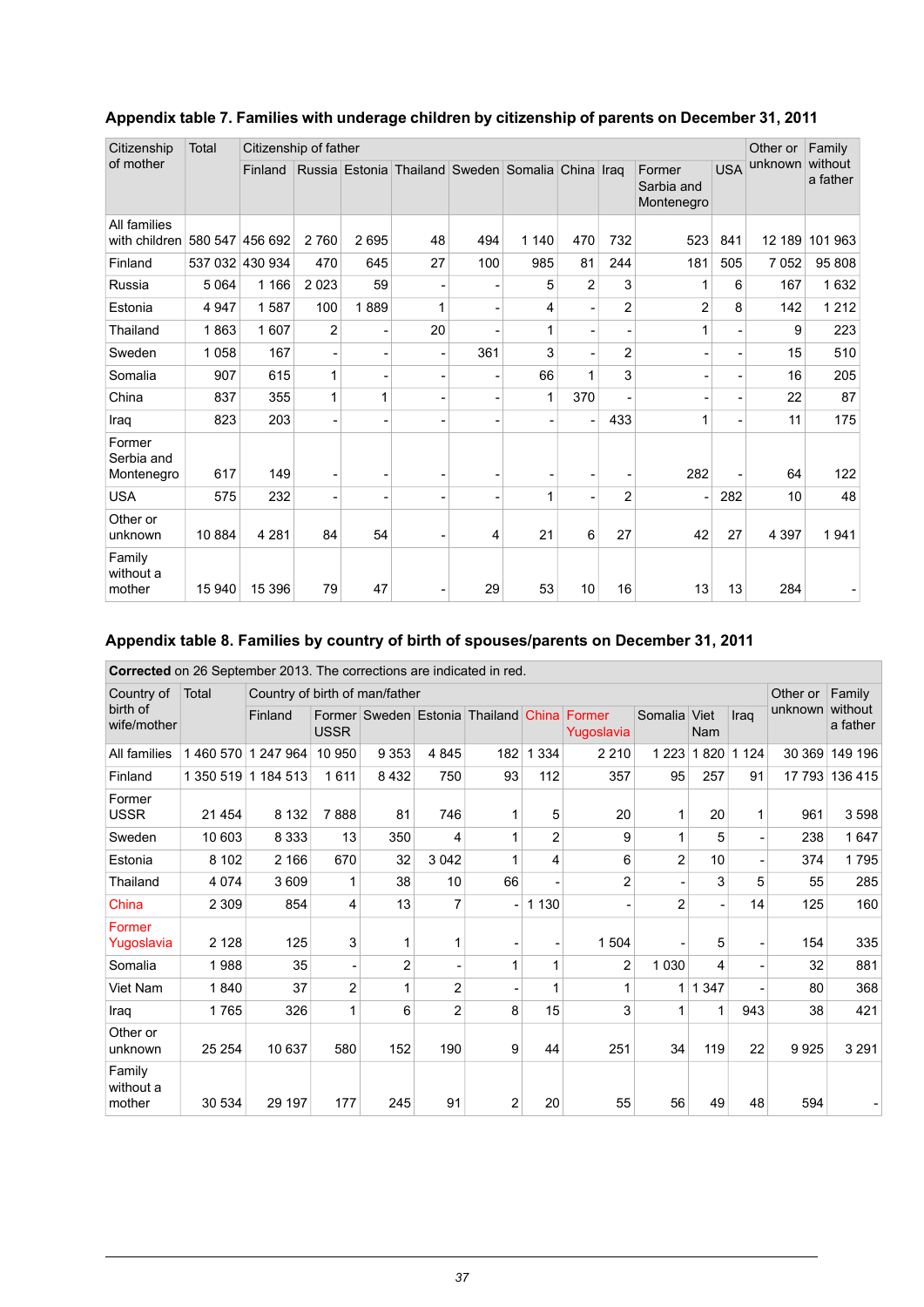#### <span id="page-37-0"></span>**Appendix table 9. Families with underage children by country of birth of parents on December 31, 2011**

| <b>OUTBURG</b> OIL ZO OBDIGHINGLED TO. THE CONGUIUS ALE INDICATED IN TEQ. |         |                            |             |         |                |                                |                      |                |                |                    |                |          |                     |
|---------------------------------------------------------------------------|---------|----------------------------|-------------|---------|----------------|--------------------------------|----------------------|----------------|----------------|--------------------|----------------|----------|---------------------|
| Country of                                                                | Total   | Country of birth of father |             |         |                |                                |                      |                |                |                    |                | Other or | Family              |
| birth of<br>mother                                                        |         | Finland                    | <b>USSR</b> |         |                | Former Sweden Estonia Thailand | Former<br>Yugoslavia | Somalia Iraq   |                | Viet<br><b>Nam</b> | China          | unknown  | without<br>a father |
| All families<br>with children 580 547                                     |         | 443 489                    | 4775        | 5741    | 2 5 8 2        | 74                             | 990                  | 1506           | 1 307          | 674                | 615            | 16831    | 101 963             |
| Finland                                                                   | 517 637 | 411 254                    | 511         | 5 1 3 2 | 304            | 40                             | 62                   | 165            | 126            | 48                 | 43             | 8 9 0 5  | 91 047              |
| Former<br><b>USSR</b>                                                     | 10 638  | 3 3 8 9                    | 3 5 3 6     | 44      | 345            |                                |                      | 16             | 11             |                    | 3              | 483      | 2808                |
| Sweden                                                                    | 7 3 6 4 | 5451                       | 7           | 226     |                |                                |                      | 4              | 3              |                    |                | 150      | 1521                |
| Estonia                                                                   | 4 9 3 6 | 983                        | 336         | 21      | 1771           | 1                              |                      | 4              | 6              |                    | $\overline{2}$ | 213      | 599<br>1            |
| Thailand                                                                  | 2 0 4 8 | 1709                       |             | 19      | 3              | 26                             |                      | $\overline{2}$ | $\overline{2}$ | $\overline{2}$     |                | 26       | 259                 |
| Former<br>Yugoslavia                                                      | 1722    | 17                         |             | 1       |                |                                | 860                  |                | 4              |                    |                | 25       | 815                 |
| FSomalia                                                                  | 1531    | 63                         | 3           |         |                |                                |                      | 1075           | 3              |                    |                | 98       | 289                 |
| Iraq                                                                      | 1417    | 18                         |             |         |                |                                | 1                    | 1              | 1 0 4 3        |                    |                | 51       | 303                 |
| Viet Nam                                                                  | 1 1 4 2 | 172                        | -           | 3       | $\overline{2}$ | 3                              |                      |                |                | 574                |                | 23       | 356                 |
| China                                                                     | 1 1 3 3 | 403                        | 1           | 6       | 1              |                                |                      |                |                | 8                  | 535            | 42       | 137                 |
| Other or<br>unknown                                                       | 15 0 39 | 5 0 5 5                    | 281         | 79      | 83             | $\overline{2}$                 | 30                   | 198            | 78             | 11                 | 13             | 6 3 8 0  | 2829                |
| Family<br>without a<br>mother                                             | 15 940  | 14 975                     | 100         | 210     | 72             | 1                              | 35                   | 40             | 31             | 30                 | 11             | 435      |                     |

**Corrected** on 26 September 2013. The corrections are indicated in red.

#### <span id="page-37-1"></span>**Appendix table 10. Families by type of family and number of children aged 17 or under living at home on December 31, 2011**

| Number of children aged 0-17 living at home |         |         |                  |                        |                |  |  |
|---------------------------------------------|---------|---------|------------------|------------------------|----------------|--|--|
| Total                                       | 1       | 2       | 3                | $\overline{4}$         | 5 -            |  |  |
|                                             |         |         |                  | 18 450                 | 10 092         |  |  |
| 354 567                                     |         |         |                  | 14 0 29                | 8672           |  |  |
| 339                                         | 204     | 114     | 17               | 3                      | 1              |  |  |
| 107 738                                     | 55 641  | 39 327  | 10 126           | 2098                   | 546            |  |  |
| 101 963                                     |         | 31 528  | 8910             | 2 1 7 0                | 830            |  |  |
| 15 940                                      | 10896   | 4 0 2 6 | 825              | 150                    | 43             |  |  |
|                                             |         |         |                  |                        |                |  |  |
| 100.0                                       | 43.8    | 38.2    | 13.2             | 3.2                    | 1.7            |  |  |
| 100.0                                       | 36.3    | 41.4    | 15.9             | 4.0                    | 2.4            |  |  |
| 100.0                                       | 60.2    | 33.6    | 5.0              | 0.9                    | 0.3            |  |  |
| 100.0                                       | 51.6    | 36.5    | 9.4              | 1.9                    | 0.5            |  |  |
| 100.0                                       | 57.4    | 30.9    | 8.7              | 2.1                    | 0.8            |  |  |
| 100.0                                       | 68.4    | 25.3    | 5.2              | 0.9                    | 0.3            |  |  |
|                                             | 580 547 |         | 128729<br>58 525 | 253 995 221 643 76 367 | 146 648 56 489 |  |  |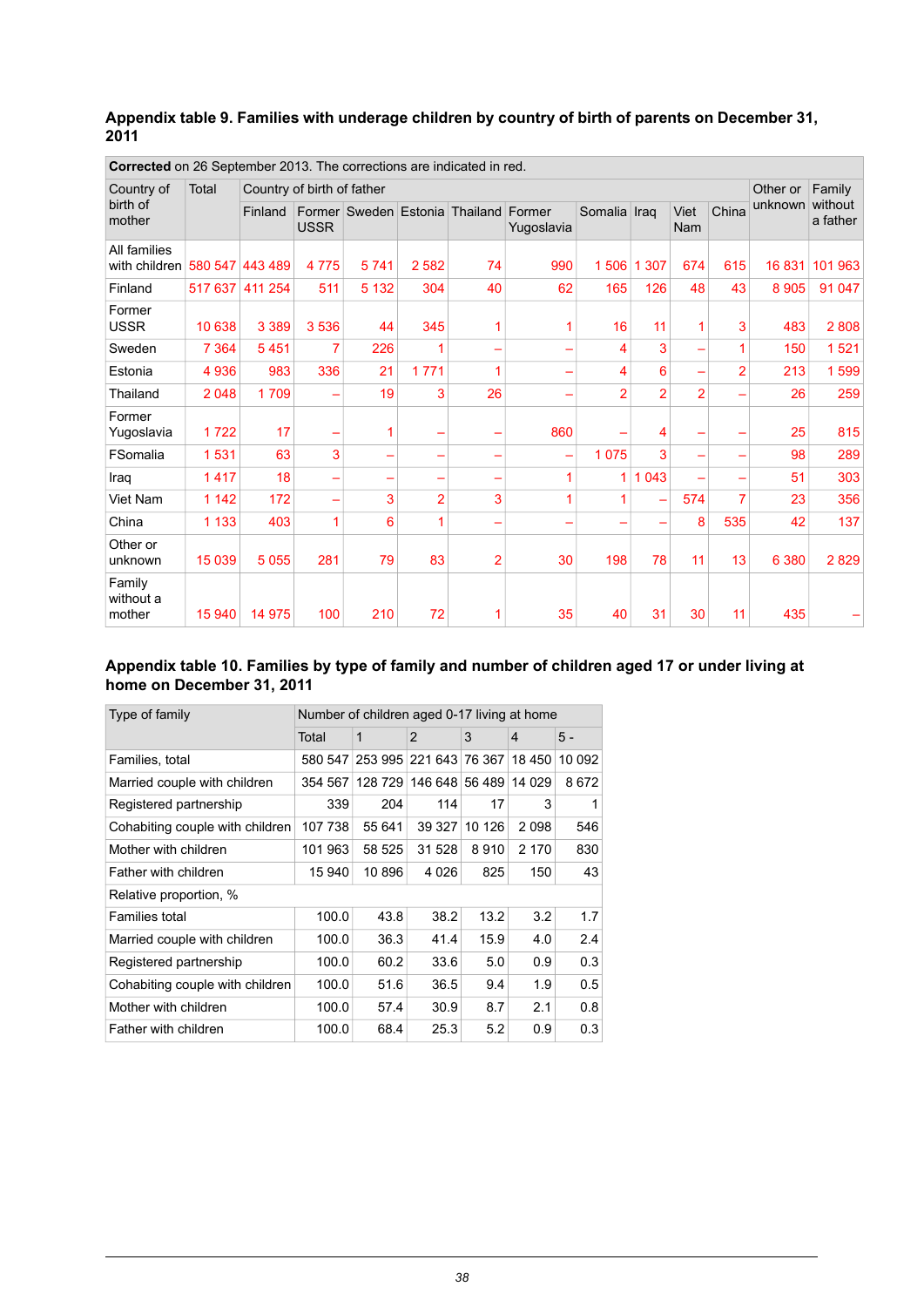| Children under<br>the age of 18 | Total   | Married couples Registered | partnerships |         | Cohabiting couples Mother and children Father and | children |
|---------------------------------|---------|----------------------------|--------------|---------|---------------------------------------------------|----------|
| Total                           | 580 547 | 354 567                    | 339          | 107 738 | 101 963                                           | 15 940   |
| 1                               | 253 995 | 128 729                    | 204          | 55 641  | 58 525                                            | 10896    |
| $\overline{2}$                  | 221 643 | 146 648                    | 114          | 39 327  | 31 528                                            | 4 0 2 6  |
| 3                               | 76 367  | 56 489                     | 17           | 10 126  | 8910                                              | 825      |
| $\overline{4}$                  | 18 450  | 14 0 29                    | 3            | 2 0 9 8 | 2 170                                             | 150      |
| 5                               | 5 2 0 8 | 4 2 0 8                    |              | 413     | 554                                               | 32       |
| 6                               | 2 0 6 7 | 1791                       |              | 90      | 181                                               | 5        |
| 7                               | 1 0 8 5 | 994                        |              | 35      | 53                                                | 3        |
| 8                               | 804     | 767                        |              | 6       | 28                                                | 3        |
| 9                               | 472     | 462                        |              | 2       | 8                                                 |          |
| 10                              | 272     | 267                        |              |         | 5                                                 |          |
| 11                              | 132     | 131                        |              |         |                                                   |          |
| 12                              | 41      | 41                         |              |         |                                                   |          |
| 13                              | 8       | 8                          |              |         |                                                   |          |
| 14                              | 2       | 2                          |              |         |                                                   |          |
| 15                              |         |                            |              |         |                                                   |          |

#### <span id="page-38-0"></span>**Appendixtable11. Families with underagechildren by number ofchildren aged under18and family type on December 31, 2011**

#### <span id="page-38-1"></span>**Appendix table 12. Reconstituted families by family composition and number of children on December 31, 2011**

| Number of                 | Total   | Families' children are                   |                  |          |                        |                        |                                     |  |  |  |  |
|---------------------------|---------|------------------------------------------|------------------|----------|------------------------|------------------------|-------------------------------------|--|--|--|--|
| children                  |         | Only mother's Only father's Mother's and |                  | father's | Mother's and<br>common | Father's and<br>common | Mother's,<br>father's and<br>common |  |  |  |  |
| All reconstituted         |         |                                          |                  |          |                        |                        |                                     |  |  |  |  |
| families                  | 53 361  | 24 965                                   | 3 1 0 1          | 2 0 2 0  | 20 353                 | 2 1 5 4                | 768                                 |  |  |  |  |
| $\mathbf{1}$              | 18 930  | 16 576                                   | 2 3 5 4          |          |                        |                        |                                     |  |  |  |  |
| $\boldsymbol{2}$          | 18773   | 6898                                     | 631              | 865      | 9 3 9 0                | 989                    |                                     |  |  |  |  |
| $\ensuremath{\mathsf{3}}$ | 10 901  | 1 2 5 9                                  | 96               | 726      | 7738                   | 814                    | 268                                 |  |  |  |  |
| $\overline{\mathbf{4}}$   | 3468    | 189                                      | 14               | 299      | 2427                   | 266                    | 273                                 |  |  |  |  |
| $\overline{5}$            | 911     | 29                                       | $\overline{4}$   | 89       | 592                    | 47                     | 150                                 |  |  |  |  |
| $6-$                      | 378     | 14                                       | $\overline{2}$   | 41       | 206                    | 38                     | 77                                  |  |  |  |  |
| Married couple            | 26 698  | 9696                                     | 1 3 0 3          | 810      | 12 968                 | 1 4 0 6                | 515                                 |  |  |  |  |
| $\mathbf{1}$              | 7 5 23  | 6524                                     | 999              |          |                        |                        |                                     |  |  |  |  |
| $\overline{2}$            | 9 1 5 1 | 2 5 9 0                                  | 250              | 356      | 5 3 8 1                | 574                    |                                     |  |  |  |  |
| $\mathbf{3}$              | 6727    | 487                                      | 43               | 281      | 5 1 9 4                | 558                    | 164                                 |  |  |  |  |
| $\overline{\mathbf{4}}$   | 2 3 3 3 | 77                                       | $\overline{7}$   | 113      | 1758                   | 195                    | 183                                 |  |  |  |  |
| $\overline{5}$            | 676     | 14                                       | $\overline{2}$   | 43       | 461                    | 43                     | 113                                 |  |  |  |  |
| $6-$                      | 288     | 4                                        | $\overline{2}$   | 17       | 174                    | 36                     | 55                                  |  |  |  |  |
| Cohabiting<br>couple      | 26 663  | 15 269                                   | 1798             | 1 2 1 0  | 7 3 8 5                | 748                    | 253                                 |  |  |  |  |
| $\mathbf{1}$              | 11 407  | 10 052                                   | 1 3 5 5          |          |                        |                        |                                     |  |  |  |  |
| $\sqrt{2}$                | 9622    | 4 3 0 8                                  | 381              | 509      | 4 0 0 9                | 415                    |                                     |  |  |  |  |
| $\mathbf{3}$              | 4 1 7 4 | 772                                      | 53               | 445      | 2 5 4 4                | 256                    | 104                                 |  |  |  |  |
| $\overline{4}$            | 1 1 3 5 | 112                                      | $\overline{7}$   | 186      | 669                    | 71                     | 90                                  |  |  |  |  |
| $\sqrt{5}$                | 235     | 15                                       | $\boldsymbol{2}$ | 46       | 131                    | 4                      | 37                                  |  |  |  |  |
| $6-$                      | 90      | 10                                       |                  | 24       | 32                     | 2                      | 22                                  |  |  |  |  |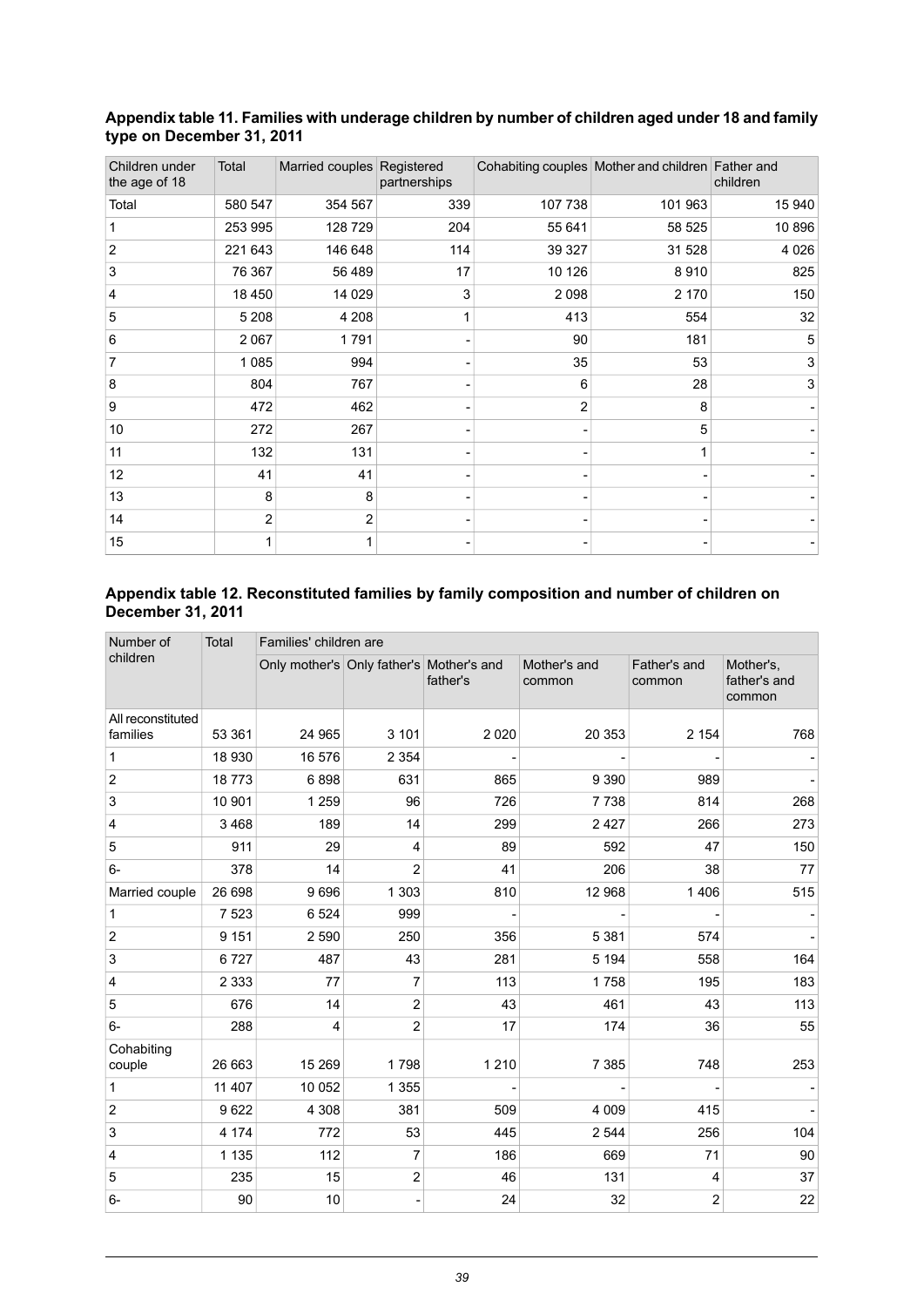| Families with            | Total   | Family type         |         |                                               |                        |                         |                         |  |  |  |
|--------------------------|---------|---------------------|---------|-----------------------------------------------|------------------------|-------------------------|-------------------------|--|--|--|
| children<br>belonging to |         | Two-parent families |         |                                               | Single-parent families |                         |                         |  |  |  |
| the age group            |         | Total               |         | Marriage <sup>1)</sup> Consensual union Total |                        | Mother with<br>children | Father with<br>children |  |  |  |
| $0 - 2$                  | 159 696 | 143 410             | 99 676  | 43 734                                        | 16 28 6                | 15731                   | 555                     |  |  |  |
| $0 - 3$                  | 196 578 | 174 107             | 122 869 | 51 238                                        | 22 4 7 1               | 21 511                  | 960                     |  |  |  |
| $0-6$                    | 287 494 | 246 564             | 179 013 | 67 551                                        | 40 930                 | 38 135                  | 2795                    |  |  |  |
| $0 - 16$                 | 552 661 | 443 217             | 338 442 | 104 775                                       | 109 444                | 95 354                  | 14 090                  |  |  |  |
| $0 - 17$                 | 580 547 | 462 644             | 354 906 | 107 738                                       | 117 903                | 101 963                 | 15 940                  |  |  |  |
| $0 - 24$                 | 670 005 | 525 111             | 409 271 | 115 840                                       | 144 894                | 121 721                 | 23 173                  |  |  |  |
| $0 - 29$                 | 689 654 | 538 524             | 421 522 | 117 002                                       | 151 130                | 126 035                 | 25 0 95                 |  |  |  |
| $0 - 79$                 | 740 392 | 560 662             | 442 608 | 118 054                                       | 179 730                | 149 196                 | 30 534                  |  |  |  |
| $3-4$                    | 113 534 | 98 056              | 76 307  | 21749                                         | 15478                  | 14 4 43                 | 1 0 3 5                 |  |  |  |
| $3-6$                    | 193 344 | 163 779             | 127 646 | 36 133                                        | 29 5 65                | 27 175                  | 2 3 9 0                 |  |  |  |
| $5-6$                    | 112 210 | 94 731              | 75 963  | 18768                                         | 17479                  | 15891                   | 1588                    |  |  |  |
| $5 - 14$                 | 365 532 | 290 506             | 232 767 | 57 739                                        | 75 0 26                | 65 290                  | 9736                    |  |  |  |
| $7 - 8$                  | 109 881 | 91 308              | 74 488  | 16820                                         | 18 573                 | 16 563                  | 2010                    |  |  |  |
| $7 - 10$                 | 187 680 | 153 143             | 124 244 | 28 899                                        | 34 537                 | 30 555                  | 3 9 8 2                 |  |  |  |
| $7 - 12$                 | 251 940 | 202 182             | 163 756 | 38 4 26                                       | 49 758                 | 43 522                  | 6 2 3 6                 |  |  |  |
| $7 - 15$                 | 340 614 | 267 088             | 216 695 | 50 393                                        | 73 526                 | 63 164                  | 10 362                  |  |  |  |
| $7 - 17$                 | 399 772 | 308 749             | 251 470 | 57 279                                        | 91 0 23                | 77 012                  | 14 011                  |  |  |  |
| $9 - 12$                 | 187 645 | 150 181             | 123 116 | 27 065                                        | 37 4 64                | 32 606                  | 4858                    |  |  |  |
| $13 - 15$                | 156 964 | 121 830             | 101 921 | 19 909                                        | 35 134                 | 29 7 23                 | 5411                    |  |  |  |
| 16-17                    | 117 502 | 89 214              | 75 963  | 13 251                                        | 28 28 8                | 23 2 25                 | 5 0 6 3                 |  |  |  |
| 18-20                    | 116 632 | 88 544              | 76 949  | 11 595                                        | 28 088                 | 22 069                  | 6019                    |  |  |  |
| 18-24                    | 156 756 | 117 346             | 102 481 | 14 865                                        | 39 4 10                | 30 264                  | 9 1 4 6                 |  |  |  |
| 18-29                    | 177883  | 131 907             | 115 736 | 16 171                                        | 45 976                 | 34 857                  | 11 119                  |  |  |  |
| $21 - 24$                | 52 905  | 39 268              | 35 120  | 4 1 4 8                                       | 13 637                 | 9954                    | 3683                    |  |  |  |
| 25-29                    | 26 218  | 18 618              | 17 075  | 1543                                          | 7 600                  | 5 3 4 4                 | 2 2 5 6                 |  |  |  |
| 30-34                    | 12760   | 8477                | 7 9 0 6 | 571                                           | 4 2 8 3                | 3 0 2 6                 | 1 2 5 7                 |  |  |  |
| 35-39                    | 8816    | 5 3 2 6             | 5 0 5 8 | 268                                           | 3 4 9 0                | 2633                    | 857                     |  |  |  |
| 40-49                    | 17 470  | 7715                | 7 4 4 9 | 266                                           | 9755                   | 7853                    | 1902                    |  |  |  |
| $50-$                    | 15 4 89 | 2 9 9 5             | 2899    | 96                                            | 12 4 9 4               | 10761                   | 1733                    |  |  |  |

#### <span id="page-39-0"></span>**Appendix table 13. Families by age group of children and type of family on December 31, 2011**

1) Incl. registered partnerships.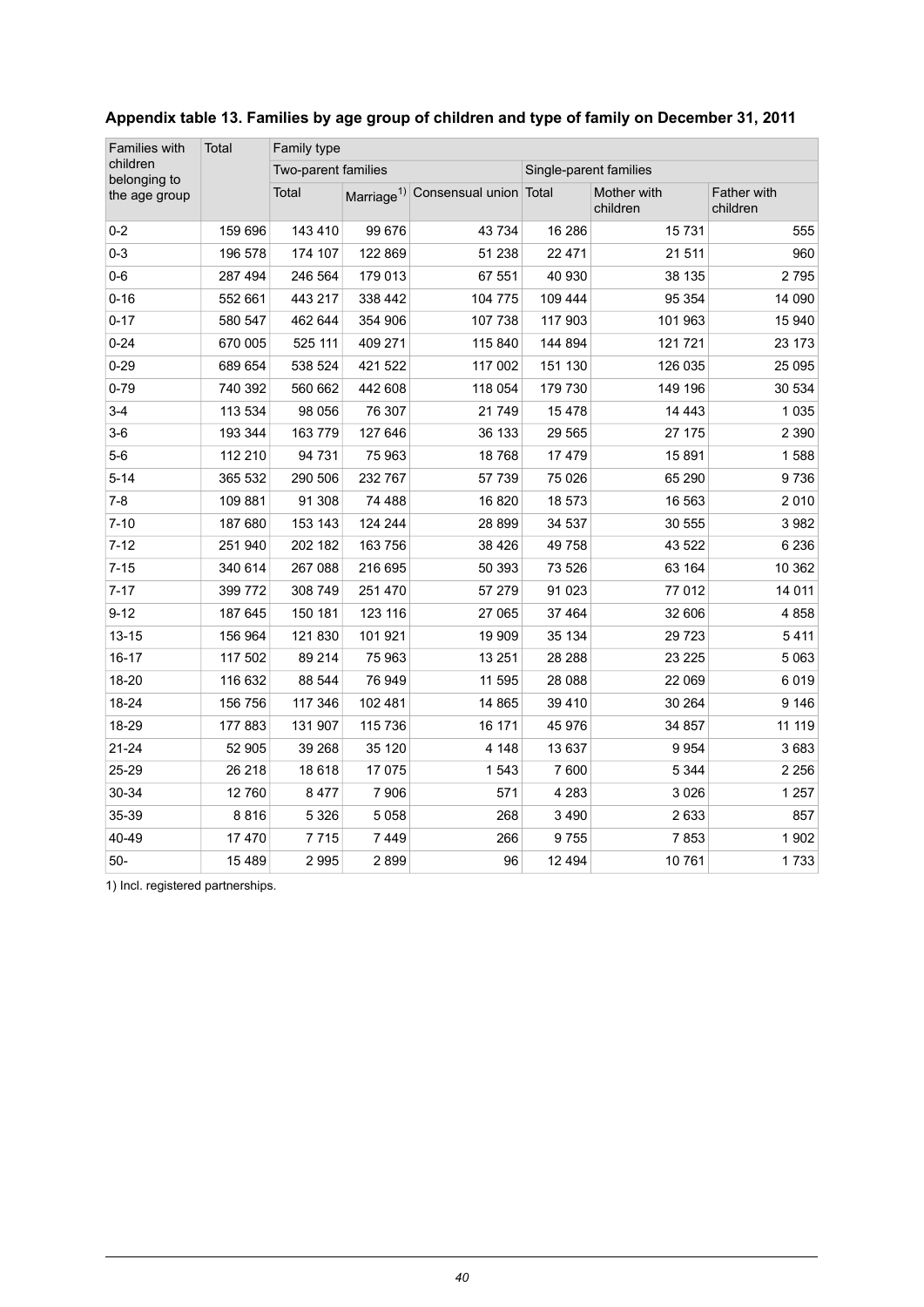#### <span id="page-40-0"></span>**Appendix table 14. Children aged 0–24 by type of family, adopted children in families by age on December 31, 2011**

| Age            | Children of  | Married                 | Registered                                         | Cohabiting             | Child of         | Child of                   |          | Adopted Reconstituted family <sup>1)</sup> |                  |                 |
|----------------|--------------|-------------------------|----------------------------------------------------|------------------------|------------------|----------------------------|----------|--------------------------------------------|------------------|-----------------|
|                | all families | couple with<br>children | partnership couple with single<br>with<br>children | children <sup>2)</sup> | parent<br>mother | single<br>parent<br>father | children | Mother's<br>barn                           | Father's<br>barn | Common<br>child |
| 0              | 59 687       | 36 039                  | 83                                                 | 18760                  | 4736             | 69                         | 19       | 607                                        | 3                | 4572            |
| $\mathbf{1}$   | 61 058       | 38 892                  | 63                                                 | 16 139                 | 5790             | 174                        | 96       | 377                                        | 13               | 4 4 2 1         |
| $\overline{c}$ | 60 609       | 39 949                  | 47                                                 | 13710                  | 6561             | 342                        | 131      | 659                                        | 23               | 3 9 6 7         |
| 3              | 59 893       | 40 191                  | 42                                                 | 11 853                 | 7 3 4 6          | 461                        | 195      | 1 1 9 3                                    | 82               | 3612            |
| $\overline{4}$ | 59 196       | 40 075                  | 38                                                 | 10 705                 | 7760             | 618                        | 177      | 1682                                       | 163              | 3 1 8 2         |
| 5              | 59 516       | 40 298                  | 31                                                 | 10 127                 | 8 2 7 6          | 784                        | 232      | 2 2 8 7                                    | 240              | 2825            |
| 6              | 58 203       | 39 538                  | 27                                                 | 9432                   | 8 3 2 3          | 883                        | 276      | 2951                                       | 327              | 2442            |
| $\overline{7}$ | 58 333       | 39 556                  | 23                                                 | 9 10 6                 | 8 6 3 4          | 1014                       | 360      | 3477                                       | 460              | 2 1 5 2         |
| 8              | 57 171       | 38 896                  | 29                                                 | 8413                   | 8767             | 1 0 6 6                    | 361      | 3890                                       | 511              | 1756            |
| 9              | 56 154       | 37 825                  | 15                                                 | 8 1 7 9                | 8963             | 1 172                      | 401      | 4 3 1 6                                    | 580              | 1461            |
| 10             | 56 557       | 37872                   | 14                                                 | 7943                   | 9 3 9 5          | 1 3 3 3                    | 344      | 4686                                       | 671              | 1 0 9 3         |
| 11             | 57 149       | 38 018                  | 14                                                 | 7772                   | 9846             | 1499                       | 318      | 4933                                       | 780              | 705             |
| 12             | 57 792       | 38 165                  | 18                                                 | 7922                   | 10 048           | 1639                       | 311      | 5430                                       | 861              | 473             |
| 13             | 57 132       | 37 795                  | $\overline{7}$                                     | 7 4 0 2                | 10 184           | 1 7 4 4                    | 249      | 5 5 3 7                                    | 938              | 265             |
| 14             | 59 236       | 38 9 26                 | 10                                                 | 7 3 3 9                | 11 0 28          | 1933                       | 255      | 5945                                       | 1 0 38           | 137             |
| 15             | 60 602       | 39 363                  | 14                                                 | 7 3 1 3                | 11 644           | 2 2 6 8                    | 254      | 6 104                                      | 1 1 4 0          | 52              |
| 16             | 61 990       | 40 049                  | 14                                                 | 7 2 3 6                | 12 139           | 2 5 5 2                    | 213      | 6 2 4 0                                    | 1 2 4 9          | 29              |
| 17             | 61 432       | 39 949                  | 11                                                 | 6630                   | 12 135           | 2707                       | 200      | 6 109                                      | 1 3 9 4          | 25              |
| 18             | 54 376       | 36 016                  | 6                                                  | 5469                   | 10 339           | 2 5 4 6                    | 184      | 1861                                       | 468              | 18              |
| 19             | 42 794       | 28 556                  | $\overline{2}$                                     | 4 2 1 2                | 7884             | 2 140                      | 152      | 1 2 2 0                                    | 335              | 13              |
| 20             | 29 549       | 19720                   | 3                                                  | 2707                   | 5 3 9 9          | 1720                       | 137      |                                            |                  |                 |
| 21             | 20 579       | 13 652                  | 1                                                  | 1778                   | 3843             | 1 3 0 5                    | 92       |                                            |                  |                 |
| 22             | 14 688       | 9861                    | $\mathsf 3$                                        | 1 1 5 2                | 2 7 1 1          | 961                        | 78       |                                            |                  |                 |
| 23             | 11 801       | 7985                    |                                                    | 789                    | 2 1 6 8          | 859                        | 67       |                                            |                  |                 |
| 24             | 9 1 2 5      | 6 0 8 1                 | 1                                                  | 633                    | 1697             | 713                        | 40       |                                            |                  |                 |
| $0 - 6$        | 418 162      | 274 982                 | 331                                                | 90 726                 | 48792            | 3 3 3 1                    | 1 1 2 6  | 9756                                       | 851              | 25 0 21         |
| $0 - 17$       | 1 061 710    | 701 396                 | 500                                                | 175 981                | 161 575          | 22 258                     | 4 3 9 2  | 66 423                                     | 10 473           | 33 169          |
| $0 - 24$       | 1 244 622    | 823 267                 | 516                                                | 192 721                | 195 616          | 32 502                     | 5 1 4 2  |                                            |                  |                 |

1) Reconstituted family = A family with children where not all the children under the age of 18 are the spouses' common children.

2) Includes also children who are born to a cohabiting couple at the end of the year and the father has not yet acknowledged the child.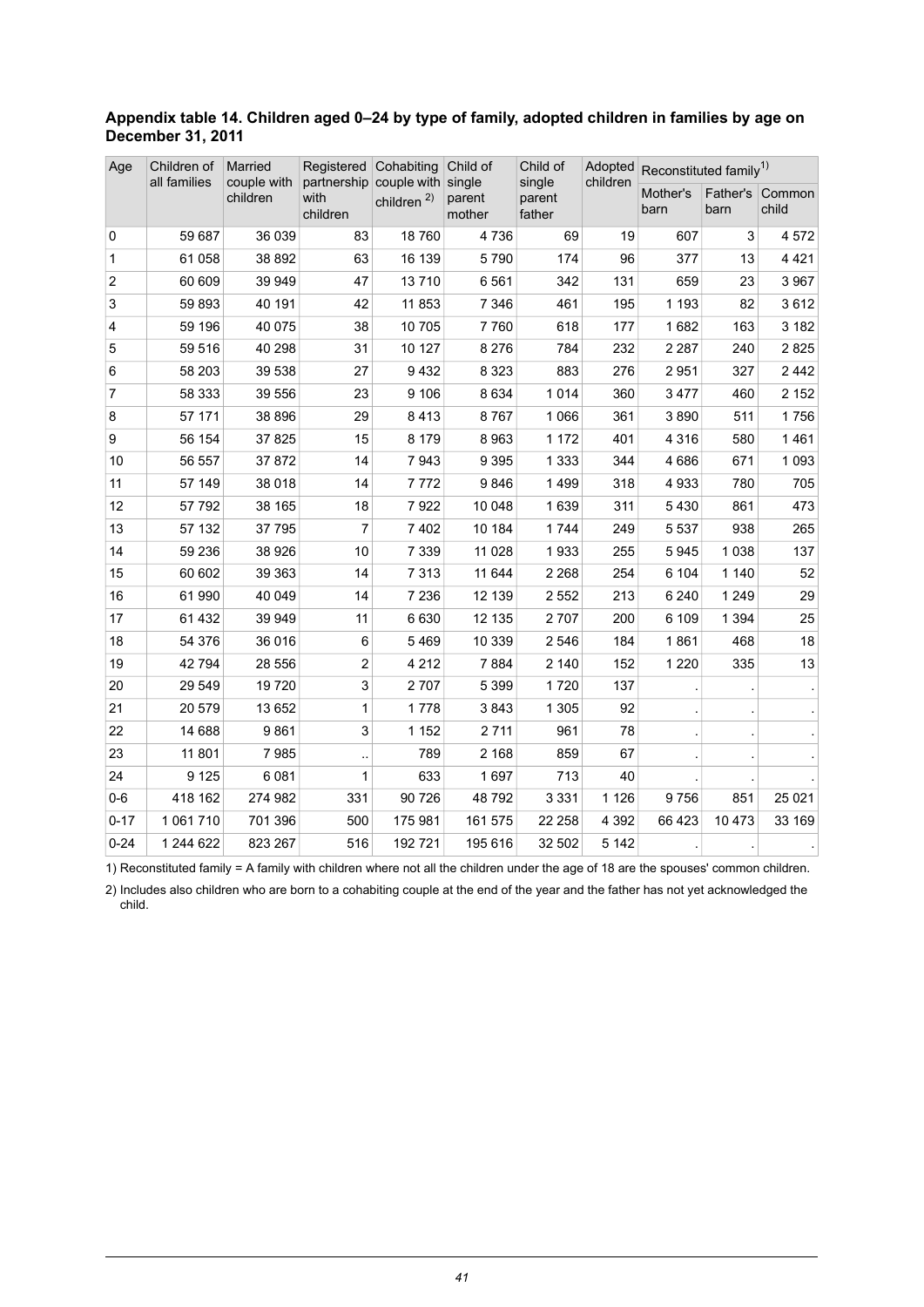#### <span id="page-41-0"></span>Appendix table 15. Children by age and number of children in the family living at home aged 17 or **under on December 31, 2011**

| Age      | Number of children aged 17 or under in family |              |                         |         |                |         |
|----------|-----------------------------------------------|--------------|-------------------------|---------|----------------|---------|
|          | Total                                         | $\mathbf{1}$ | $\overline{2}$          | 3       | $\overline{4}$ | 5 -     |
| $0 - 17$ | 1 061 710                                     |              | 253 995 443 286 229 101 |         | 73 800         | 61 528  |
| 0        | 59 687                                        | 24 440       | 20 5 29                 | 9032    | 3077           | 2 609   |
| 1        | 61 058                                        | 23 377       | 22 3 25                 | 9482    | 3 0 5 0        | 2824    |
| 2        | 60 609                                        | 16 182       | 26 984                  | 10752   | 3651           | 3 0 4 0 |
| 3        | 59 893                                        | 11 602       | 28 911                  | 12 092  | 3954           | 3 3 3 4 |
| 4        | 59 196                                        | 9 2 1 5      | 28 661                  | 13 4 04 | 4 2 9 8        | 3618    |
| 5        | 59 516                                        | 8652         | 27 710                  | 14 625  | 4725           | 3804    |
| 6        | 58 203                                        | 7917         | 26 193                  | 15 239  | 4 8 24         | 4 0 3 0 |
| 7        | 58 333                                        | 7657         | 25 609                  | 15 960  | 4914           | 4 193   |
| 8        | 57 171                                        | 7521         | 24 624                  | 15 882  | 4945           | 4 199   |
| 9        | 56 154                                        | 7 6 6 4      | 24 048                  | 15 248  | 5064           | 4 130   |
| 10       | 56 557                                        | 8 3 6 1      | 23 9 27                 | 15 344  | 4841           | 4 084   |
| 11       | 57 149                                        | 9 2 2 6      | 24 511                  | 14 616  | 4826           | 3970    |
| 12       | 57 792                                        | 10 658       | 25 118                  | 13782   | 4477           | 3757    |
| 13       | 57 132                                        | 12 345       | 24 269                  | 12 887  | 4 2 1 2        | 3419    |
| 14       | 59 236                                        | 15 339       | 24 691                  | 12 119  | 3894           | 3 1 9 3 |
| 15       | 60 602                                        | 20 321       | 23 008                  | 10 940  | 3503           | 2830    |
| 16       | 61 990                                        | 26 256       | 21 342                  | 9 1 2 4 | 2862           | 2 4 0 6 |
| 17       | 61 432                                        | 27 262       | 20 8 26                 | 8573    | 2683           | 2088    |
|          | Relative proportion, %                        |              |                         |         |                |         |
| $0 - 17$ | 100.0                                         | 23.9         | 41.8                    | 21.6    | 7.0            | 5.8     |
| 0        | 100.0                                         | 40.9         | 34.4                    | 15.1    | 5.2            | 4.4     |
| 1        | 100.0                                         | 38.3         | 36.6                    | 15.5    | 5.0            | 4.6     |
| 2        | 100.0                                         | 26.7         | 44.5                    | 17.7    | 6.0            | 5.0     |
| 3        | 100.0                                         | 19.4         | 48.3                    | 20.2    | 6.6            | 5.6     |
| 4        | 100.0                                         | 15.6         | 48.4                    | 22.6    | 7.3            | 6.1     |
| 5        | 100.0                                         | 14.5         | 46.6                    | 24.6    | 7.9            | 6.4     |
| 6        | 100.0                                         | 13.6         | 45.0                    | 26.2    | 8.3            | 6.9     |
| 7        | 100.0                                         | 13.1         | 43.9                    | 27.4    | 8.4            | 7.2     |
| 8        | 100.0                                         | 13.2         | 43.1                    | 27.8    | 8.6            | 7.3     |
| 9        | 100.0                                         | 13.6         | 42.8                    | 27.2    | 9.0            | 7.4     |
| 10       | 100.0                                         | 14.8         | 42.3                    | 27.1    | 8.6            | 7.2     |
| 11       | 100.0                                         | 16.1         | 42.9                    | 25.6    | 8.4            | 6.9     |
| 12       | 100.0                                         | 18.4         | 43.5                    | 23.8    | 7.7            | 6.5     |
| 13       | 100.0                                         | 21.6         | 42.5                    | 22.6    | 7.4            | 6.0     |
| 14       | 100.0                                         | 25.9         | 41.7                    | 20.5    | 6.6            | 5.4     |
| 15       | 100.0                                         | 33.5         | 38.0                    | 18.1    | 5.8            | 4.7     |
| 16       | 100.0                                         | 42.4         | 34.4                    | 14.7    | 4.6            | 3.9     |
| 17       | 100.0                                         | 44.4         | 33.9                    | 14.0    | 4.4            | 3.4     |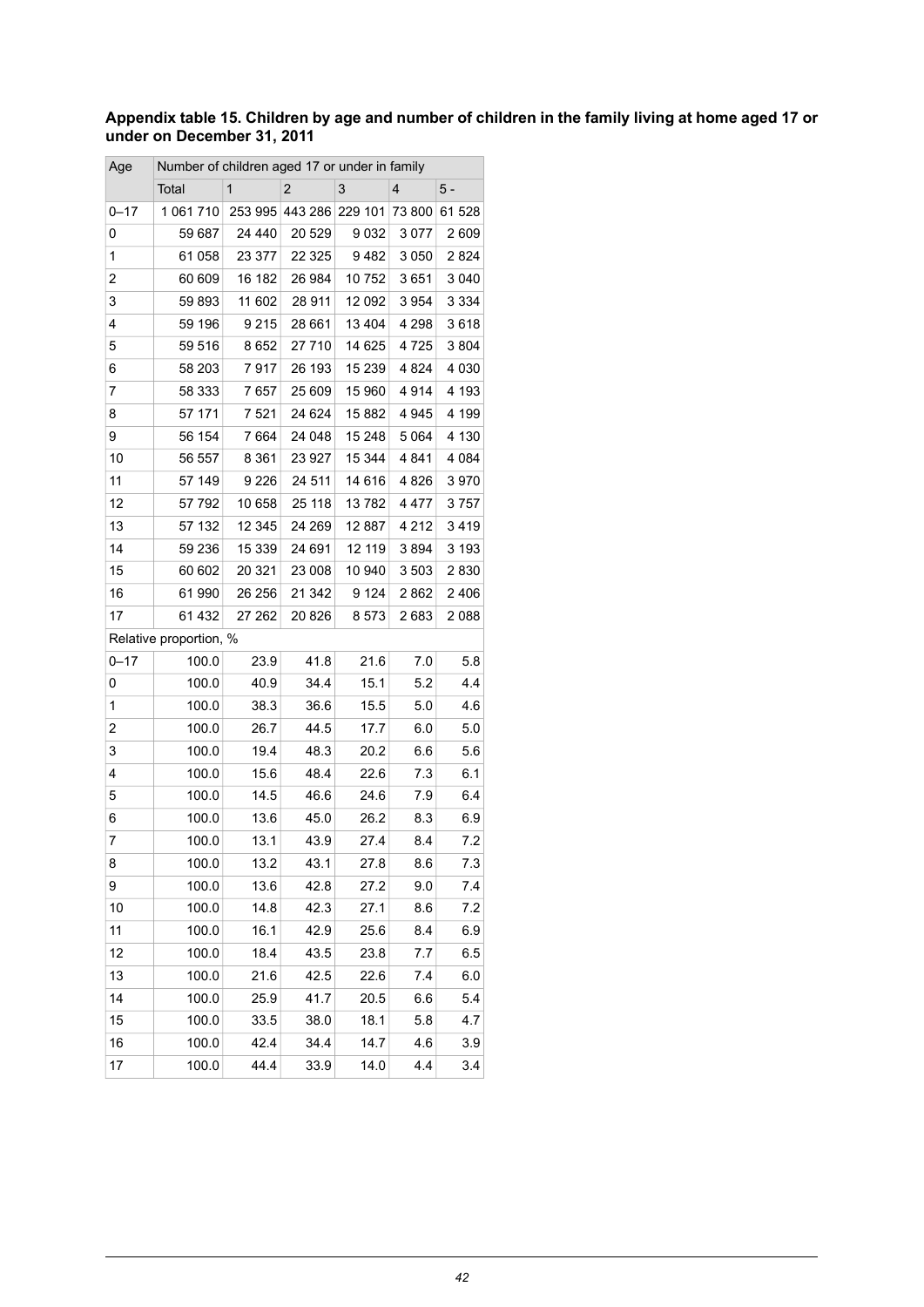| Age of man                 | Type of family |                                                  |                |                                          |                                       |                        |                           |
|----------------------------|----------------|--------------------------------------------------|----------------|------------------------------------------|---------------------------------------|------------------------|---------------------------|
|                            | Total          | Married couple<br>without children with children | Married couple | Cohabiting<br>couple without<br>children | Cohabiting<br>couple with<br>children | Father and<br>children | Registered<br>partnership |
| Age groups total 1 311 112 |                | 518 550                                          | 442 257        | 200 171                                  | 118 054                               | 30 534                 | 1546                      |
| $-19$                      | 3489           | 106                                              | 41             | 3 0 9 2                                  | 248                                   | $\overline{2}$         |                           |
| $20 - 24$                  | 43 900         | 2833                                             | 2867           | 33 4 24                                  | 4 6 5 6                               | 100                    | 20                        |
| $25 - 29$                  | 88 587         | 10 845                                           | 19713          | 42 084                                   | 15 367                                | 494                    | 84                        |
| $30 - 34$                  | 112 525        | 13 210                                           | 51 473         | 25 632                                   | 20 935                                | 1 1 1 2                | 163                       |
| $35 - 39$                  | 115 739        | 9751                                             | 70 090         | 13 0 31                                  | 20 455                                | 2 177                  | 235                       |
| $40 - 44$                  | 121 043        | 9809                                             | 77 386         | 9829                                     | 19 698                                | 4 0 7 9                | 242                       |
| $45 - 49$                  | 132 938        | 16 948                                           | 80 842         | 11 4 36                                  | 17 4 64                               | 5954                   | 294                       |
| $50 - 54$                  | 129 090        | 37 371                                           | 62 094         | 13 4 8 4                                 | 10 470                                | 5457                   | 214                       |
| $55 - 59$                  | 132 598        | 71 0 24                                          | 36 999         | 15 3 65                                  | 5407                                  | 3674                   | 129                       |
| $60 - 64$                  | 139833         | 100 487                                          | 19 9 34        | 14 652                                   | 2 2 4 8                               | 2419                   | 93                        |
| $65 - 69$                  | 105 562        | 85 776                                           | 9 1 1 7        | 8568                                     | 729                                   | 1 3 3 2                | 40                        |
| $70 - 74$                  | 80 4 62        | 69 116                                           | 5 0 7 1        | 5 1 2 2                                  | 229                                   | 902                    | 22                        |
| $75 - 79$                  | 54 541         | 47 505                                           | 3 4 2 9        | 2629                                     | 87                                    | 883                    | 8                         |
| $80 - 84$                  | 34 7 37        | 30 30 2                                          | 2 1 9 8        | 1 2 5 9                                  | 42                                    | 935                    | 1                         |
| $85 -$                     | 16 068         | 13 4 67                                          | 1 0 0 3        | 564                                      | 19                                    | 1014                   | 1                         |
| Relative proportion, %     |                |                                                  |                |                                          |                                       |                        |                           |
| Total                      | 100.0          | 39.6                                             | 33.7           | 15.3                                     | 9.0                                   | 2.3                    | 0.1                       |
| $-19$                      | 100.0          | 3.0                                              | 1.2            | 88.6                                     | 7.1                                   | 0.1                    | 0.0                       |
| $20 - 24$                  | 100.0          | 6.5                                              | 6.5            | 76.1                                     | 10.6                                  | 0.2                    | 0.0                       |
| $25 - 29$                  | 100.0          | 12.2                                             | 22.3           | 47.5                                     | 17.3                                  | 0.6                    | 0.1                       |
| $30 - 34$                  | 100.0          | 11.7                                             | 45.7           | 22.8                                     | 18.6                                  | 1.0                    | 0.1                       |
| $35 - 39$                  | 100.0          | 8.4                                              | 60.6           | 11.3                                     | 17.7                                  | 1.9                    | 0.2                       |
| $40 - 44$                  | 100.0          | 8.1                                              | 63.9           | 8.1                                      | 16.3                                  | 3.4                    | 0.2                       |
| $45 - 49$                  | 100.0          | 12.7                                             | 60.8           | 8.6                                      | 13.1                                  | 4.5                    | 0.2                       |
| $50 - 54$                  | 100.0          | 28.9                                             | 48.1           | 10.4                                     | 8.1                                   | 4.2                    | 0.2                       |
| $55 - 59$                  | 100.0          | 53.6                                             | 27.9           | 11.6                                     | 4.1                                   | 2.8                    | 0.1                       |
| $60 - 64$                  | 100.0          | 71.9                                             | 14.3           | 10.5                                     | 1.6                                   | 1.7                    | 0.1                       |
| $65 - 69$                  | 100.0          | 81.3                                             | 8.6            | 8.1                                      | 0.7                                   | 1.3                    | 0.0                       |
| $70 - 74$                  | 100.0          | 85.9                                             | 6.3            | 6.4                                      | 0.3                                   | 1.1                    | 0.0                       |
| 75 - 79                    | 100.0          | 87.1                                             | 6.3            | 4.8                                      | 0.2                                   | 1.6                    | 0.0                       |
| $80 - 84$                  | 100.0          | 87.2                                             | 6.3            | 3.6                                      | 0.1                                   | 2.7                    | 0.0                       |
| $85 -$                     | 100.0          | 83.8                                             | 6.2            | 3.5                                      | 0.1                                   | 6.3                    | 0.0                       |

### <span id="page-42-0"></span>**Appendix table 16. Men with a family by age and type of family on December 31, 2011**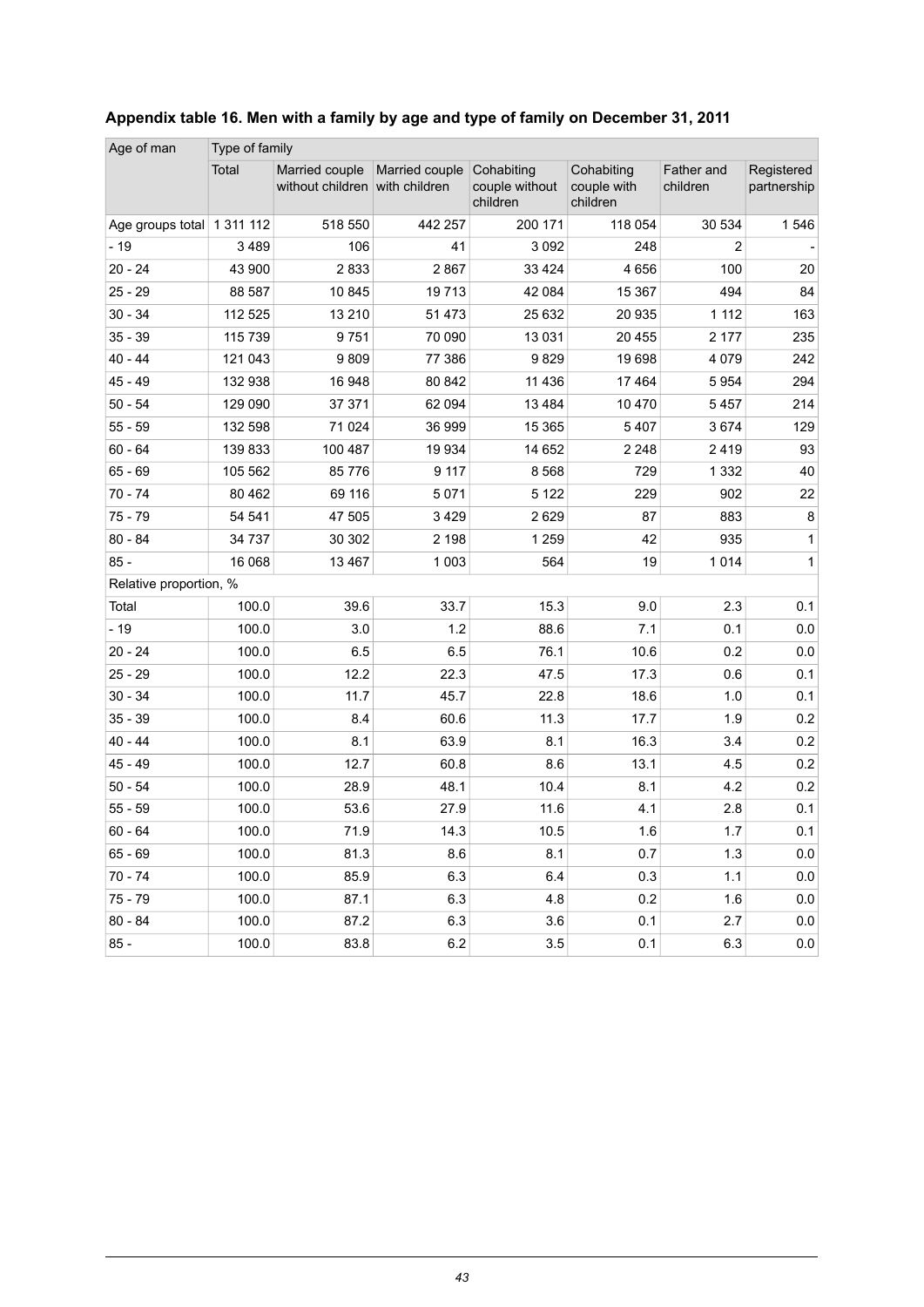| Age of woman           | Type of family       |                                                 |                         |                                                      |                        |                        |                            |
|------------------------|----------------------|-------------------------------------------------|-------------------------|------------------------------------------------------|------------------------|------------------------|----------------------------|
|                        | Family type<br>total | Married couple   Married<br>without<br>children | couple with<br>children | Cohabiting<br>couple without couple with<br>children | Cohabiting<br>children | Mother and<br>children | Registered<br>partnesrship |
| Age groups total       | 1 430 298            | 518 550                                         | 442 257                 | 200 171                                              | 118 054                | 149 196                | 2070                       |
| $-19$                  | 9 2 5 5              | 394                                             | 156                     | 7615                                                 | 610                    | 472                    | 8                          |
| $20 - 24$              | 70 232               | 5 1 4 4                                         | 6 300                   | 45 4 96                                              | 8 3 4 8                | 4879                   | 65                         |
| $25 - 29$              | 114 470              | 14 361                                          | 30 962                  | 39 844                                               | 18 863                 | 10 201                 | 239                        |
| $30 - 34$              | 132 880              | 12 850                                          | 64 937                  | 18760                                                | 22 038                 | 13 930                 | 365                        |
| $35 - 39$              | 133 067              | 8 3 6 4                                         | 76 561                  | 9 1 4 5                                              | 20 814                 | 17827                  | 356                        |
| $40 - 44$              | 142 563              | 9 9 6 0                                         | 80 582                  | 8 2 1 9                                              | 19 336                 | 24 130                 | 336                        |
| $45 - 49$              | 153 136              | 21843                                           | 77879                   | 11 564                                               | 15 4 58                | 26 086                 | 306                        |
| $50 - 54$              | 142 921              | 50 892                                          | 52 166                  | 14 2 25                                              | 7922                   | 17 563                 | 153                        |
| $55 - 59$              | 138 217              | 83 735                                          | 26 176                  | 16 041                                               | 3 2 2 4                | 8921                   | 120                        |
| $60 - 64$              | 135 156              | 103 083                                         | 12 499                  | 13 611                                               | 938                    | 4 9 6 9                | 56                         |
| $65 - 69$              | 97 783               | 80 875                                          | 5839                    | 7498                                                 | 281                    | 3 2 4 9                | 41                         |
| $70 - 74$              | 73 001               | 61 230                                          | 3857                    | 4 4 6 2                                              | 105                    | 3 3 3 0                | 17                         |
| $75 - 79$              | 46 545               | 37 583                                          | 2 5 4 9                 | 2 2 1 8                                              | 74                     | 4 1 1 6                | $\overline{5}$             |
| $80 - 84$              | 28 073               | 21 114                                          | 1 3 5 4                 | 951                                                  | 30                     | 4 6 22                 | $\boldsymbol{2}$           |
| $85 -$                 | 12 999               | 7 1 2 2                                         | 440                     | 522                                                  | 13                     | 4 9 0 1                | 1                          |
| Relative proportion, % |                      |                                                 |                         |                                                      |                        |                        |                            |
| Age groups total       | 100.0                | 36.3                                            | 30.9                    | 14.0                                                 | 8.3                    | 10.4                   | 0.1                        |
| $-19$                  | 100.0                | 4.3                                             | 1.7                     | 82.3                                                 | 6.6                    | 5.1                    | 0.1                        |
| $20 - 24$              | 100.0                | 7.3                                             | 9.0                     | 64.8                                                 | 11.9                   | 6.9                    | 0.1                        |
| $25 - 29$              | 100.0                | 12.5                                            | 27.0                    | 34.8                                                 | 16.5                   | 8.9                    | 0.2                        |
| $30 - 34$              | 100.0                | 9.7                                             | 48.9                    | 14.1                                                 | 16.6                   | 10.5                   | 0.3                        |
| $35 - 39$              | 100.0                | 6.3                                             | 57.5                    | 6.9                                                  | 15.6                   | 13.4                   | 0.3                        |
| $40 - 44$              | 100.0                | 7.0                                             | 56.5                    | 5.8                                                  | 13.6                   | 16.9                   | 0.2                        |
| $45 - 49$              | 100.0                | 14.3                                            | 50.9                    | 7.6                                                  | 10.1                   | 17.0                   | 0.2                        |
| $50 - 54$              | 100.0                | 35.6                                            | 36.5                    | 10.0                                                 | 5.5                    | 12.3                   | 0.1                        |
| $55 - 59$              | 100.0                | 60.6                                            | 18.9                    | 11.6                                                 | 2.3                    | 6.5                    | 0.1                        |
| $60 - 64$              | 100.0                | 76.3                                            | 9.2                     | 10.1                                                 | 0.7                    | 3.7                    | $0.0\,$                    |
| $65 - 69$              | 100.0                | 82.7                                            | 6.0                     | 7.7                                                  | 0.3                    | 3.3                    | 0.0                        |
| $70 - 74$              | 100.0                | 83.9                                            | 5.3                     | 6.1                                                  | 0.1                    | 4.6                    | 0.0                        |
| $75 - 79$              | 100.0                | 80.7                                            | 5.5                     | 4.8                                                  | 0.2                    | 8.8                    | $0.0\,$                    |
| 80 - 84                | 100.0                | 75.2                                            | 4.8                     | 3.4                                                  | 0.1                    | 16.5                   | 0.0                        |
| $85 -$                 | 100.0                | 54.8                                            | 3.4                     | 4.0                                                  | 0.1                    | 37.7                   | 0.0                        |

#### <span id="page-43-0"></span>**Appendix table 17. Women with a family by age and type of familly on December 31, 2011**

#### <span id="page-43-1"></span>**Appendix table 18. Grandparents of underage children (0-17) by age 2011**

| Age   | Total     | Men     | Women   |         | Grandfathers Grandmothers Grandfathers Grandmothers | $\%$ | $\%$ |
|-------|-----------|---------|---------|---------|-----------------------------------------------------|------|------|
| Total | 3 506 200 | 683 334 | 822 866 | 468 485 | 597 260                                             | 27.8 | 32.8 |
| 30-39 | 661 164   | 339 765 | 321 399 | 114     | 554                                                 | 0.1  | 0.2  |
| 40    | 62 924    | 31933   | 30 991  | 124     | 445                                                 | 0.4  | 1.4  |
| 41    | 65 136    | 33 040  | 32 096  | 215     | 638                                                 | 0.7  | 2.0  |
| 42    | 66 477    | 33 891  | 32 586  | 340     | 997                                                 | 1.0  | 3.1  |
| 43    | 71 308    | 36 168  | 35 140  | 604     | 1440                                                | 1.7  | 4.1  |
| 44    | 73 315    | 37 189  | 36 126  | 836     | 1894                                                | 2.2  | 5.2  |
| 45    | 73 881    | 37 408  | 36 473  | 1 1 9 6 | 2605                                                | 3.2  | 7.1  |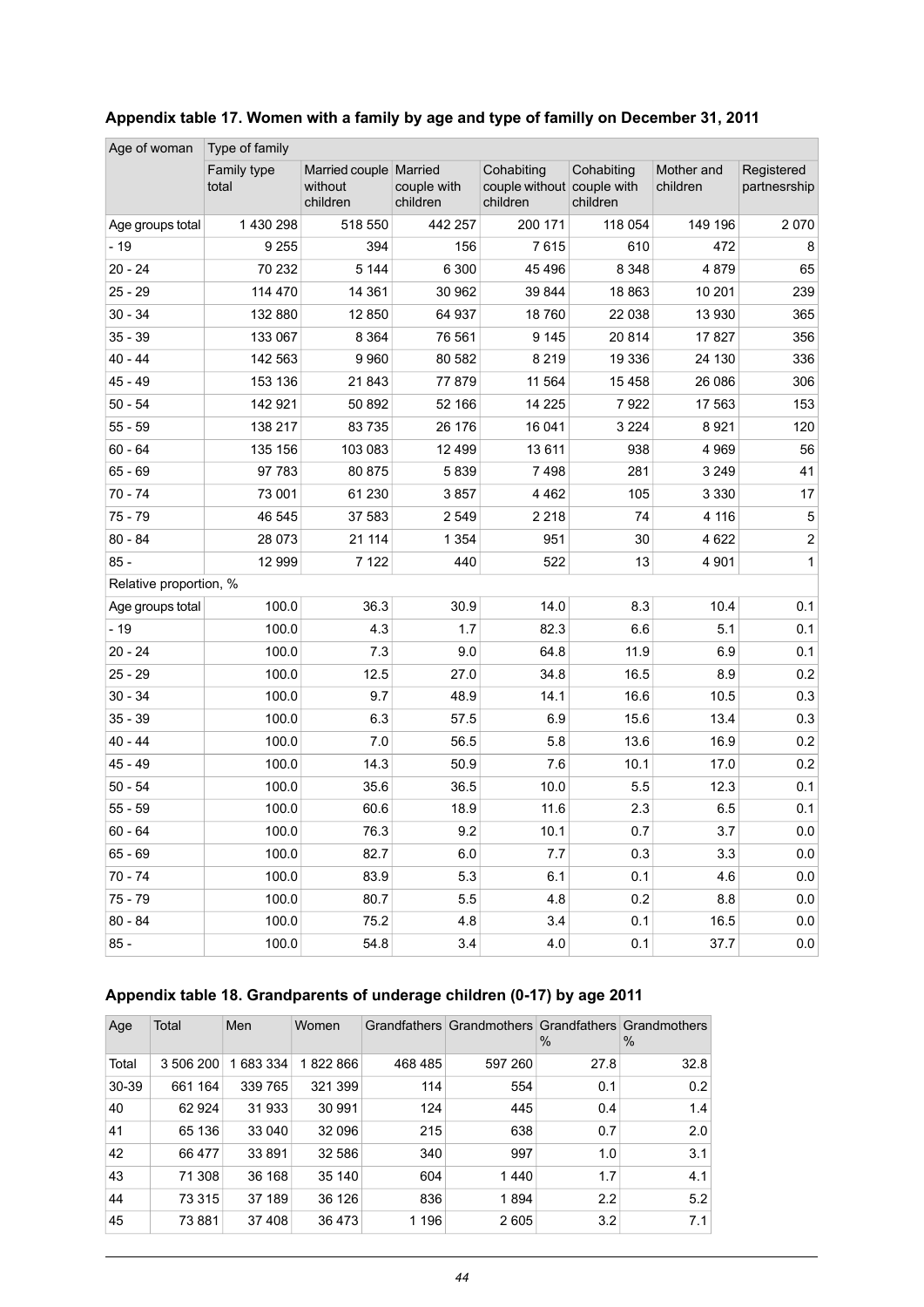| Age      | Total            | Men              | Women            |                  | Grandfathers Grandmothers Grandfathers Grandmothers | ℅            | ℅            |
|----------|------------------|------------------|------------------|------------------|-----------------------------------------------------|--------------|--------------|
| 46       | 74 139           | 37 485           | 36 654           | 1629             | 3 3 4 4                                             | 4.3          | 9.1          |
| 47       | 75 621           | 38 284           | 37 337           | 2 2 5 4          | 4 2 3 6                                             | 5.9          | 11.3         |
| 48       | 76 462           | 38 642           | 37 820           | 2948             | 5 2 8 8                                             | 7.6          | 14.0         |
| 49       | 75 488           | 38 154           | 37 334           | 3576             | 6440                                                | 9.4          | 17.2         |
| 50       | 75 089           | 37 687           | 37 402           | 4 5 3 6          | 7613                                                | 12.0         | 20.4         |
| 51       | 74 759           | 37 392           | 37 367           | 5 5 0 4          | 9 1 3 3                                             | 14.7         | 24.4         |
| 52       | 74 451           | 37 312           | 37 139           | 6420             | 10 568                                              | 17.2         | 28.5         |
| 53       | 72 080           | 35 934           | 36 146           | 7570             | 11 780                                              | 21.1         | 32.6         |
| 54       | 75 234           | 37 546           | 37 688           | 9 3 6 8          | 13850                                               | 25.0         | 36.7         |
| 55       | 77 229           | 38 5 26          | 38 703           | 11 324           | 15732                                               | 29.4         | 40.6         |
| 56       | 76 495           | 37 991           | 38 504           | 12733            | 17 318                                              | 33.5         | 45.0         |
| 57       | 76 507           | 37 4 35          | 39 072           | 13 944           | 18799                                               | 37.2         | 48.1         |
| 58       | 75 485           | 37 274           | 38 211           | 15 376           | 19621                                               | 41.3         | 51.3         |
| 59       | 78 093           | 38 653           | 39 440           | 17 507           | 21 661                                              | 45.3         | 54.9         |
| 60       | 75 273           | 37 150           | 38 123           | 18 291           | 22 166                                              | 49.2         | 58.1         |
| 61       | 77 995           | 38 4 33          | 39 562           | 20 043           | 24 051                                              | 52.2         | 60.8         |
| 62       | 80 076           | 39 407           | 40 669           | 21 902           | 25 653                                              | 55.6         | 63.1         |
| 63<br>64 | 81 308<br>80 571 | 39 753<br>39 208 | 41 555<br>41 363 | 23 016<br>23 539 | 26 867<br>27 389                                    | 57.9<br>60.0 | 64.7<br>66.2 |
| 65       | 78 237           | 37 853           | 40 384           | 23 551           | 27 130                                              | 62.2         | 67.2         |
| 66       | 69 332           | 33 556           | 35 7 7 6         | 21 634           | 24 4 7 3                                            | 64.5         | 68.4         |
| 67       | 55 283           | 26 322           | 28 961           | 17 100           | 19754                                               | 65.0         | 68.2         |
| 68       | 52 213           | 24 799           | 27 4 14          | 16 433           | 18759                                               | 66.3         | 68.4         |
| 69       | 41 591           | 19 4 84          | 22 107           | 13 006           | 15 109                                              | 66.8         | 68.3         |
| 70       | 59 859           | 27 903           | 31 956           | 18763            | 21 621                                              | 67.2         | 67.7         |
| 71       | 42 183           | 19 294           | 22 889           | 12 843           | 15 261                                              | 66.6         | 66.7         |
| 72       | 48 402           | 21 738           | 26 664           | 14 347           | 17404                                               | 66.0         | 65.3         |
| 73       | 46 153           | 20 872           | 25 281           | 13 655           | 16 016                                              | 65.4         | 63.4         |
| 74       | 42 654           | 18 800           | 23 854           | 12 056           | 14 480                                              | 64.1         | 60.7         |
| 75       | 39 619           | 17 258           | 22 361           | 10 784           | 13 072                                              | 62.5         | 58.5         |
| 76       | 38748            | 16 694           | 22 054           | 10 288           | 12 293                                              | 61.6         | 55.7         |
| 77       | 35 915           | 15 060           | 20 855           | 8992             | 11 161                                              | 59.7         | 53.5         |
| 78       | 32 895           | 13613            | 19 282           | 7987             | 9669                                                | 58.7         | 50.1         |
| 79       | 33 333           | 13 295           | 20 038           | 7 2 6 0          | 9485                                                | 54.6         | 47.3         |
| 80       | 32 556           | 12 958           | 19 598           | 6763             | 8710                                                | 52.2         | 44.4         |
| 81       | 31735            | 11 904           | 19831            | 5924             | 8 0 8 3                                             | 49.8         | 40.8         |
| 82       | 29 26 6          | 10 467           | 18799            | 4898             | 7 0 3 1                                             | 46.8         | 37.4         |
| 83       | 26 860           | 9484             | 17 376           | 4 0 5 6          | 5971                                                | 42.8         | 34.4         |
| 84       | 23 703           | 8 0 6 8          | 15 635           | 3 3 3 2          | 4835                                                | 41.3         | 30.9         |
| 85       | 21 3 22          | 6972             | 14 350           | 2680             | 4 0 1 4                                             | 38.4         | 28.0         |
| 86       | 19 29 2          | 5889             | 13 4 03          | 2 0 4 1          | 3 3 2 6                                             | 34.7         | 24.8         |
| 87       | 16 193           | 4 7 7 7          | 11 4 16          | 1529             | 2628                                                | 32.0         | 23.0         |
| 88       | 14 234           | 3793             | 10 441           | 1 1 4 6          | 2 1 5 6                                             | 30.2         | 20.6         |
| 89       | 11 457           | 2914             | 8 5 4 3          | 822              | 1530                                                | 28.2         | 17.9         |
| 90       | 9722             | 2 3 3 7          | 7 3 8 5          | 577              | 1 1 9 1                                             | 24.7         | 16.1         |
| $91 +$   | 26 883           | 5 5 7 0          | 21 313           | 1 1 5 8          | 2016                                                | 19.9         | 9.5          |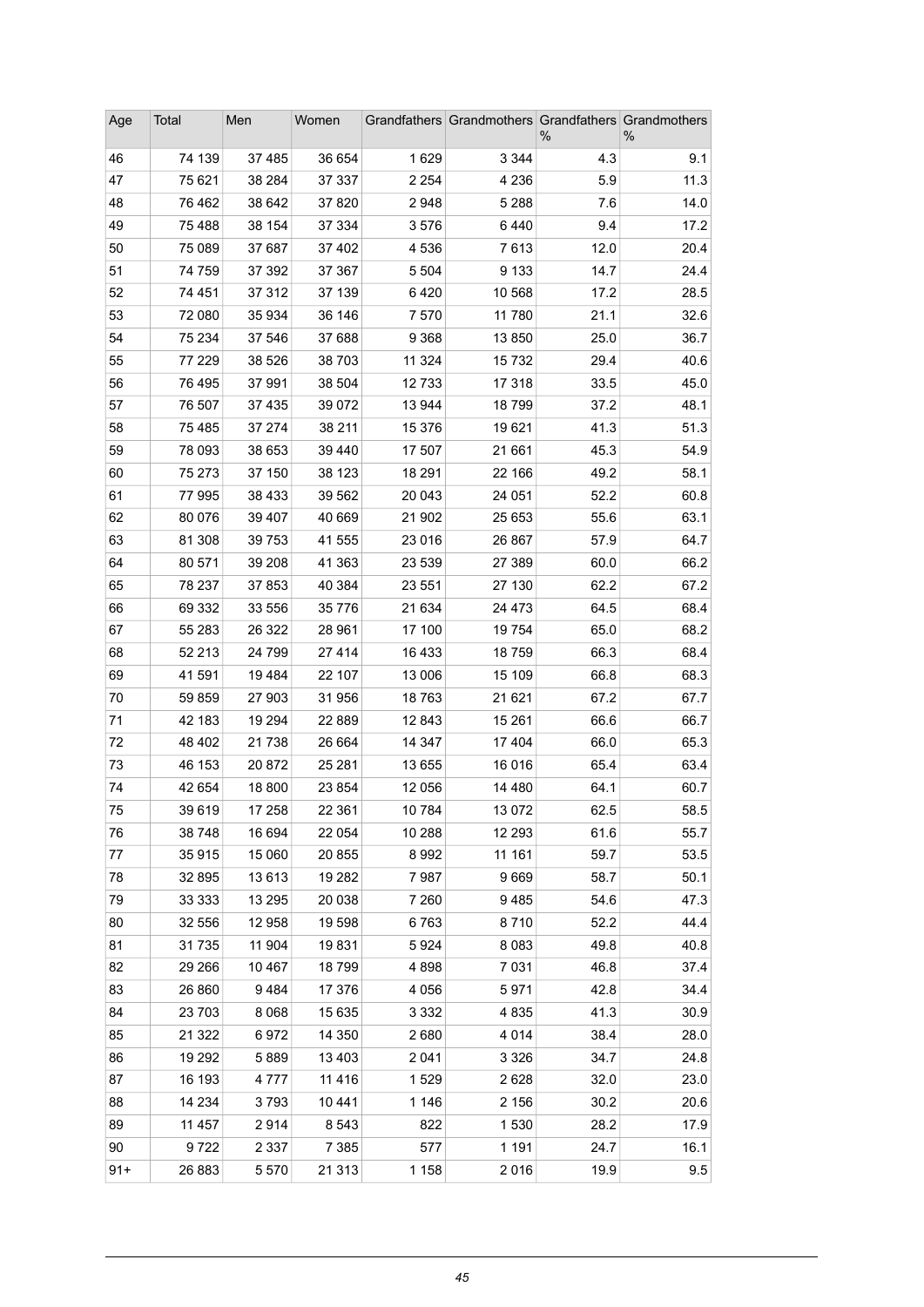## <span id="page-45-0"></span>*Quality description, families 2011*

## *1. Relevance of statistical information*

The basic data file derives from the population information system of the Central Population Register and covers the population permanently resident in Finland on 31 December 2011.

The Population Register Centre and local register offices maintain Finland's Population Information System. The last population registration was carried out in Finland on 1 January 1989. After that the Population Information System has been updated by notifications of changes. The data stored in the Population Information System are specified in the act on the Population Information System and on the certificate services of the Population Register Centre (21 August 2009/661). Notifications on population changes for the past year are expected by the last day of January. At the beginning of February the Population Register Centre supplies to Statistics Finland the population data for the turn of the year.

Statistics Finland's function is to compile statistics on conditions in society (Statistics Finland Act of 24 January 1992/48). These include also family statistics. Statistics Finland's Rules of Procedure define the Population Statistics unit as the producer of family statistics (Statistics Finland's Rules of Procedure, TK-00-444-12).

### *Concepts*

In the family statistics **children** comprise the following persons living with their parents:

- biological children;
- adopted children;
- biological children and adopted children of one of the spouses.

Foster children and children in the care of the family are not classified as children.

The definition of child has changed since 1990. A child is now defined as a person who lives with his or her parents irrespective of his or her marital status, unless the person has a spouse or children who live in the same household-dwelling unit. In 1990 only unmarried persons were counted as children. So while in 1990 widowed or divorced persons living with their parents were classified as not belonging to families, since 1992 they have been regarded as members of the family.

A **cohabiting couple** is defined as two spouseless adults of different sex aged 18 and over and occupying the same dwelling on a permanent basis, provided their age difference is less than 16 years and they are not siblings. In case the couple has a common child these specifications do not apply. Same-sex persons living together are not inferred as cohabiting couples. Only registered partnerships are recorded in the statistics.

A **dwelling** refers to a room or a suite of rooms which is intended for year-round habitation; is furnished with a kitchen, kitchenette or cooking area; and has a floor area of at least 7 square metres. Every dwelling must have its own entrance. A single-family house may be entered through an enclosed porch or veranda. If a dwelling is entered through the premises of another dwelling, it is not regarded as a separate dwelling but the two constitute one dwelling.

The **dwelling population** comprises those persons who, according to the Population information system of the Population Register Centre, resided permanently in dwellings at 31 December. Persons permanently institutionalised, living in residential homes and abroad and homeless people are not included in the dwelling population. Likewise, persons living in buildings classified as residential homes, whose living quarters do not meet the definition of dwelling, are not included.

The basic family population differs from the dwelling population in that it also includes those living in residential homes.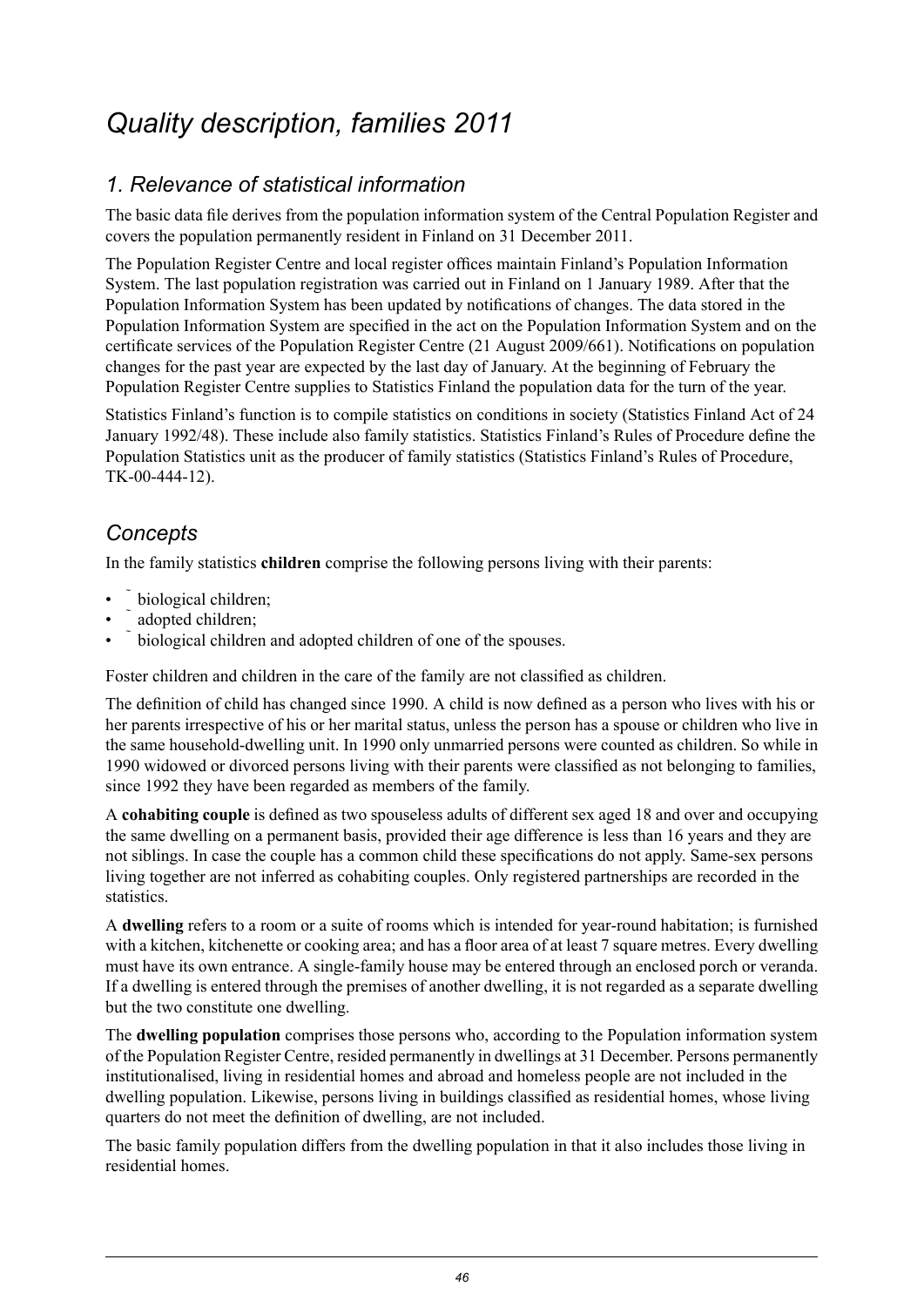A **family** consists of a married or cohabiting couple or personsin a registered partnership and their children living together; or either of the parents and his or her children living together; or a married or cohabiting couple and persons in a registered partnership without children.

Starting from 1 March 2002, same-sex couples have been able to register their partnerships.

Persons living in the household-dwelling unit who are not members of the nuclear family are not included in the family population, even if they are related, unless they form their own family. Brothers and sisters or cousins living together are not a family and do not belong to the family population. The same applies to people who live alone or with a person of the same sex.

Families living in residential homes are included in the family population. In contrast, persons who live in institutions are not included.

A family can consist of no more than two successive generations. If the household-dwelling unit comprises more than two generations, the family is formed starting from the youngest generation. This means, for example, that a mother-in-law or father-in-law living with their child's family will not be included in the family population unless they live together with their spouse, in which case the old couple form their own family.

A family with underage children refers to a family which has at least one child aged under 18 living at home.

Family members are grouped by family status as follows:

- spouse, no children;
- spouse with children:
- cohabiting partner, no children;
- cohabiting partner with children;
- partner in a registered partnership, no children;
- partner in a registered partnership with children;
- father/mother without spouse;
- child.

In the family statistics children comprise all persons, regardless of age, who live with their parents, or the spouse's biological or adopted children, but not foster children or children in the care of the family.

**A family with underage children** is a family comprising at least one child aged under 18 living at home.

**A household-dwelling unit** consists of the permanent occupants of a dwelling. Persons who, according to the Population Information System of the Population Register Centre, are institutionalised, homeless, abroad, or registered as unknown, do not constitute household-dwelling units. Additionally, persons living in buildings classified as residential homes do not form household-dwelling units if their living quarters do not meet the definition of a dwelling.

When tabulating registered partnerships together with married or cohabiting couples, **husband** refers to the older partner of the registered couple.

**The number of children** refers to the number of children who are living at home and have the status of a child.

The number of children in families with underage children refers to the number of children aged under 18 living at home.

In **a reconstituted family**, a child aged under 18 is a child of only one of the spouses. Not all the children aged under 18 in the family are common children.

A **spouse** refers to either a married or cohabiting partner or one of the partners of a registered partnership, unless otherwise indicated in the context.

Families are grouped into the following **family types**: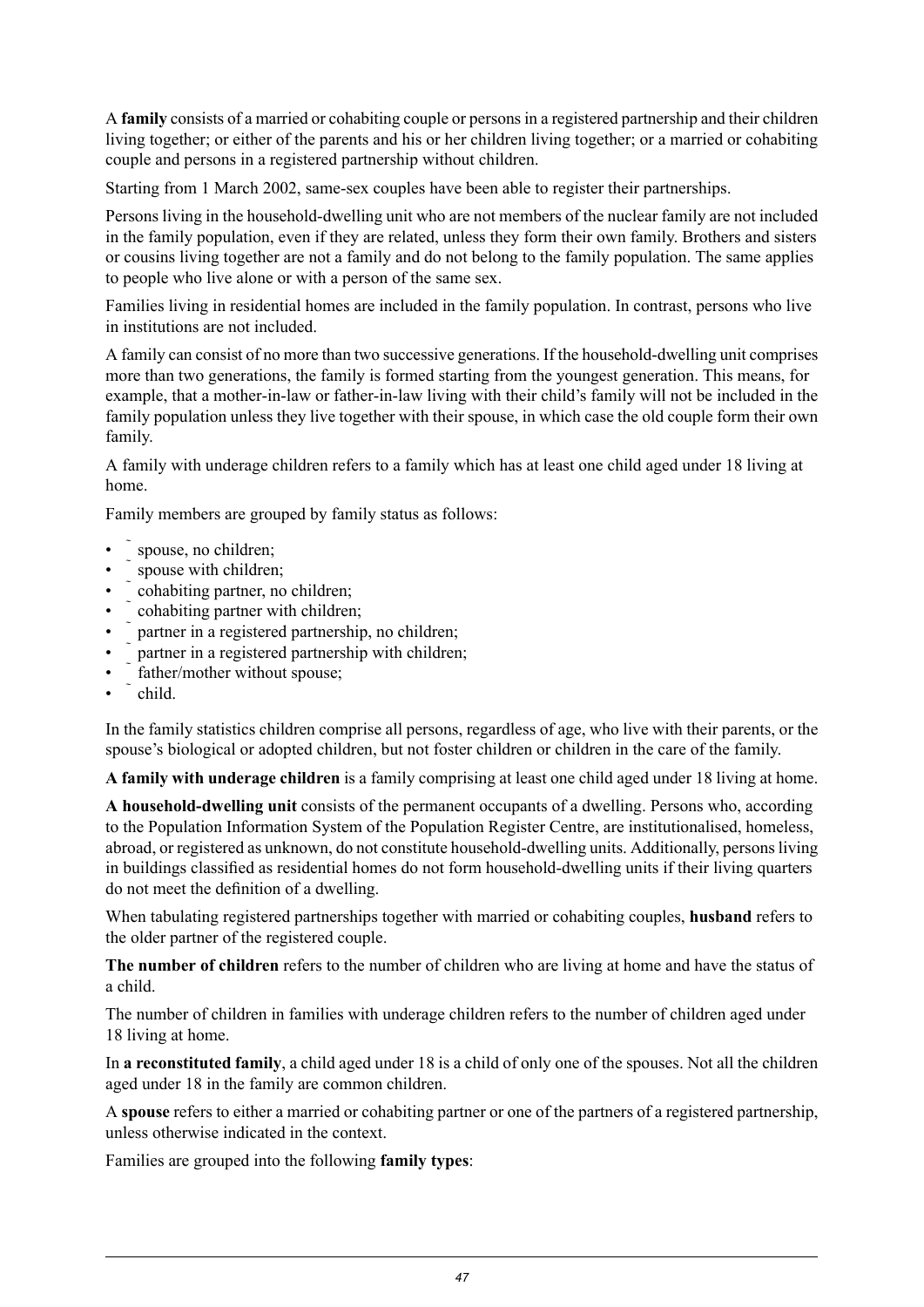- married couple without children;
- married couple without children; cohabiting couple without children;
- married couple with children;
- cohabiting couple with children;
- registered male couple without children;
- registered male couple with children;
- registered female couple without children;
- registered female couple with children;
- mother with children:
- father with children

A married or cohabiting couple without children refers to a couple who has never had any children or whose children no longer live with their parents. 'Cohabiting couple with children' contains couples who have common children and also couples whose children are not common.

For reasons of data protection, those living in registered partnerships are grouped together with married persons in municipal tables.

When tabulating registered partnerships together with married or cohabiting couples, **wife** refers to the younger partner of the registered couple.

**A man with a family** is a married or cohabiting partner, a father with children and both partners of a registered male couple.

**A woman with a family** is a married or cohabiting partner, a mother with children and both partners of a registered female couple.

### *2. Methodological description of survey*

The computer program classifies persons on the basis of their permanent place of residence code into household-dwelling units. The record of each person permanently residing in the dwelling includes the personal identification codes of his or her parents, spouse and children. By comparing them the program forms the families.

Before 1990, cohabiting couples were solely inferred with the help of common children. Since year 1992 inferences have been made using a revised program. After joining married couplesin the household-dwelling units, this program identifies as cohabiting partners persons who live in the same dwelling, do not have a spouse, are aged 18 or over, and are of the opposite sex, provided that they are not siblings and their age difference is not more than 15 years. These rules do not apply to cohabiting couples with common children.

According to the former concepts, a sole-supporter mother with whom a man of suitable age is residing will be classified as a cohabiting couple. Likewise, the daughter of a family and a man of suitable age possibly residing with the family now form a cohabiting couple.

The inference of families is made difficult by the fact that the population information system is unable to distinguish between subtenants and the rest of the family. According to the reliability study of the 1990 census, there were less than 20,000 subtenants in Finland at that time. Hence, any inferences where the subtenant is identified as the cohabiting partner of the landlord/lady cannot amount to any considerable number, as the precondition is that the subtenant is of a suitable age and a different sex from the spouseless landlord/lady.

If there is more than one suitable candidate, the program selects the person closest in age. If there are more than four persons without a spouse, the program does not classify them as cohabiting couples.

Families are not formed from institutionalised persons.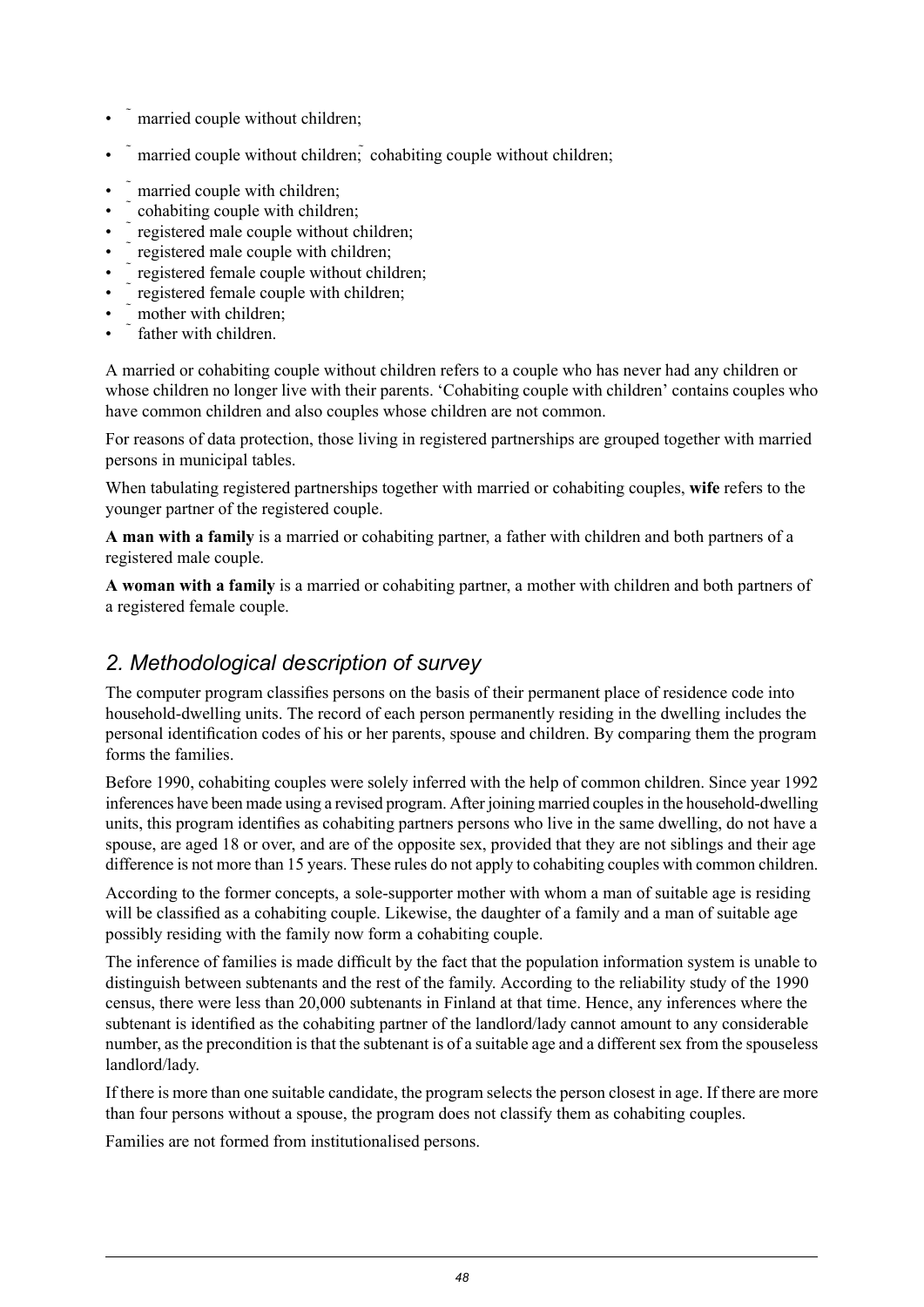### *3. Correctness and accuracy of data*

Family statisticians in Finland are privileged in that they have access to a population information system in which each person has, besides his or her personal identification code, also a domicile code, which tells the dwelling where he or she lives. Family statistics can be compiled from the entire population on an annual basis and quickly without burdening people with costly enquiries. Besides Finland, Denmark is the only other country where this is possible.

The inference of families from the population information system causes problems, mainly in two respects:

1. Only persons who are registered as domiciled in the same dwelling can be linked as a family.

2. Cohabiting couples (marriage-like relationship) will have to be inferred.

1. According to international concept definitions, the family can also be formed on the basis of the official place of residence, as is done in Finland. However, the families where one of the spouses is registered as domiciled in another locality, due to work, for example, will not be entered in the statistics as complete although he or she spends the weekends and vacations with the rest of the family. Likewise, a couple may reside together, although one of them is still registered as domiciled in some other place, with his or her previous spouse, for example.

In Finland the majority of people do, however, live in the place where they are registered as domiciled. In general, the Population Information System of the Population Register Centre can be considered very exhaustive as regards persons. In order that a person obtains a personal identity code, he or she has to be registered in the Population Information System. It is practically impossible to live in Finland without a personal identity code. A personal identity code is needed so that one can work legally, open a bank account, have dealings with authorities and so on. It can be safely assumed that Finland cannot have any substantial numbers of 'moonlighters' who receive their pay in cash for periods of over one year, for example. Staying in Finland for at least one year is the prerequisite for registering into the population of Finland.

After the abolishment of yearly checking of domicile registers in 1989 the Population Information System has been maintained only by notifications of changes to population information. Their correctness is determined by a reliability survey made on the addresses in the Population Information System.

The Population Register Centre charges Statistics Finland with the task of conducting an annual sample survey on correctness of address information. Around 11,000 people are asked whether their address in the Population Information System is correct. In the 2011 survey, the address was correct for 99.0 per cent of the respondents. The non-response of this survey was 15.2 per cent. As regards the non-response, attempts were made to check the addresses from other sources. The address could be ascertained as correct for 93.6 per cent and as incorrect for 3.9 per cent of the persons included in the non-response. The address of 2.5 per cent of the personsin the non-response could not be checked. If we assume that all the unchecked data of persons in the non-response are incorrect, the final proportion of correct addresses would be 98.1 per cent.

In connection with municipal elections, returned notifications of voting sent to foreigners usually reveal around 1,000 persons who have moved from the country without giving notice and are thus still included in the Finnish population. The Population Register Centre removes them from the resident population in the Population Information System before the following turn of the year.

The situation as regard Unlike before, students may now register as domiciled in the locality where they are studying. s the young has improved, thanks to the new Municipality of Residence Act.

2. Inferring a marriage-like relationship from the population information system is more problematic. One alternative is not to enter childless cohabiting couples in the statistics at all and to link cohabiting couples only with the help of common children. But since statistics are supposed to give as truthful a picture of society as possible, we will surely get closer to the truth by inferring cohabiting couples on the basis of a common address than by leaving them out of the statistics altogether.

The program is also bound to infer non-existing cohabiting couples. On the other hand, it does not classify as cohabiting couples persons aged under 18, nor does it classify those whose age difference is over 15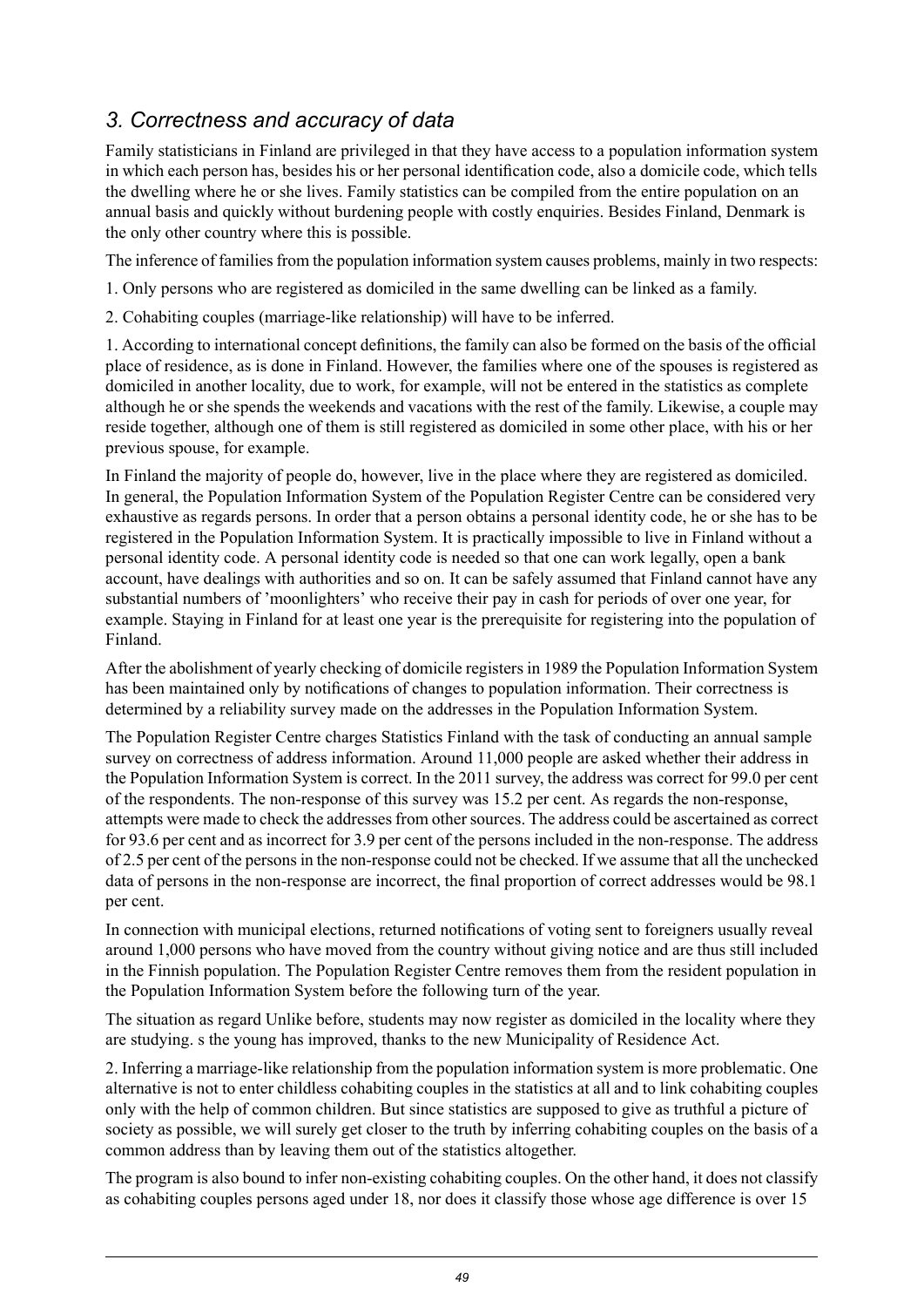years as such. The number of cohabiting couples inferred with the help of the program is, however, very close to the figures obtained by interview surveys conducted before the inference was started.

In 1989 cohabiting couples were obtained by a separate interview survey. The interview focused on persons, not families. The question was only posed to persons whose marital status was 'not married'. On the basis of the sample, it was estimated that there were 372,000 cohabiting persons aged 15-64 in Finland. In the family statistics for the following year 370,000 persons were classified on the basis of their addresses as cohabiting persons aged 18-64. However, some of these persons had the marital status 'married'. According to the samples, the number of cohabiting persons grew at an annual rate of some 20,000 at the end of the 1980s.

By taking into consideration the differences in age limits and the importance of the marital status in the inference of cohabiting couples, it may be observed that, by inference, the number of cohabiting couples is slightly smaller than the real situation measured by samples. The inference of cohabiting couples does, however, convey a good enough picture of the family structure in Finnish society. Hence it helps us to monitor the trend in families and to examine different types of families as larger groups. Certain caution should, however, be exercised in making unit-level inferences on the basis of these couples.

### *4. Timeliness and promptness of published data*

Statistics Finland dates the population at the turn of the year as at the last day of the year. Since 1999 the regional division used has been that of the first day of the following year. Thus the municipalities that unite on the first day of the new year are already combined in the statistics on the last day of the previous year. Where necessary, statistics at the turn of year can also be produced with the municipality division before the unification.

## *5. Accessibility and transparency/clarity of data*

The first family statistics are available from the 1950 and 1960 population censuses. From 1970 onwards population censuses have been conducted every five years. In addition, family data have been published in the years 1977, 1978, 1982, 1984 and 1987. Since 1992 family statistics have been compiled yearly. The Families publication has been produced yearly from 1994.

From 1980 to 1989, a yearly review based on a sample of around 10,000 persons was conducted on those living in consensual union in connection with the Labour Force Survey.

From 1870 to 1930 a population census based on person questionnaires was made in major towns every ten years. Some information about household-dwelling units is available from these censuses.

Basic family data are available in electronic form by municipality or with larger regional divisions than municipality in Statistics Finland's free Stat Fin -online service on the Internet at: http://www.stat.fi/tup/tilastotietokannat/index\_en.html

General information and long time series on the families of the whole country can be obtained from the home page of Families at: http://www.stat.fi/til/perh/index\_en.html

The chargeable information service contains more specified information about the families by sub-area of municipality, for example. More information about the service can be found at: http://www.stat.fi/tup/tilastotietokannat/index\_en.html

More information about Statistics Finland's chargeable services is available at: http://www.stat.fi/tup/tilastotietokannat/index\_en.html

## *6. Comparability of statistics*

Family data are not fully comparable before and after 1990, when cohabiting couples were first concluded on the basis of their living together. For the Families publication, family distributions, inclusive of cohabiting couples without common children, were estimated using the sample surveys for the whole country for the years 1960 and 1970. The figures for 1980 and 1985 were extracted from the original data with the new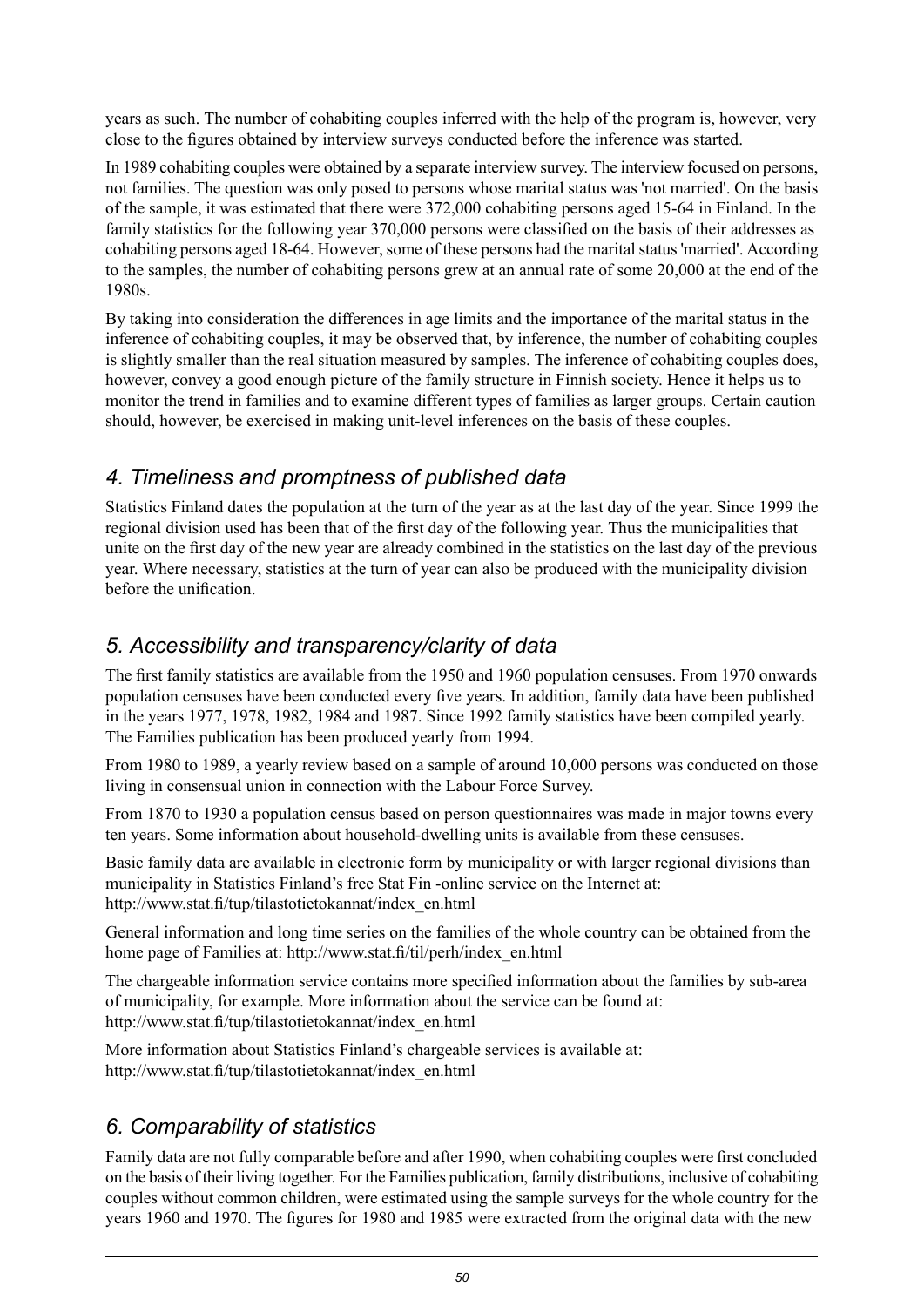classification. Inclusion of cohabiting couples in the statistics increases the number of families and at the same time decreases the number of single supporters, because some of the single supporters are cohabiting with their new spouses.

The fact that the marital status of the person classified with the status of a child has not been limited after 1990 also increases the number of families. Now a divorced person who comes back to live with his or her mother forms a family with the mother, while earlier the mother and the child were recorded as being outside the family population.

## *7. Coherence and consistency/uniformity*

The figures of demographic family statistics differ somewhat from the family figures of population censuses. In these census statistics the concept is household-dwelling population, whereby the families whose dwellings do not fulfil the criteria for a dwelling are excluded from statistic on family.